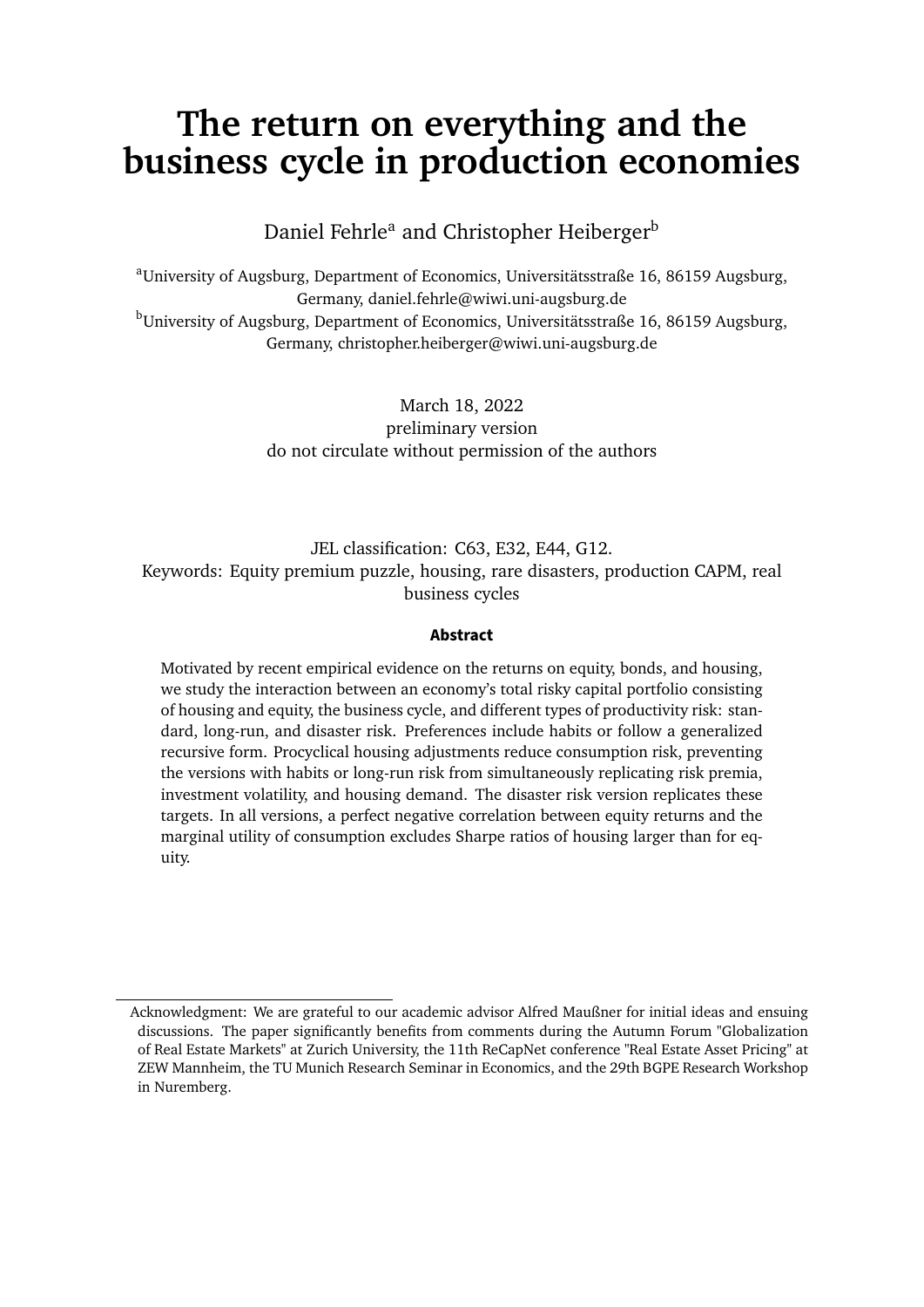### **1 INTRODUCTION**

Consumption capital asset pricing models (CCAPMs) of production economies have made great progress over the last decades in simultaneously explaining asset prices and business cycle statistics. The literature has developed several approaches that account for the equity premium puzzle raised by [Mehra and Prescott](#page-39-0) [\(1985\)](#page-39-0). However, most models focus on equity and ignore housing, which accounts for 50% of wealth in advanced economies. Neglecting housing is critical for the explanatory power of these models for two reasons. First, a high reward for holding risk also implies a high marginal propensity for hedging consumption risk. Yet, adjustments in the allocation of income between housing and non-durable consumption provides such a hedge. On the one hand, a high marginal propensity to reduce consumption risk may explain the puzzlingly elastic and procyclical demand for housing, evidenced by a highly volatile, procyclical co-movement of house prices and residential investment. On the other hand, this additional channel to reduce consumption risk may diminish the ability of existing approaches to generate a sizeable risk-reward. Second, multiple assets with different Sharpe ratios imply separate conditions for the Hansen-Jagannathan bound (HJB) and the joint distribution of consumption risk and risk premia. These conditions challenge existing approaches to reproduce Sharpe ratios. This study, therefore, addresses these two challenges for CCAPMs in production economies by considering equity and housing simultaneously.

Our framework is a standard real business cycle (RBC) model that features housing services as a durable consumption good. Key elements for risk premia are the risk process and the model's stochastic discount factor. Accordingly, we consider different versions of both elements that are known to successfully reproduce equity premia. We thereby concentrate on productivity and growth risk as the only source of uncertainty. Next to a standard productivity process, we allow long-run productivity risk as in [Bansal and Yaron](#page-36-0) [\(2004\)](#page-36-0) and [Croce](#page-36-1) [\(2014\)](#page-36-1) and disaster risk as in [Rietz](#page-39-1) [\(1988\)](#page-39-1), [Barro](#page-36-2) [\(2006\)](#page-36-2), and [Gourio](#page-37-0) [\(2012\)](#page-37-0). The stochastic discount factor (SDF) follows either from [Chen'](#page-36-3)s [\(2017\)](#page-36-3) version of [Campbell and Cochrane'](#page-36-4)s [\(1999\)](#page-36-4) external habit formation or from a generalized recursive utility introduced by [Epstein and Zin](#page-37-1) [\(1989\)](#page-37-1) and [Weil](#page-40-0) [\(1989\)](#page-40-0). In addition to the two challenges described above, our study also rechecks the compatibility of representativeagent production-based CCAPMs with the data on housing.

In response to the first object of investigation, i.e., whether these models can replicate sizeable risk premia and the procyclical demand for housing, and to recheck their general compatibility with housing, we confront the models with stylized facts extracted from data from [Jordà, Knoll, Kuvshinov, Schularick, and Taylor](#page-38-0) [\(2019\)](#page-38-0) (JKKST) and [OECD.Stats](#page-39-2) [\(2019\)](#page-39-2). Business cycle statistics reveal the following well-known characteristics: i) residential investments are at least moderately more volatile than business investments, ii) house prices are at least twice as volatile as Gross Domestic Product (GDP), and iii) house prices, business investments, and GDP correlate positively with residential investments, and house prices and GDP are also positively correlated. Turning to asset prices, the stylized facts are i) a stable risk-free rate smaller than 2.25 percent, ii) return rates on equity moderately larger than on housing, iii) risk premia all larger than 3 percent, iv) return rates and premia on equity which are at least twice as volatile as return rates and premia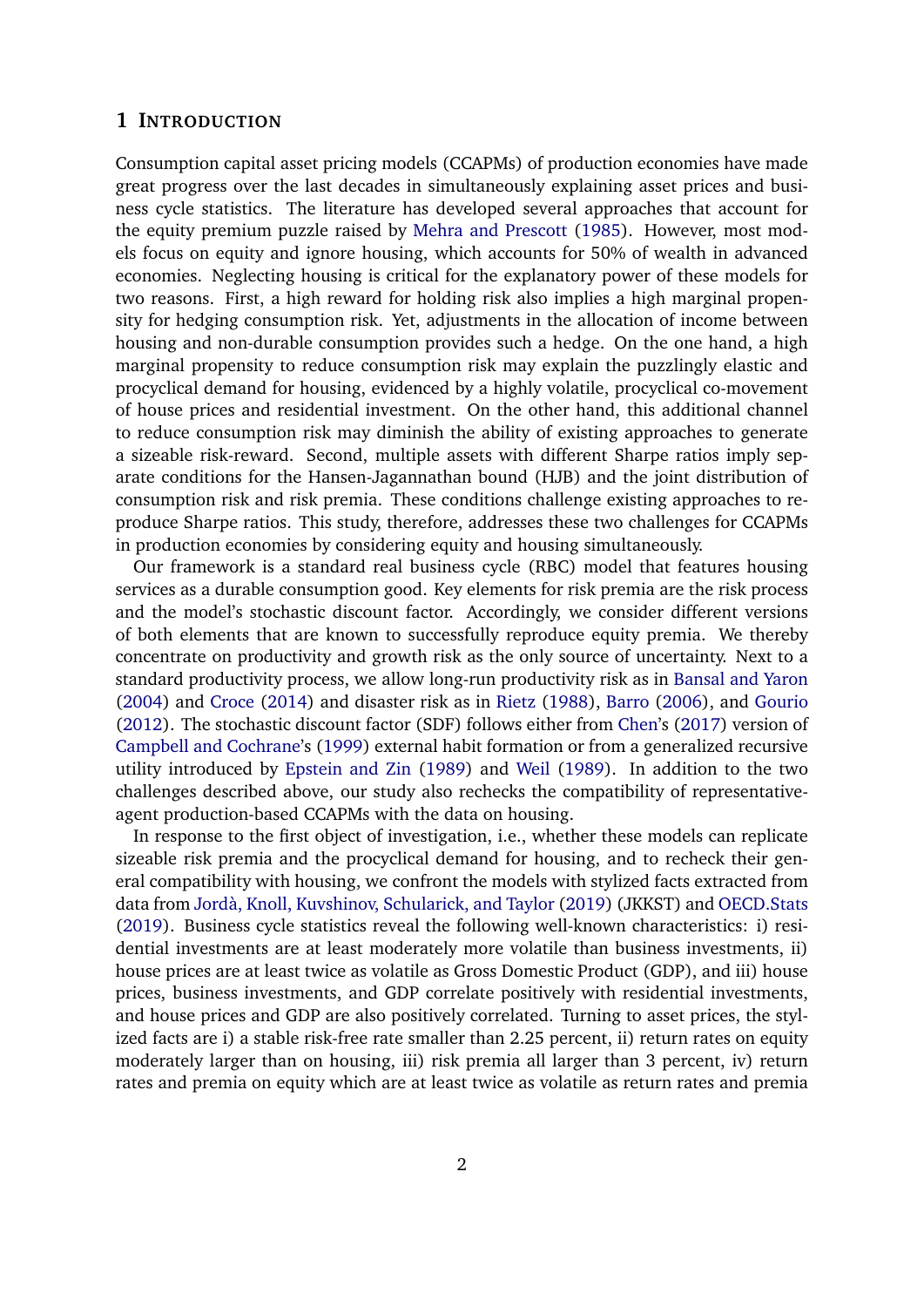on housing and on total risk, and as a result, v) a Sharpe ratio of housing significantly larger than of equity.

In response to the second object of investigation, i.e., how a second risky asset with a different Sharpe ratio restricts possible explanations for the observed Sharpe ratio of equity, we decompose the Sharpe ratio into two factors: i) the SDF's coefficient of variation (the HJB) and ii) the correlation between the asset's risk premia and the SDF. The HJB then defines a common upper bound for the Sharpe ratios of all assets. The second factor is asset-specific and determines the relative size of Sharpe ratios. Thus, while only the size of the product of the two factors matters for the size of the Sharpe ratio of a single asset, the presence of a second asset with a different Sharpe ratio introduces separate bounds for each factor individually.

We find that a model with standard productivity risk and external habits can replicate housing demand and equity premia, but underestimates housing premia and the volatility of business investment. Further, risk premia on both assets correlate perfectly negative with the model's SDF. Consequently, the Sharpe ratios of both assets are almost equal to the HJB. The model's HJB is too small and Sharpe ratios are underestimated. Conversely, the equity premium relies on counterfactually volatile return rates. The same holds for the already too small housing premia.

A model with long-run productivity risk and [Epstein and Zin](#page-37-1) [\(1989\)](#page-37-1) preferences replicates equity premia but underestimates housing premia, the volatility of house prices and the volatility of both investment goods. Yet, compared to the previous model, premia are now generated in a different way. The HJB is larger and compensates less volatile return rates. Further, the model dissolves the nearly perfect correlation between return rates and the SDF. Unfortunately, at odds with the data, housing premia in the model correlate distinctly less with the SDF than premia on equity. Thus, the Sharpe ratio of housing falls below the Sharpe ratio of equity and, compared to the data, the Sharpe ratio of equity turns out too large while the Sharpe ratio of housing is too small.

Finally, the model with disaster risk reproduces the volatility and the co-movements of GDP, business investments, residential investments, and house prices. The model replicates the observed demand for housing together with other business cycle statistics, even though the variables partly correlate too strongly. With disaster risk, risk premia are larger than in the other versions. The model predicts an equity premium that exceeds the value observed in the U.S. by 1.7 percentage points. The housing premia is below its empirical value by the same amount. Premia in the model rely on a HJB that is similar to the model with long-run risk. The perfect negative correlation between equity premia and the SDF is dissolved to some degree, yet, the correlation still remains far too large and rules out additional assets with substantially larger Sharpe ratios. Although the correlation between housing premia and the SDF increases compared to the model with long-run risk, it still falls below the correlation between equity premia and the SDF. As a result, the Sharpe ratio of equity is larger than in the data, whereas the Sharpe ratio of housing is too small. If simulations exclude disasters, the decomposition of Sharpe ratios into the HJB and correlations between premia and the SDF does not hold on average since the simulated distribution deviates from the expected distribution. In these simulations, the Sharpe ratio of housing exceeds the Sharpe ratio of equity, although equity premia correlate stronger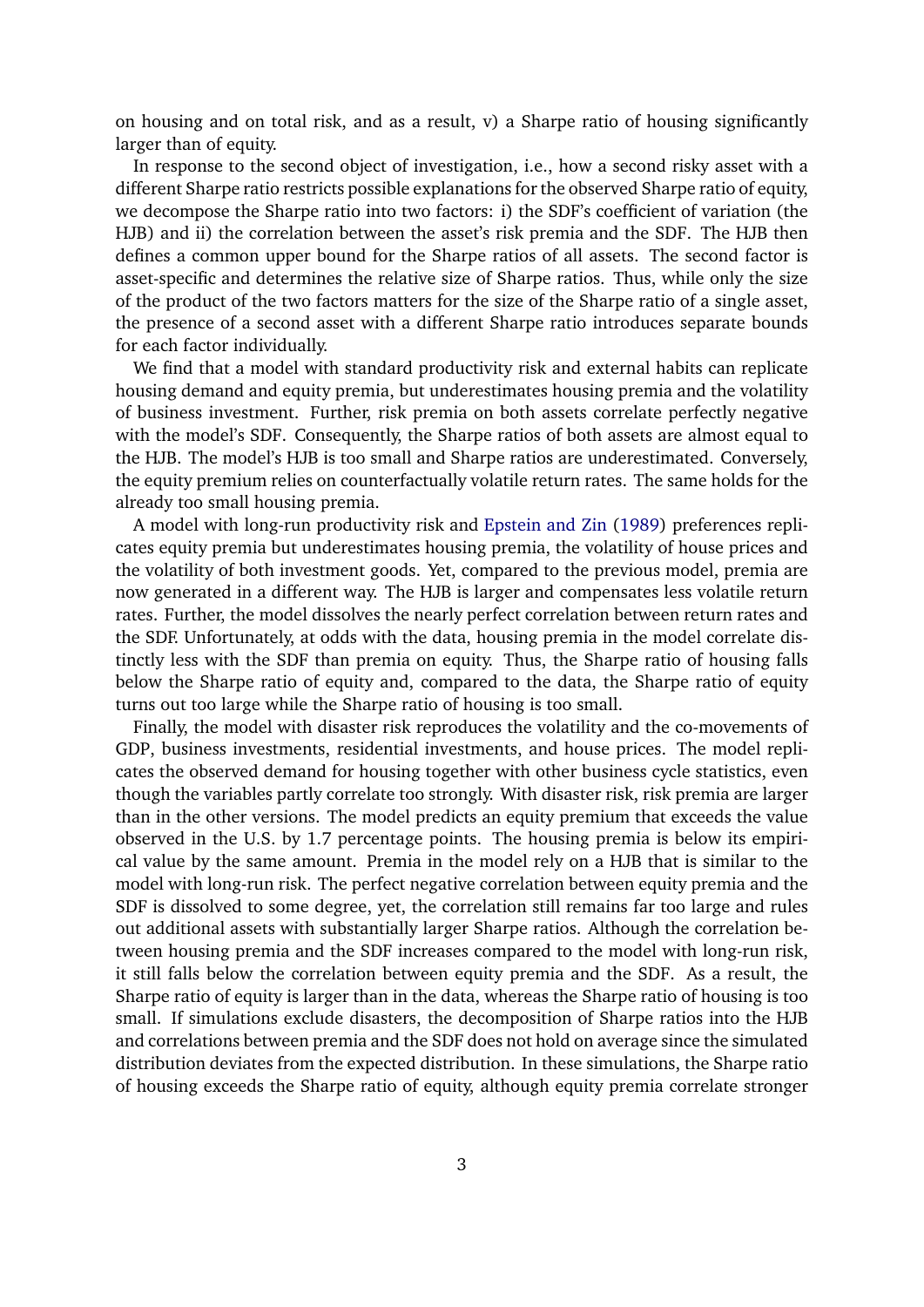with the SDF than housing premia. However, the Sharpe ratio of housing still remains too small, whereas the Sharpe ratio of equity remains too large.

Regarding our first question, all models retain their ability to generate sizeable equity premia despite introducing housing as a second asset. Additionally, the version with external habits and the version with disaster risk reproduce the empirically observed demand for housing solely by productivity uncertainty. However, procyclical housing demand provides an additional hedge against consumption risk. All variants underestimate housing premia and, apart from disaster risk, sizeable equity premia can only be explained if investment variability is restricted, resulting in a too smooth business investment activity. Disasters in the model destroy a part of the capital and housing stock, so that disaster risk limits the possibilities to reduce risk through housing. Moreover, time-varying risk for a large depreciation of the housing stock introduces an additional demand effect for housing. An increase in the disaster probability increases expectations about future stock depreciation and thus leads the household to deinvest. Without changes in productivity, the decreasing demand for housing decreases house prices. This effect is sizeable and helps to increase the overall volatility and co-movement of housing-related prices and quantities.

By answering our second question, we identify the following shortcomings of the present CCAPM framework for explaining asset prices. First, equity premia and the stochastic discount factor correlate too strongly. Therefore, the Sharpe ratio of equity is close to its upper bound, and any asset with a significantly larger Sharpe ratio is impossible to explain within this setting. Second, the HJB bound is too small to facilitate the replication of the Sharpe ratio of housing.. Third, productivity risk as the only source of uncertainty results in stronger correlations between equity premia and the SDF than between housing premia and the SDF. As long as the realized distribution of the shocks meets the expected one, the Sharpe ratio of housing falls below the Sharpe ratio of equity.

There is extensive literature covering each two of the three following topics: housing, production economies inside a Dynamic Stochastic General Equilibrium (DSGE) framework, and asset prices in CCAPM. We contribute to the literature in the following way by integrating all three topics into one common framework.

First, standard RBC models that feature housing as in [Davis and Heathcote](#page-36-5) [\(2005\)](#page-36-5) are doomed to fail in replicating the observed demand for housing. This strand of literature adds productivity shocks to the construction sector to account for the high volatility of residential investments. Yet, this leads to a counterfactual negative co-movement of housingrelated prices and quantities. Thus, [Iacoviello and Neri](#page-38-1) [\(2010\)](#page-38-1) conclude that productivity uncertainty alone cannot account for the demand for housing and establish housing demand shocks. [Nguyen](#page-39-3) [\(2018\)](#page-39-3) and [Fehrle](#page-37-2) [\(2019\)](#page-37-2) solve the co-movement puzzle by increasing the income effect for housing with adjustment costs for the stock of housing and capital, but neither accounts for the high house price volatility. [Khan and Rouillard](#page-38-2) [\(2018\)](#page-38-2) consider habits in consumption in combination with borrowing constraints and conclude that productivity uncertainty is insufficient to reproduce house price volatility. [Dorofeenko](#page-37-3) [et al.](#page-37-3) [\(2014\)](#page-37-3) study higher-order productivity uncertainty combined with bankruptcy costs and replicate the house price volatility at the expense of underestimated residential and business investment volatility. [Chahrour and Gaballo](#page-36-6) [\(2020\)](#page-36-6) assume that households use house prices to assess the macroeconomic situation. This assumption creates a channel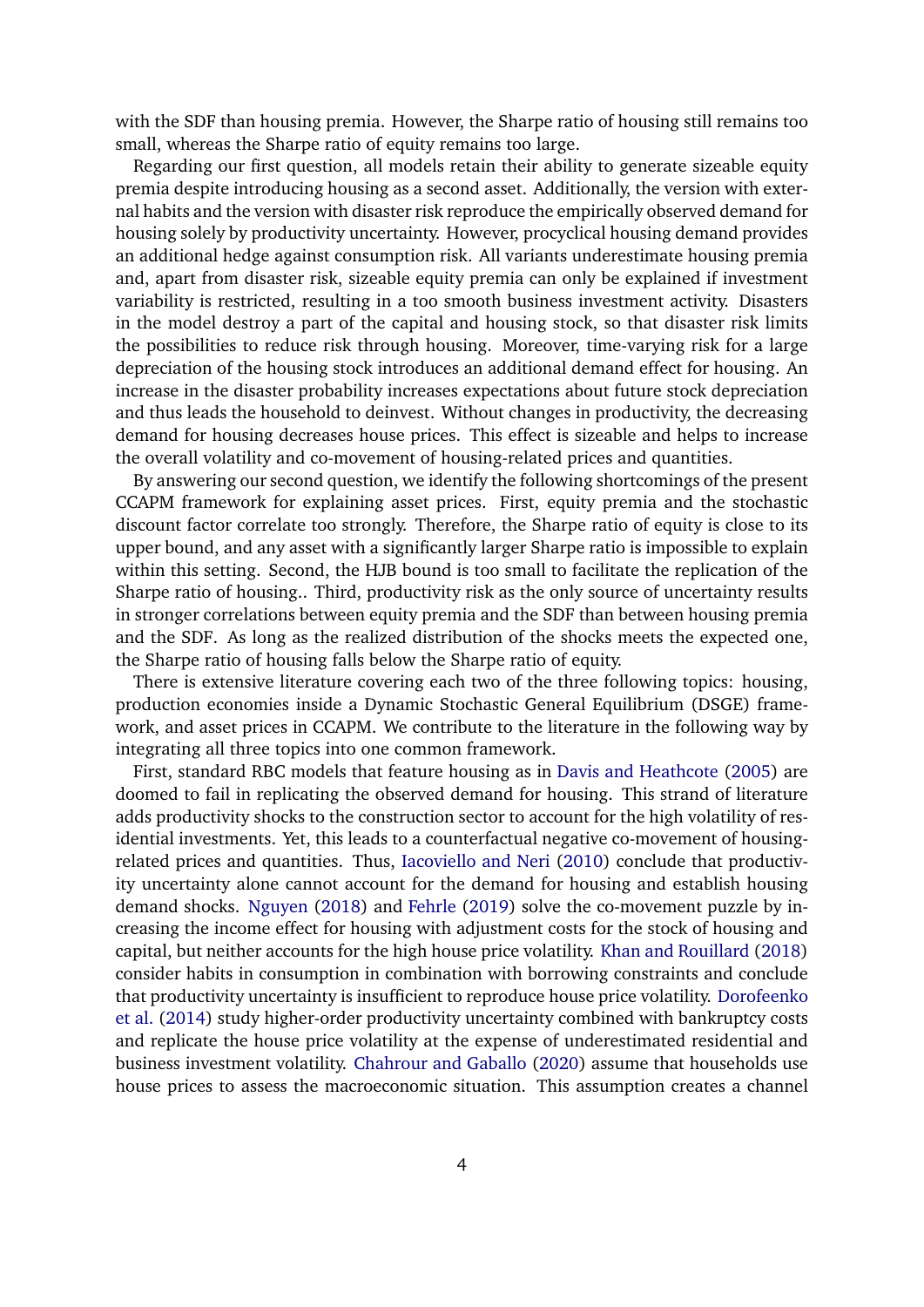where rising house prices increase the demand for houses, which raises house prices again. The upward spiral then qualitatively explains the demand effect for housing.<sup>[1](#page-4-0)</sup> Our framework offers simple approaches that can explain the demand for housing with productivity or time-varying disaster risk solely.

Second, several authors studied CCAPMs with equity and housing in endowment economies. [Jordà et al.](#page-38-3) [\(2019\)](#page-38-3) argue that several approaches that are successful in reproducing equity premia are less successful once they take housing and total wealth into account. [Piazzesi et al.](#page-39-4) [\(2007\)](#page-39-4) consider housing as an asset that enters the household's consumption basket. The authors study the interaction of asset prices and risk in the composition of the consumption basket. [Fillat](#page-37-4) [\(2009\)](#page-37-4) expands the [Piazzesi et al.](#page-39-4) [\(2007\)](#page-39-4) framework by generalized recursive utility and long-run risk. However, different from our framework of a production economy, endowment economies do not attempt to explain the behavior of quantities and exclude any possibility for hedging consumption risk.

Lastly, we find that the progress of CCAPMs in production economies sparked by [Jer](#page-38-4)[mann](#page-38-4) [\(1998\)](#page-38-4) relies on an excessive correlation between equity premia and the SDF. Moreover, procyclical residential investments reduce consumption risk and thereby complicate the explanation of sizeable risk premia. This mechanism is similar to the insurance opportunity against consumption risk provided by endogenous decisions about labor supply on Walrasian labor markets, as previously discussed in the literature. However, hedging consumption risk through the labor market is questionable: households are usually forced into unemployment during downturns and do not voluntarily substitute consumption with leisure in order to smooth the bundle and reduce consumption risk as in the model. If hedging through the labor market is restricted, labor market statistics and sizeable risk premia can be explained simultaneously (see [Boldrin et al.,](#page-36-7) [2001;](#page-36-7) [Uhlig,](#page-40-1) [2007;](#page-40-1) [Heer and Maußner,](#page-38-5) [2013\)](#page-38-5). The question, whether housing hedges consumption risk is discussible. On the one hand, [Iacoviello](#page-38-6) [\(2005\)](#page-38-6), [Lustig and van Nieuwerburgh](#page-39-5) [\(2005\)](#page-39-5), [Mian et al.](#page-39-6) [\(2013\)](#page-39-6), and [Mian and Sufi](#page-39-7) [\(2014\)](#page-39-7) suggest quite the opposite. The authors even motivate consumption risk on imperfect capital markets through declining house prices: declining house prices increase the leverage ratio and tightened (re)financing options force the household on the margin to reduce its consumption. On the other hand, the literature provides evidence that households reallocate non-durable consumption and residential investment to keep the composite of non-durable consumption and housing smooth. For example, [Piazzesi et al.](#page-39-4) [\(2007\)](#page-39-4) and [Khorunzhina](#page-39-8) [\(2021\)](#page-39-8) argue that households prefer the intratemporal substitution between housing and non-durable consumption to the intertemporal substitution of the whole composite. In addition, [Khorunzhina](#page-39-8) [\(2021\)](#page-39-8) outlines that while homeowner's expenditures on maintenance, repairs, and improvements of houses are sizeable on average, they are incurred infrequently at the individual household level: the average annual expenditures amount to 1.6% of the house value, while their within household's coefficient of variation is 108%. The observed elastic and procyclical demand for housing would then be consistent with the assumption that households realize their infrequent but sizeable investments during good times rather than in bad times. This behavior would be similar to the piece-by-piece construction of houses in developing countries. In those countries,

<span id="page-4-0"></span><sup>&</sup>lt;sup>1</sup>[Chahrour and Gaballo](#page-36-6) [\(2020\)](#page-36-6) do not undertake a full quantitative assessment of the model.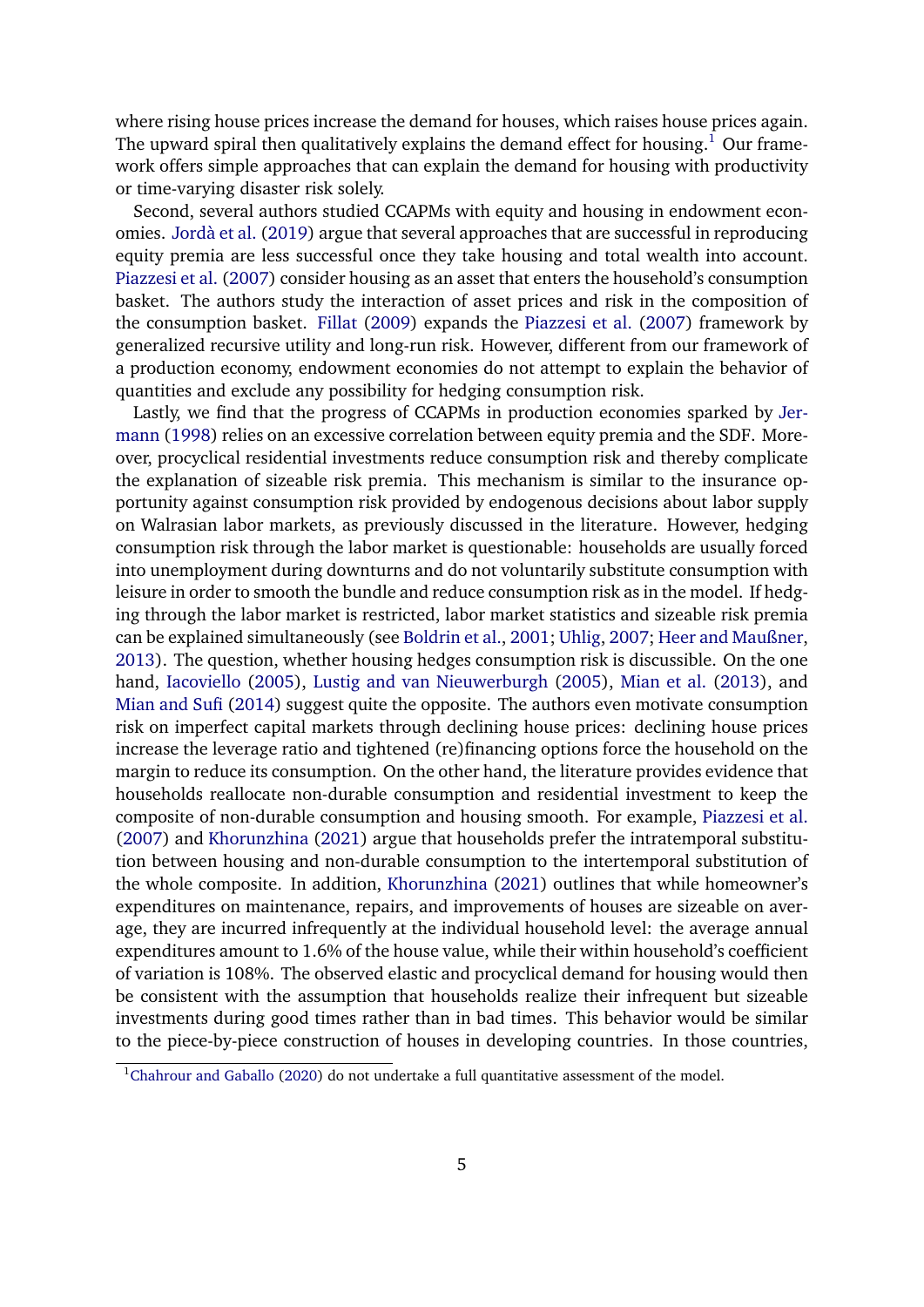housing serves as a saving stock due to incomplete financial markets [\(Rosling et al.,](#page-39-9) [2019,](#page-39-9) Chapter 6). We do not contribute to the debate which effect prevails, but the literature has not taken the latter sufficiently into account.

[Jaccard](#page-38-7) [\(2011\)](#page-38-7) and [Favilukis et al.](#page-37-5) [\(2017\)](#page-37-5) already examine risk premia in production economies with housing. The model of [Jaccard](#page-38-7) [\(2011\)](#page-38-7) is similar to our model with external habits and standard productivity risk. However, its empirical targets rest on [Piazzesi](#page-39-4) [et al.](#page-39-4) [\(2007\)](#page-39-4), who assume that the house price index grows with the price index of residential investments, whereas [Davis and Heathcote](#page-37-6) [\(2007\)](#page-37-6) and [Knoll et al.](#page-39-10) [\(2017\)](#page-39-10) show that the main driver for increasing house prices are land prices. In consequence, [Jaccard](#page-38-7) [\(2011\)](#page-38-7) relies on empirical targets where housing returns are markedly smaller than equity returns and where the Sharpe ratios of the two assets are similar. In contrast, JKKST, [Campbell et al.](#page-36-8) [\(2009\)](#page-36-8), and [Demers and Eisfeldt](#page-37-7) [\(2021\)](#page-37-7) report similar return rates for housing and equity, but a Sharpe ratio of housing significantly higher than the one of equity. [Favilukis et al.](#page-37-5) [\(2017\)](#page-37-5) depart from the representative-agent framework and study a production economy with two sectors and aggregated as well as idiosyncratic income risk. Their model explains the boom-bust cycle in the first decade of this century and matches the empirical Sharpe ratio of equity, although the mean and the standard deviation of the return rates turn out moderately too small. Further, the model replicates a sizeable risk premium for housing, yet the authors do not report the Sharpe ratio of the housing index.

From here on, the paper reads as follows. In section [2,](#page-5-0) we present the stylized facts on which the remainder of the paper focuses and discuss the suitability of the JKKST data for our purposes. Section [3](#page-9-0) presents the basic framework of our RBC model with housing, while section [4](#page-14-0) closes the model with different specifications of productivity risk and the SDF. We present and discuss the results in section [5.](#page-18-0) The paper concludes with section [6.](#page-34-0) The appendix collects additional data work and more detailed derivations.

### <span id="page-5-0"></span>**2 STYLIZED FACTS**

We start with the presentation of stylized facts which characterize historical data on business cycles, housing, and asset prices and which the literature has identified as main facts that are commonly valid for most countries for extended periods (see JKKST for asset prices and [Davis and Nieuwerburgh](#page-37-8) [\(2015\)](#page-37-8) for housing and business cycles). In Table [1,](#page-7-0) we provide a summary of these stylized facts for the US (1970-2015), the UK (1969-2015), France (1980-2015), and Japan (1963-2015). Asset price statistics are annual data from the JKKST database. Business cycle statistics are quarterly data from [OECD.Stats](#page-39-2) [\(2019\)](#page-39-2).<sup>[2](#page-5-1)</sup>

Panel A of Table [1](#page-7-0) shows the stylized facts from the housing and the business cycle literature. We observe that GDP has a standard deviation of approximately 1.5-1.6 percent in the US, the UK, and Japan and slightly below 1 percent in France. In the US and the UK, residential investments are twice as volatile as business investments. The difference between the two volatilities is moderately smaller in Japan and significantly smaller in

<span id="page-5-1"></span><sup>&</sup>lt;sup>2</sup>While later we target US data, we provide here a broader set of countries to evidence non-country specific facts. Next to these four countries, Appendix [A](#page-42-0) shows that we also observe the same stylized facts in most of the 16 developed countries JKKST examine.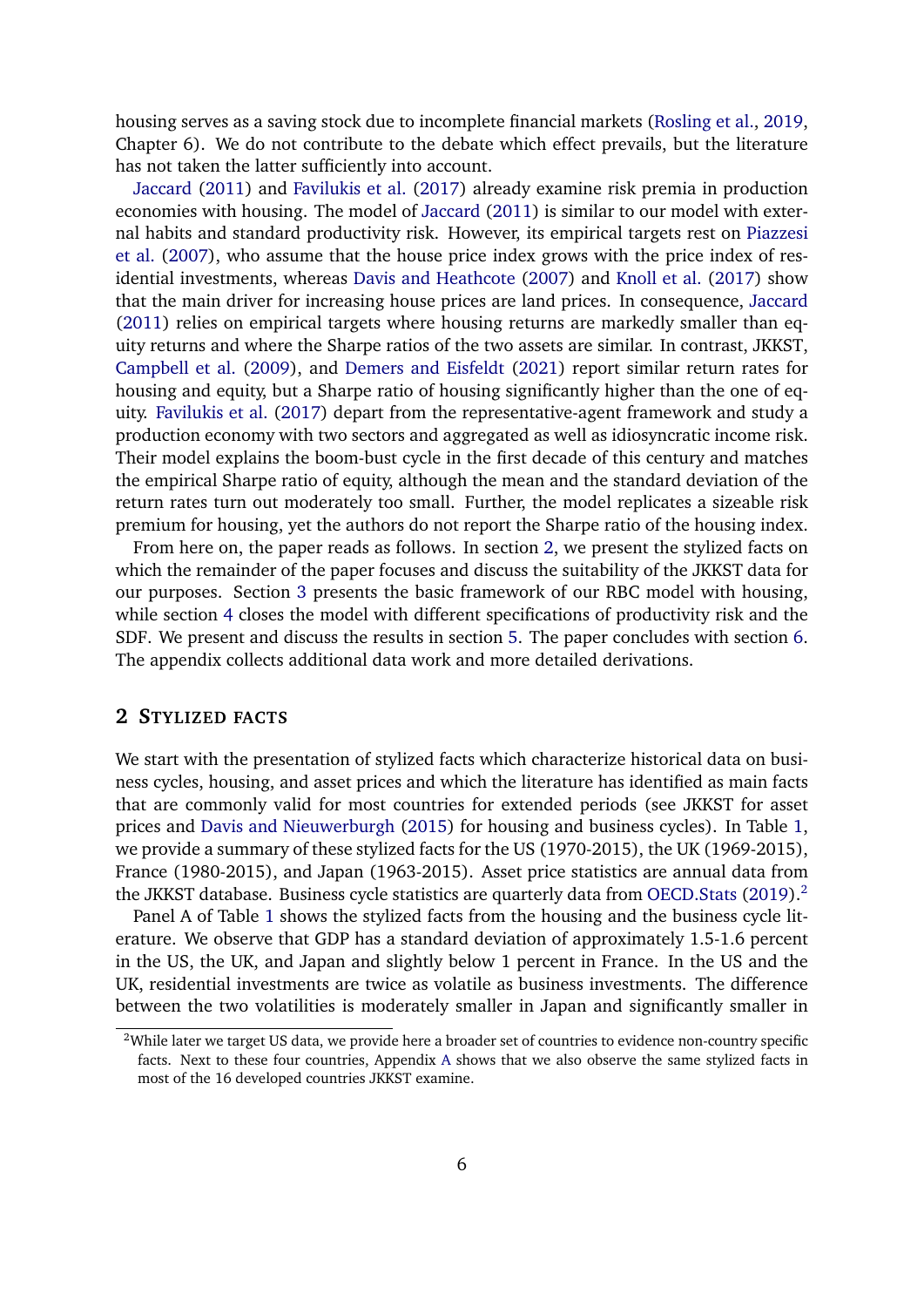France.<sup>[3](#page-6-0)</sup> In all four countries, the ratio of the standard deviation of business investment to the standard deviation of GDP lies between 2.4 and 2.9, and the ratio of the standard deviation of house prices to the standard deviation of GDP is larger than 2. GDP, house prices, residential and business investment co-move. The lowest correlation is observed between business and residential investments in the US. In short, investment quantities and house prices co-move procyclically. Usually, the literature additionally considers lagged crosscorrelations with residential investments since residential investments lead the business cycle in the US. However, [Kydland et al.](#page-39-11) [\(2016\)](#page-39-11) show that this is unique to the US and Canada, wherefore we omit lead-lag patterns here.

Panel B of Table [1](#page-7-0) displays the return rates on bills, on the two risky assets, equity and housing , on total risk, and the risk premia. Moreover, Panel B also shows the corresponding standard deviations and the resulting Sharpe ratios of equity, housing, and total risk. We observe a low "risk-free" return rate on bills between 0.98 percent and 2.24 percent with a low standard deviation (2.3-3.7). The returns on equity are between 5.86 percent and 9.61 percent, and result in equity premia between 4.88 percent and 7.37 percent. In all countries, the average return on housing turns out moderately lower than the average return on equity, and housing premia are between 3.54 percent and 5.44 percent. The difference between the two risky returns/premia is 0.32, 1.00, 1.43, and 3.83 percentage points in Japan, the US, the UK, and France, respectively.<sup>[4](#page-6-1)</sup> Moreover, in the US and the UK, the return on total risk is approximately the average of the two risky return rates. In France, the return on total risk is close to the smaller return on housing, and in Japan, the return on total risk exceeds the decomposed return rates on both risky assets. While returns on equity exceed returns on housing moderately, they are two to four times as volatile: the standard deviation of equity returns lies between 16.7 and 24.11, while the standard deviation of housing returns falls between 3.78 and 9.65. In all countries, the standard deviation of returns on total risk is also significantly lower than the standard deviation of returns on equity. Risk premia are almost identically volatile as return rates. In all countries, the Sharpe ratio of housing exceeds the Sharpe ratio of equity significantly, and the Sharpe ratio of total risk is close to the Sharpe ratio of housing.

There is a certain dissent in the literature about housing returns, and some authors report lower returns on housing than JKKST. For example, [Eichholtz et al.](#page-37-9) [\(2021\)](#page-37-9) report a return on housing of 4.0% in Paris during 1809 – 1943 and 4.8% in Amsterdam during 1900 –1979. [Chambers et al.](#page-36-9) [\(2021\)](#page-36-9) find a return on housing of 2.3% for the residential real estate portfolios of four large Oxbridge colleges during 1901 – 1983. By contrast, several other studies also support the results of JKKST. [Demers and Eisfeldt](#page-37-7) [\(2021\)](#page-37-7) find a nominal net return rate of 8.5% for Single-family rentals in the U.S. during the more recent period 1986 – 2014; close to the nominal net housing return rate of 8.86% in the JKKST database during the same period. Further, [Demers and Eisfeldt](#page-37-7) [\(2021\)](#page-37-7) report a Sharpe ratio of 1.14 for housing and blame the mere focus of previous studies on rental yields or house price appreciation for the lower returns previously reported. [Campbell et al.](#page-36-8) [\(2009\)](#page-36-8)

<span id="page-6-0"></span> $3$ For most continental European countries we observe the same relation as in France.

<span id="page-6-1"></span><sup>4</sup>The difference between the return rates in France is closer to the value in the other countries in the periods chosen by JKKST (1963-2015 and 1870-2015). Our French data set starts in 1980 due to missing data for the business cycle statistics.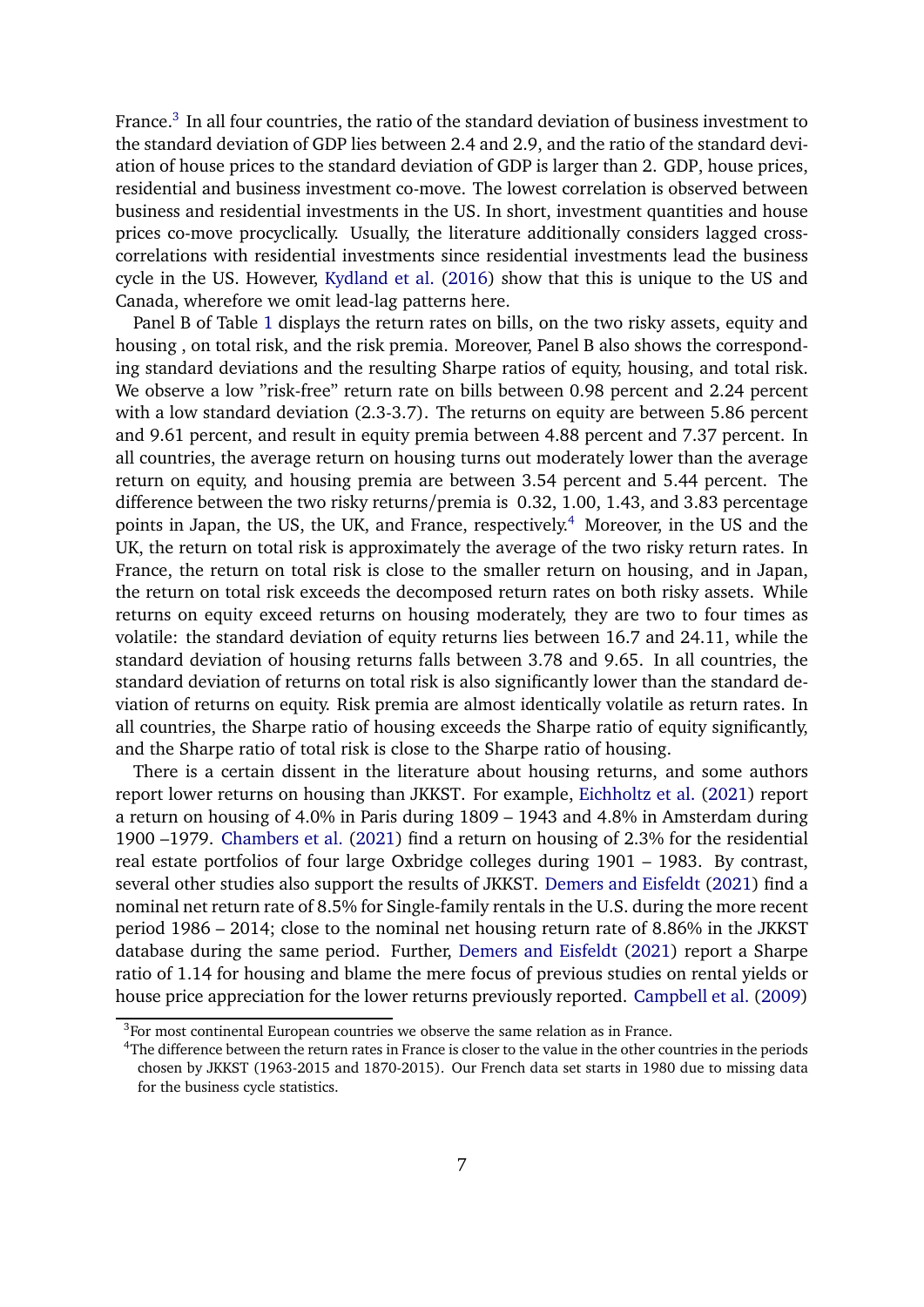<span id="page-7-0"></span>

|                                                          | <b>USA</b> | UK    | France | Japan |  |
|----------------------------------------------------------|------------|-------|--------|-------|--|
| Panel A: Business Cycle                                  |            |       |        |       |  |
| $\sigma(GDP)$                                            | 1.52       | 1.58  | 0.95   | 1.59  |  |
| $\frac{\sigma(I)}{\sigma(GDP)}$                          | 2.91       | 2.68  | 2.75   | 2.41  |  |
| $\sigma(D)$                                              | 6.85       | 5.56  | 3.17   | 3.84  |  |
| $\frac{\overbrace{\sigma(GDP)}\sigma(P_H)}{\sigma(GDP)}$ | 2.03       | 4.85  | 3.19   | 2.70  |  |
| $\rho(P_H,D)$                                            | 0.67       | 0.51  | 0.65   | 0.31  |  |
| $\rho(I,D)$                                              | 0.07       | 0.16  | 0.64   | 0.27  |  |
| $\rho(GDP,D)$                                            | 0.72       | 0.69  | 0.81   | 0.45  |  |
| $\rho(GDP, P_H)$                                         | 0.64       | 0.71  | 0.48   | 0.55  |  |
| Panel B: Return Rates                                    |            |       |        |       |  |
|                                                          | 1.57       | 1.56  | 2.24   | 0.98  |  |
| $\begin{array}{c} R_g\\ R_E^{lev}\\ R_H \end{array}$     | 7.45       | 8.00  | 9.61   | 5.86  |  |
|                                                          | 6.01       | 7.00  | 5.78   | 5.54  |  |
| $R_T^{lev}$                                              | 6.84       | 7.47  | 6.61   | 6.19  |  |
| EP                                                       | 5.88       | 6.44  | 7.37   | 4.88  |  |
| HP                                                       | 4.45       | 5.44  | 3.54   | 4.56  |  |
| TP                                                       | 5.27       | 5.91  | 4.37   | 5.21  |  |
| $\sigma(R_g)$                                            | 2.31       | 3.73  | 2.55   | 2.53  |  |
| $\sigma(R_E^{Iev})$                                      | 16.71      | 23.41 | 24.11  | 20.15 |  |
| $\sigma(R_H)$                                            | 3.78       | 9.64  | 5.52   | 6.53  |  |
| $\sigma(R_T^{lev})$                                      | 6.90       | 8.44  | 6.95   | 8.10  |  |
| $\sigma(EP)$                                             | 16.47      | 24.27 | 23.98  | 19.94 |  |
| $\sigma(HP)$                                             | 4.41       | 8.88  | 6.18   | 6.47  |  |
| $\sigma(TP)$                                             | 7.00       | 8.62  | 7.39   | 8.03  |  |
| $SR_E$                                                   | 0.36       | 0.27  | 0.31   | 0.24  |  |
| $SR_H$                                                   | 1.01       | 0.61  | 0.57   | 0.70  |  |
| $SR_T$                                                   | 0.75       | 0.69  | 0.59   | 0.65  |  |

**Table 1:** Empirical returns, premiums and second moments

**Notes:** Periods: USA 1970-2015, United Kingdom 1969-2015, France 1980-2015, and Japan 1963-2015. Business Cycle Moments: Standard deviations  $\sigma(.)$  and correlations  $\rho(.,.)$  for GDP, business investments *I*, residential investments *D* and house prices  $P_H$ . Business cycle statistics are computed for logged and hpfiltered (1600) quarterly per-capita data. Main source: [OECD.Stats](#page-39-2) [\(2019\)](#page-39-2), own calculations, Appendix [A](#page-42-0) provides more information.

Return Rates: Mean percentage returns on equity  $R_E^{lev}$ , housing  $R_H$ , total risk  $R_T^{lev}$  and government bonds *Rg* , as well as the equity premium (*EP*), the housing premium (*H P*), and the total risk premium (*T P*), the corresponding standard deviations  $\sigma(.)$  as well as the Sharpe ratios of equity (*SR<sub>E</sub>*), of housing (*SR<sub>H</sub>*) and of total risk (*SR<sup>T</sup>* ). Asset price statistics are computed for annual data. Source: JKKST, own calculations, Appendix [A](#page-42-0) provides more information.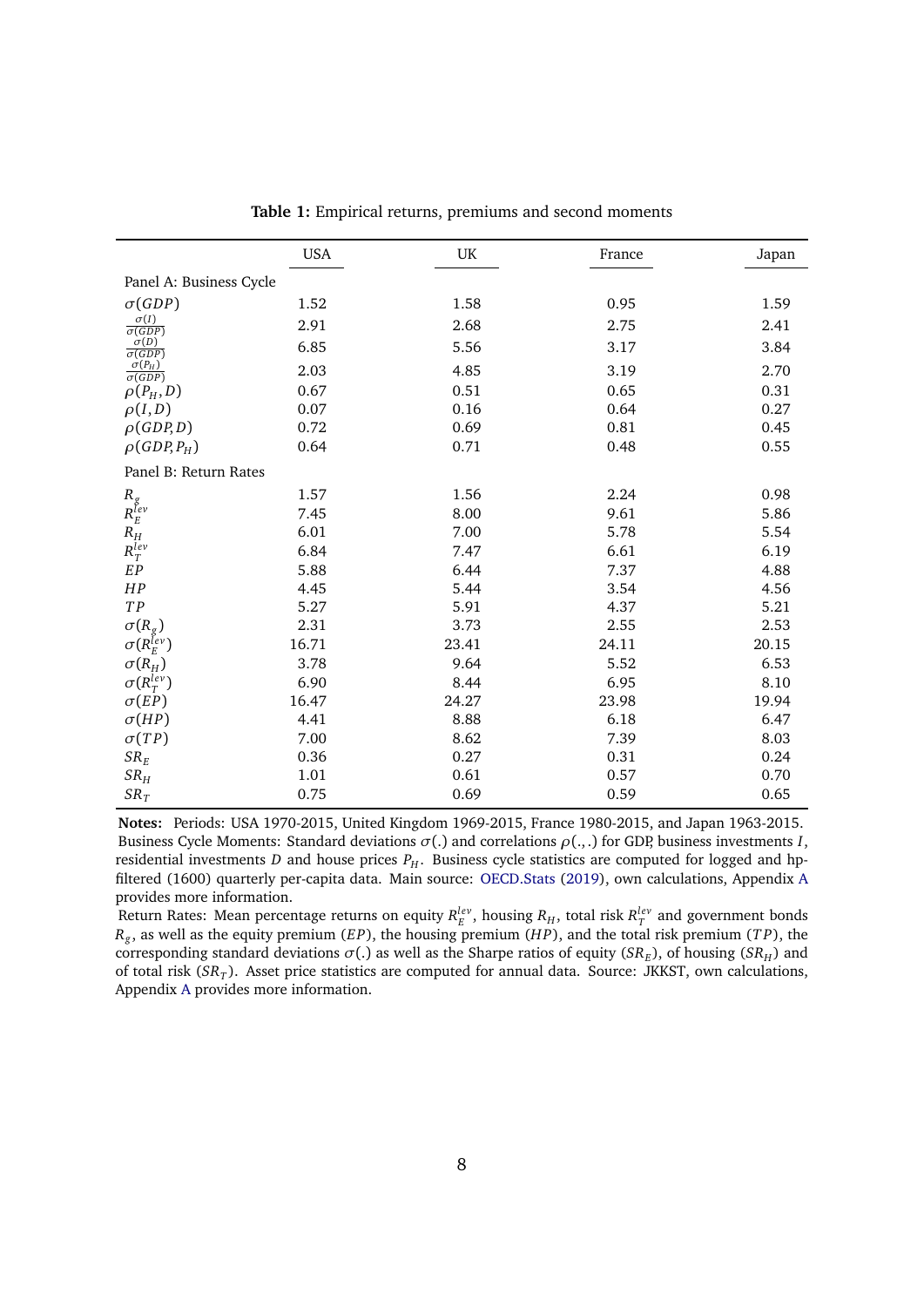find housing premia of 3% in the U.S. during the recent period 1975 – 2007, which is somewhat lower than the 4.45% reported in Table [1.](#page-7-0) Nevertheless, [Campbell et al.](#page-36-8) [\(2009\)](#page-36-8) report a housing premia standard deviation of 3.13, which results in a similar Sharpe ratio of 0.96.

The JKKST data includes national return rates aggregated from owner-occupied units. This methodology casts doubt on the validity of the reported housing Sharpe ratios for our framework for two reasons. First, it may be questionable whether homeowners are marginal housing investors over the business cycle since they already invested at the extensive margin. Second, the aggregated data lacks information on idiosyncratic risk, although idiosyncratic risk may account for a significant share of the risk of owner-occupied units particularly when compared to easily diversifiable equity. Within the representative agent framework, data on returns of investible housing units to a diversified and deep-pocketed investor may seem more suitable than returns on owner-occupied units.

Concerning the first issue, [Khorunzhina](#page-39-8) [\(2021\)](#page-39-8) argues that the average cross-sectional and intra-household variation of homeowners' residential investments are substantial, and so are the changes in their housing stock. Hence, homeowners are intensive marginal housing investors.

Regarding the second issue, firstly, [Demers and Eisfeldt](#page-37-7) [\(2021\)](#page-37-7) report a Sharpe ratio of 1.14 for Single-family rentals. Single-family rentals add up to 35% of U.S. rental housing units and thus, are investible assets for a diversified and deep-pocketed investor. Hence, their results suggest a similar housing Sharpe ratio that may be considered more consistent to the representative-agent-framework. Secondly, if idiosyncratic risk is the main driver for different Sharpe ratios of housing and equity, there would be a high willingness to pay for hedging and diversifying. Against this backdrop, the reasons for not more predominate housing supply by diversified landlords and for capital markets failing to offer any hedge would be puzzling. For example, a contract of difference or an asset swap could hedge local price risk using a national house price index as underlying, and nationwide acting housing cooperatives could diversify local price risk. Finally, Figure [1](#page-9-1) illustrates the relationship between the excess Sharpe ratio of housing over equity and different indicators for idiosyncratic risk, namely, the homeownership rate, the mortgage debt-to-GDP ratio, and the mortgage repayment-to-GDP ratio. The homeownership ratio serves as an indicator for the portfolio diversification of investors: e.g. if all housing units belonged to the same owner, this investor is exposed to no local price risk, and a homeownership rate of one would imply no diversification against local price risk at all. The mortgage debt-to-GDP ratio indicates the average level of leverage. Since a higher leverage ratio amplifies the effects of idiosyncratic risk, we interpret the mortgage debt-to-GDP ratio as an instrument for the impact of idiosyncratic risk. Similarly, given that the mortgage repayment-to-GDP ratio indicates debt sustainability and thus debtors' resilience to idiosyncratic shocks, we understand the ratio as an instrument for measuring the consequences of idiosyncratic shocks. If idiosyncratic risk was the only reason for the excess Sharpe ratio of housing, a lower degree of diversification, a larger impact, and more severe consequences of idiosyncratic shocks should correlate positively with the excess Sharpe. However, positive correlations are not evident, but rather negative correlations between the excess Sharpe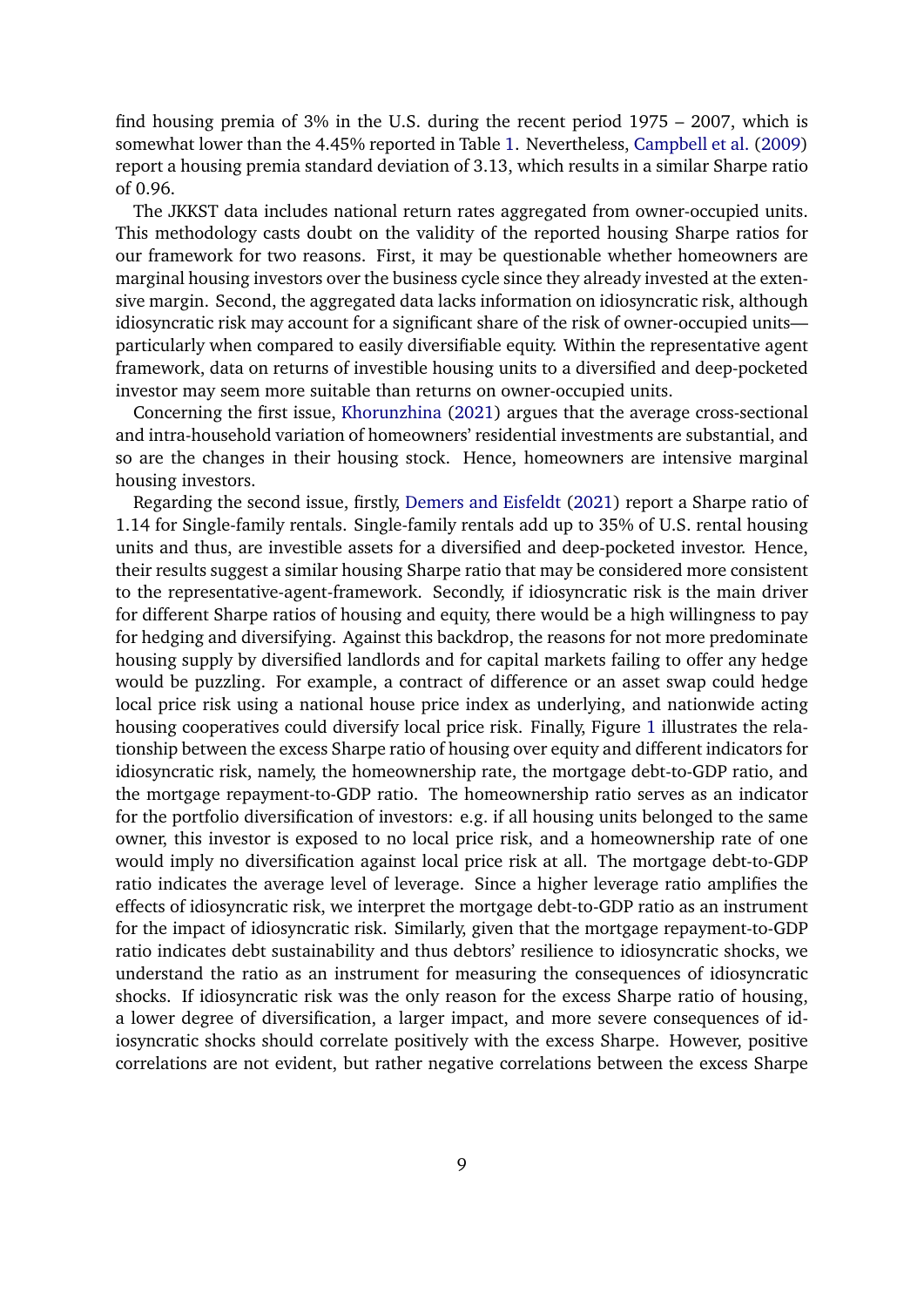<span id="page-9-1"></span>

**Figure 1:** Idiosyncratic risk and the housing Sharpe ratio excess

ratio for housing and the idiosyncratic risk indicators.<sup>[5](#page-9-2)</sup>

Summing up, we conclude that other factors than idiosyncratic risk must be substantial for the excessive Sharpe ratio of housing. This conclusion complements [Jordà et al.](#page-38-3) [\(2019\)](#page-38-3). They outline that the sheer size of the Sharpe ratio excess and persistence over different horizons makes it unlikely that idiosyncratic risk is its only driver. One last note, the often-used return rates from real estate investment trusts are not comparable to the JKKST housing returns. These trusts often invest in commercial real estate additionally and are typically highly leveraged, whereas the JKKST returns apply to non-leveraged investments in residential real estate.

#### <span id="page-9-0"></span>**3 BASIC FRAMEWORK**

Next, we introduce the basic framework of our analysis. We consider an economy that consists of an infinitely-lived representative household and a representative firm. Time is discrete and indexed by  $t \in \mathbb{N}$ .

**Representative Firm** The representative firm produces output  $Y_t$  from labor  $N_t$  and capital services  $K_t$  according to a Cobb-Douglas production function

<span id="page-9-3"></span>
$$
Y_t = Z_t (A_t N_t)^{1-\alpha} K_t^{\alpha}, \ \ \alpha \in (0,1).
$$
 (1)

Total factor productivity  $Z_t$  and labor augmenting technical progress  $A_t$  may be stochastic and the exact form of the stochastic processes characterizing productivity risk will be pinned down in chapter [4.](#page-14-0) However,  $A_t$  will grow at the rate  $a > 0$  in the deterministic versions of the models in all scenarios.

<span id="page-9-2"></span><sup>&</sup>lt;sup>5</sup>As we do not control for other factors, this does not mean that housing is free of idiosyncratic risk but, by definition, that the housing Sharpe ratio excess depends on other factors as well and not *only* on idiosyncratic risk.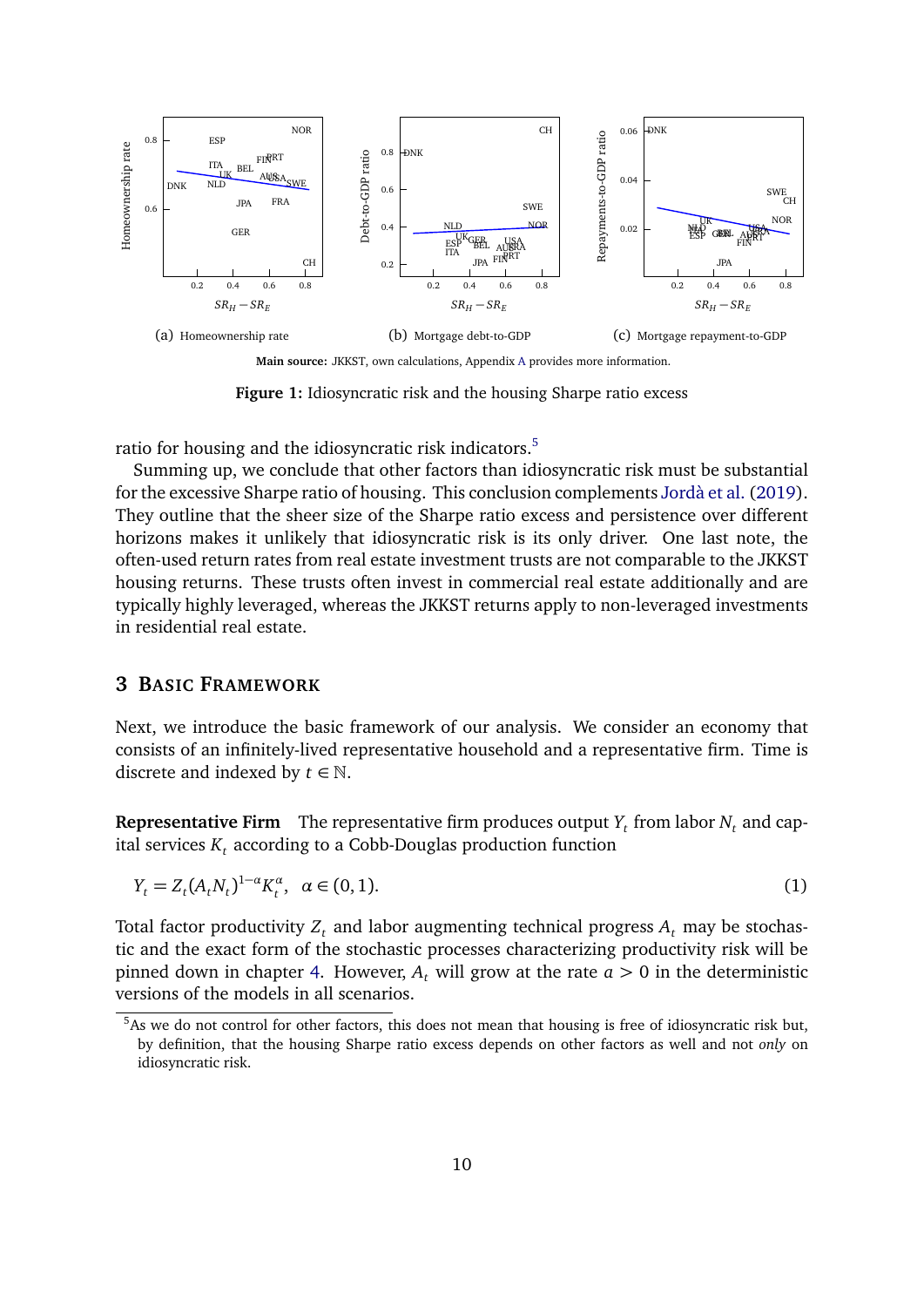The firm's first-order conditions from maximization of profits  $Y_t - W_t N_t - r_{K,t} K_t$  under perfect competition and subject to the production function read

<span id="page-10-2"></span>
$$
W_t = (1 - \alpha) \frac{Y_t}{N_t},\tag{2a}
$$

<span id="page-10-3"></span>
$$
r_{K,t} = \alpha \frac{Y_t}{K_t}.\tag{2b}
$$

**Representative Household** The representative household derives utility from streams  ${\{\tilde{C}_t\}}_{t \in \mathbb{N}}$  of a composite good

<span id="page-10-4"></span>
$$
U_0 = U(\{\tilde{C}_t\}_{t \in \mathbb{N}}) \tag{3}
$$

The composite good consists of consumption  $C_t$ , housing  $H_t$  and leisure  $1 - N_t$  and will be specified more concretely below.

The household supplies labor services  $N_t$  and capital services  $K_t$  to the firm and receives wages  $W_t$  and capital rents  $r_{K,t}.$  It buys consumption goods  $C_t$  and invests business investments  $I_t$  in productive capital and residential investments  $D_t$  in new homes. Hence, its budget constraint reads

<span id="page-10-1"></span><span id="page-10-0"></span>
$$
W_t N_t + r_{K,t} K_t = C_t + I_t + D_t.
$$
\n(4)

Capital evolves according to

$$
K_{t+1}^* = (1 - \delta_K)K_t + \Phi\left(\frac{I_t}{K_t}\right)K_t,\tag{5a}
$$

<span id="page-10-5"></span>
$$
K_{t+1} = e^{\omega_{t+1} b_{t+1}} K_{t+1}^*,\tag{5b}
$$

where  $\delta_K \in (0,1)$  is the depreciation rate. Additionally,  $b_t$  is binary and indicates disasters ( $b_t$  = 1) and normal times ( $b_t$  = 0). In line with [Gourio](#page-37-0) [\(2012\)](#page-37-0), the fraction 1−*e*<sup>ω*t*</sup> of the capital stock destructs each period during disasters. Chapter [4](#page-14-0) characterizes the stochastic properties of  $b_t$  and  $\omega_t$ . However, in scenarios without disaster risk,  $b_t \equiv 0$  and  $e^{\omega_t b_t} \equiv 1$ holds for all *t*. The function *Φ* : (0,∞) → R describes adjustment costs to the capital stock in the manner of [Jermann](#page-38-4) [\(1998\)](#page-38-4)

$$
\Phi(x) = b_1 + \frac{b_2}{1-\kappa} x^{1-\kappa}, \quad b_1 \in \mathbb{R}, b_2 \in (0, \infty).
$$
 (6)

On the other hand, residential investments must be combined with a fixed factor *L* of land normalized to one to form new houses, where  $\varphi \in (0,1)$  is the share of land

$$
H_{\text{new},t} = D_t^{1-\varphi} L^{\varphi}.
$$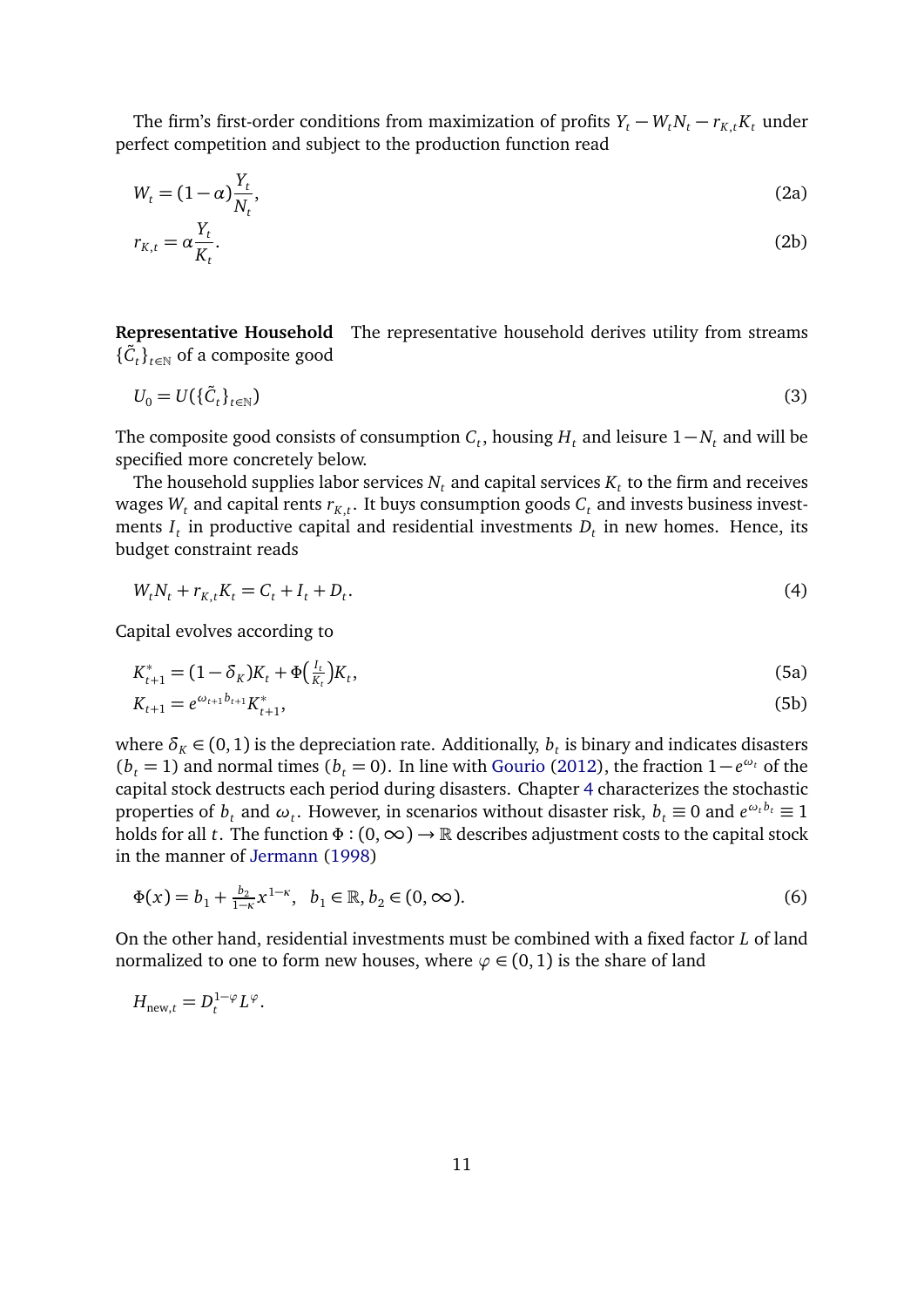The stock of houses then evolves according to

<span id="page-11-1"></span>
$$
H_{t+1}^* = (1 - \delta_H)H_t + H_{\text{new},t},\tag{7a}
$$

<span id="page-11-5"></span>
$$
H_{t+1} = e^{\omega_{t+1}b_{t+1}(1-\varphi)}H_{t+1}^*,\tag{7b}
$$

where  $\delta_H \in (0,1)$  is the depreciation rate of houses and disasters destruct the fraction 1 −  $e^{\omega_t}$  of residential structures.<sup>[6](#page-11-0)</sup>

<span id="page-11-3"></span>Finally, we assume that the consumption bundle  $\tilde{C}_t$  is of the Cobb-Douglas form, i.e.,

$$
\tilde{C}_t = C_t^{\mu_c} (A_{t-1}^{\varphi} H_t)^{\mu_H} (A_{t-1} (1 - N_t))^{\mu_N}, \ \mu_c + \mu_H + \mu_N = 1.
$$
\n(8)

The fact that we multiply housing  $H_t$ , which grows at the rate  $a^{1-\varphi}$ , with  $A_{t-1}^{\varphi}$  and leisure 1−*N<sup>t</sup>* with *At*−<sup>1</sup> , ensures that a balanced growth path exists even if the bundle was a more general CES aggregate. While the weighting with the level of productivity is not necessary for the special case of a Cobb-Douglas bundle, it nonetheless helps to increase risk-reward. Hence, we follow [Croce](#page-36-1) [\(2014\)](#page-36-1) with this assumption and interpret the weighting with adjustments in the standard of living.

The household chooses consumption  $C_t$ , its labor supply  $N_t$ , business investments  $I_t$ , next period's pre-destructed capital stock  $K_{t+1}^*$ , residential investments  $D_t$ , and next period's pre-destructed housing stock  $H_{t+1}^*$  to ma *t*+1 to maximize its lifetime utility under the budget constraint [\(4\)](#page-10-0) and the dynamics [\(5\)](#page-10-1) and [\(7\)](#page-11-1). It takes wages  $W_t$  and the rental rate  $r_{K,t}$  of capital as given. Hence, the first-order conditions of the household can be summarized as

<span id="page-11-4"></span><span id="page-11-2"></span>
$$
W_t = MRS_t^{N,C},\tag{9a}
$$

$$
q_{t} = \mathbb{E}_{t} \left[ e^{\omega_{t+1} b_{t+1}} M_{t,t+1} \left( r_{K,t+1} + q_{t+1} \left( 1 - \delta_{K} + \Phi \left( \frac{I_{t+1}}{K_{t+1}} \right) - \Phi' \left( \frac{I_{t+1}}{K_{t+1}} \right) \frac{I_{t+1}}{K_{t+1}} \right) \right) \right],
$$
 (9b)

$$
P_{H,t} = \mathbb{E}_t \left[ e^{\omega_{t+1} b_{t+1} (1-\varphi)} M_{t,t+1} \left( r_{H,t+1} + P_{H,t+1} (1-\delta_H) \right) \right],\tag{9c}
$$

 $\text{where } \textit{MRS}_{t}^{N,C} = \frac{\partial \tilde{c}_{t}}{\partial \tilde{c}_{t}} / \partial \textit{(1-N}_{t})}{\partial \tilde{c}_{t}} = \frac{\mu_{N}}{\mu_{C}}$ *µC Ct*  $\frac{C_t}{1-N_t}$  is the marginal rate of substitution between leisure and consumption,  $r_{H,t} = \frac{\partial \tilde{c}_t / \partial H_t}{\partial \tilde{c}_t / \partial c_t}$  $\frac{\partial C_t}{\partial \tilde{C}_t}/\partial T_t} = \frac{\mu_H}{\mu_C}$ *µC Ct*  $\frac{U_t}{H_t}$  is the implicit rental rate of housing derived from the marginal rate of substitution between housing and consumption, and  $M_{t,t+1}$  is the model's SDF. Moreover,  $q_t = \frac{1}{\Phi^{(t)}}$  $\frac{1}{\Phi'(\frac{I_t}{K_t})}$  is Tobin's q and  $P_{H,t} = \frac{1}{1-\varphi}D_t^{\varphi}$  $t<sub>t</sub><sup>\varphi</sup>$  is the relative price of new houses.

**General Equilibrium** In general equilibrium, the first-order conditions [\(2\)](#page-10-2) and [\(9\)](#page-11-2) of the firm and the household hold, production is determined by [\(1\)](#page-9-3), and the stocks of capital and houses evolve according to [\(5\)](#page-10-1) and [\(7\)](#page-11-1). Consumption, business investments, and residential investments are homogenous goods aggregated in output *Y<sup>t</sup>* . Hence, the economy's

<span id="page-11-0"></span> ${}^{6}$ Land does not depreciate and disasters do not destruct land. See [Davis and Heathcote](#page-36-5) [\(2005\)](#page-36-5) for the link between the depreciation of residential structures and houses.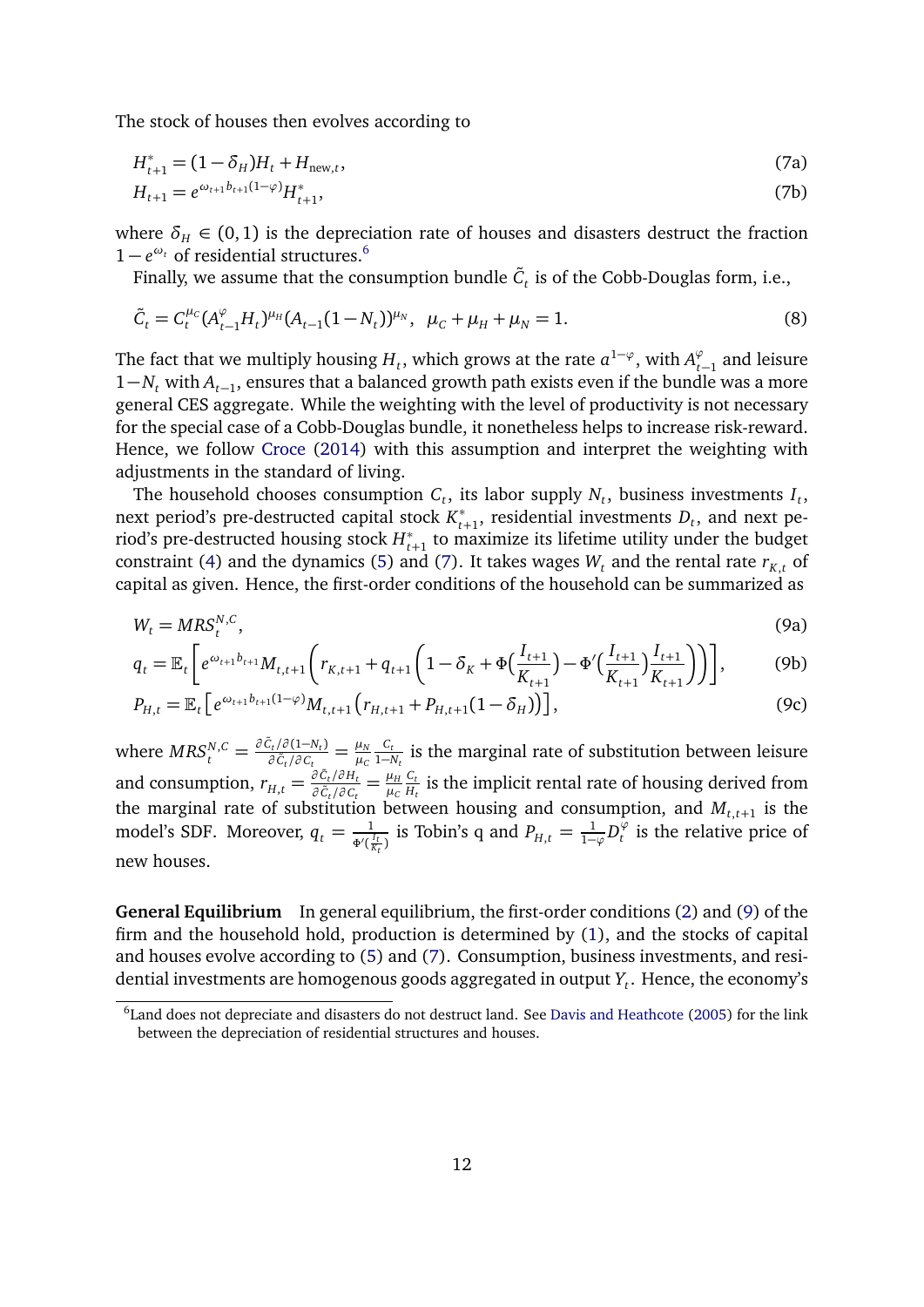resource constraint is<sup>[7](#page-12-0)</sup>

$$
Y_t = C_t + I_t + D_t. \tag{10}
$$

Finally, we follow [Davis and Heathcote](#page-36-5) [\(2005\)](#page-36-5) and define GDP as output plus the implicit rent from housing by

$$
GDP_t = Y_t + r_{H,t}H_t.
$$

**Return Rates** The return rate  $R_{E,t+1}$  on equity, the return rate  $R_{H,t+1}$  on housing, and the return rate  $R_{T,t+1}$  on total risk are given by

$$
R_{E,t+1} = e^{\omega_{t+1}b_{t+1}} \frac{r_{K,t+1} - \frac{I_{t+1}}{K_{t+1}} + q_{t+1}(1 - \delta_k + \Phi(\frac{I_{t+1}}{K_{t+1}}))}{q_t} - 1
$$
\n
$$
= \frac{r_{K,t+1}K_{t+1} - I_{t+1} + q_{t+1}K_{t+2}^*}{q_tK_{t+1}^*} - 1,
$$
\n
$$
R_{H,t+1} = e^{(1-\varphi)\omega_{t+1}b_{t+1}} \frac{r_{H,t+1} + P_{H,t+1}(1 - \delta_H)}{P_{H,t}} - 1
$$
\n
$$
= \frac{r_{H,t+1}H_{t+1} - P_{H,t+1}H_{new,t+1} + P_{H,t+1}H_{t+2}^*}{P_{H,t}H_{t+1}^*} - 1,
$$
\n
$$
R_{T,t+1} = \frac{r_{K,t+1}K_{t+1} - I_{t+1} + q_{t+1}K_{t+2}^* + r_{H,t+1}H_{t+1} - P_{H,t+1}H_{new,t+1} + P_{H,t+1}H_{t+2}^*}{q_tK_{t+1}^* - 1} - 1
$$
\n(11b)

$$
q_{t}K_{t+1}^{\star} + P_{H,t}H_{t+1}^{\star}
$$
\n
$$
= \frac{q_{t}K_{t+1}^{\star}}{q_{t}K_{t+1}^{\star} + P_{H,t}H_{t+1}^{\star}}R_{E,t+1} + \frac{P_{H,t}H_{t+1}^{\star}}{q_{t}K_{t+1}^{\star} + P_{H,t}H_{t+1}^{\star}}R_{H,t+1}
$$
\n(11c)

Since stock returns provide the basis for the observed return on equity, it includes leverage. This does not hold for housing returns. To be in line with the data, we also consider leveraged return rates. More precisely, we assume that in each period the constant fraction  $m \in [0, 1)$  of the firm's capital stock is financed by debt through bonds which all have maturity *τ*. Next to these corporate (c) bonds, we also consider government (g) bonds. As in [Barro](#page-36-2) [\(2006\)](#page-36-2) and [Gourio](#page-37-0) [\(2012\)](#page-37-0) bonds may default during disasters. The bonds differ by their loss given default  $1 - \Gamma_{g,t}$  and  $1 - \Gamma_{g,t}$  which are specified in chapter [4.](#page-14-0) The price of a bond with maturity *τ* and recovery rate *Γ<sup>t</sup>*+<sup>1</sup> then follows the recursion

$$
Q_{j,t}^{(\tau)} = \mathbb{E}_t[M_{t,t+1}(1 - b_{t+1}(1 - \Gamma_{j,t+1}))Q_{j,t+1}^{(\tau-1)}], \text{ where } Q_{j,t+1}^{(\tau)} = 1 \text{ and } j \in \{g, c\}.
$$

Further, the ex-post return rate from holding a bond with maturity *τ* for one period is

<span id="page-12-0"></span><sup>&</sup>lt;sup>7</sup>The economy's resource constraint already implies the budget constraint [\(4\)](#page-10-0) of the household in equilibrium since the firm makes no profits.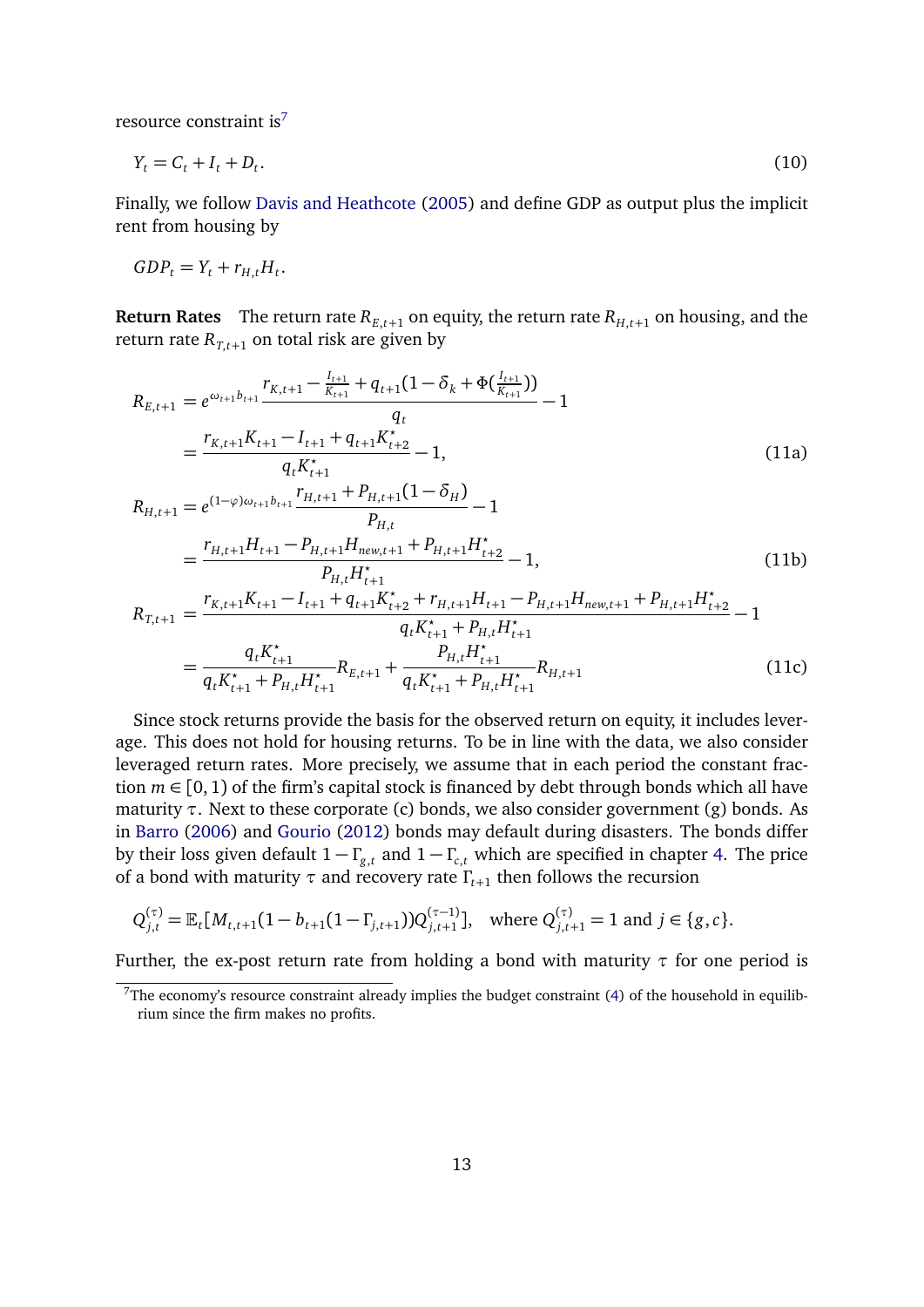defined by

$$
R_{j,t+1}^{(\tau)} = \frac{(1 - b_{t+1} + b_{t+1} \Gamma_{\tau-1,t+1}) Q_{j,t+1}^{(j)}}{Q_{j,t}^{(\tau)}} - 1.
$$

Since the Modigliani and Miller theorem holds, the leveraged return rate on equity and total risk are given by

$$
R_{E,t+1}^{lev} = \frac{1}{1-m} R_{E,t+1} - \frac{m}{1-m} R_{T,t+1}^{(c)}
$$
(11d)

$$
R_{T,t+1}^{lev} = \frac{q_t K_{t+1}^*}{q_t K_{t+1}^* + P_{H,t} H_{t+1}^*} R_{E,t+1}^{lev} + \frac{P_{H,t} H_{t+1}^*}{q_t K_{t+1}^* + P_{H,t} H_{t+1}^*} R_{H,t+1}.
$$
(11e)

Lastly, when talking about the return rate  $R_{g,t+1}$  on a government bond we mean the return on a bond with the maturity of one period

$$
R_{g,t+1} = R_{g,t+1}^{(1)}.\tag{11f}
$$

**Fundamental Requirements** Using the insights from [Lucas](#page-39-12) [\(1978\)](#page-39-12) and [Hansen and Ja](#page-38-8)[gannathan](#page-38-8) [\(1991\)](#page-38-8), the Sharpe ratios of equity and housing satisfy

<span id="page-13-0"></span>
$$
SR_E := \frac{\mathbb{E}\left[R_{E,t+1}^{lev} - R_{g,t}\right]}{\sigma\left[R_{E,t+1}^{lev} - R_{g,t}\right]} = -CV[M_{t,t+1}]Corr\left[M_{t,t+1}, R_{E,t+1}^{lev} - R_{g,t}\right]
$$
(12a)

and

$$
SR_H := \frac{\mathbb{E}\left[R_{H,t+1} - R_{g,t}\right]}{\sigma\left[R_{H,t+1} - R_{g,t}\right]} = -CV[M_{t,t+1}]Corr\left[M_{t,t+1}, R_{H,t+1} - R_{g,t}\right]
$$
(12b)

where  $\text{CV}[M_{t,t+1}]$  is the coefficient of variation of the model's SDF

$$
CV[M_{t,t+1}] =: \frac{\sigma \left[M_{t,t+1}\right]}{\mathbb{E}\left[M_{t,t+1}\right]},
$$
\n(12c)

commonly known as the HJB. With rational expectations this bound defines a common upper bound for Sharpe ratios of all assets in the models, while different correlations between the SDF and risk premia of the assets are necessary to explain different Sharpe ratios.

More precisely, we can formulate the following quantitative requirements to replicate U.S. data. First, the HJB in the model must be at least as large as the empirical Sharpe ratio of housing (1.01). Second, the correlation between premia on housing and the SDF must be (in absolute value) approximately 3 times as large as the correlation between premia on equity and the SDF to replicate the difference in the size of those Sharpe ratios.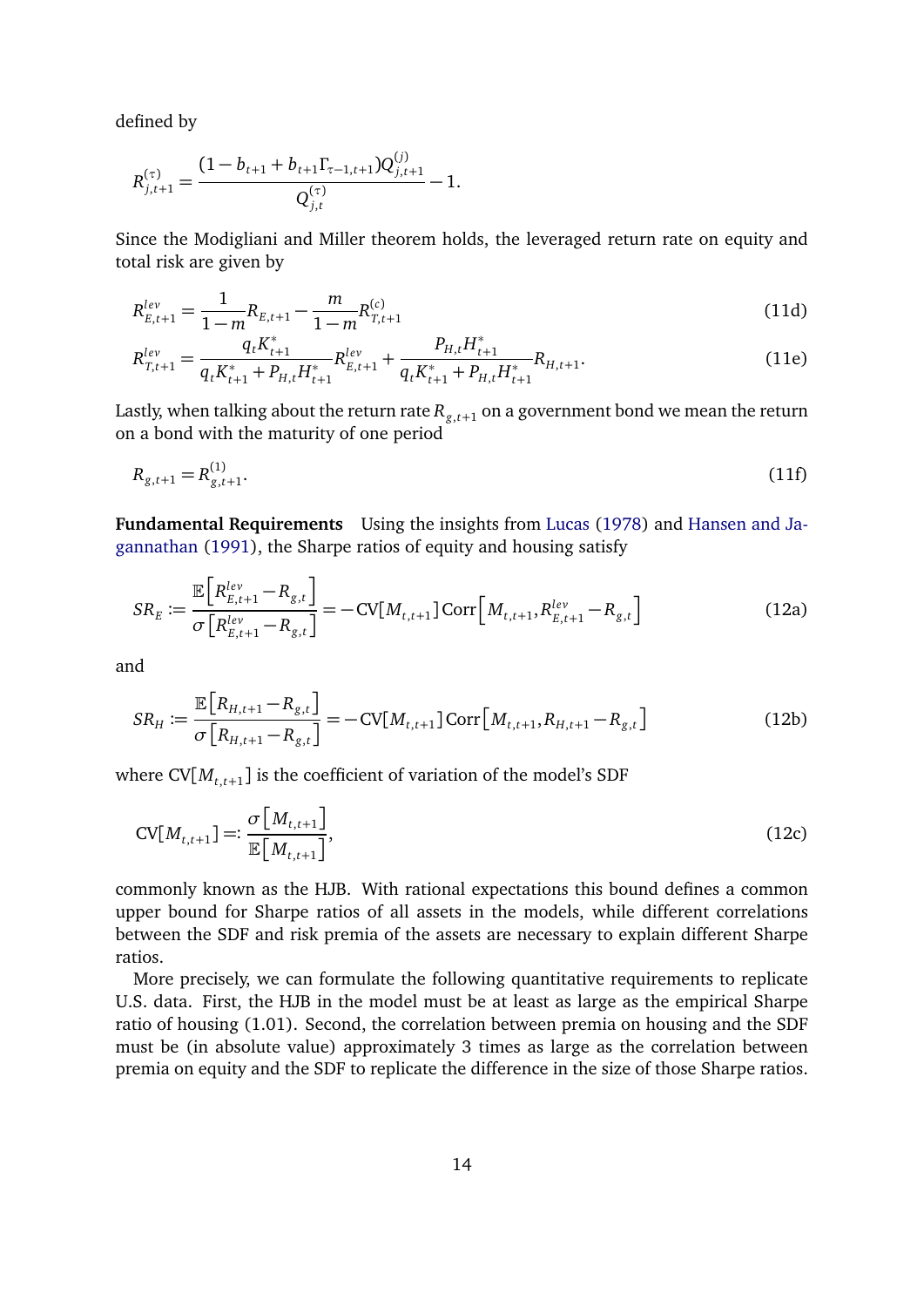It follows that the correlation between premia on equity and the SDF cannot exceed 1/3.

# <span id="page-14-0"></span>**4 STOCHASTIC DISCOUNT FACTOR AND PRODUCTIVITY RISK**

In the previous section, we have specified the model's framework apart from the stochastic discount factor  $M_{t,t+1}$ , the processes  $Z_t$  and  $A_t$  driving productivity risk, and the process for the variables  $\dot{b_t}$ ,  $\omega_t$ , and  $1 - \Gamma_{j,t}$  determining disaster risk. However, risk premia in the model heavily depend on these features. We, therefore, examine different versions of these elements to close the model.

#### **4.1 Stochastic Discount Factor**

We consider two specifications for the model's SDF by assuming either habits as in [Chen](#page-36-3) [\(2017\)](#page-36-3) or a recursive utility as introduced by [Epstein and Zin](#page-37-1) [\(1989\)](#page-37-1) and [Weil](#page-40-0) [\(1989\)](#page-40-0).

#### **4.1.1 Superficial External Habits**

In this version of the model, we additionally assume that leisure does not enter the consumption bundle, i.e.,  $\mu_N = 0$  in [\(8\)](#page-11-3).<sup>[8](#page-14-1)</sup> Consequently, equations [\(2a\)](#page-10-3) and [\(9a\)](#page-11-4) from the general framework are replaced by

$$
N_t=1.
$$

The household's preferences are additive time separable and per period preferences are described by CRRA utility. The household forms habits  $\tilde{C}_{h,t}$  in the consumption bundle. Thus, the utility in [\(3\)](#page-10-4) becomes

$$
U_0 = \mathbb{E}_0 \left[ \sum_{t=0}^{\infty} \beta^t \frac{(\tilde{C}_t - \tilde{C}_{h,t})^{1-\gamma} - 1}{1-\gamma} \right].
$$

We follow [Chen](#page-36-3) [\(2017\)](#page-36-3) and assume that the surplus from the consumption bundle over the habit evolves according to

$$
\ln\left(\frac{\tilde{C}_{t+1}-\tilde{C}_{h,t+1}}{\tilde{C}_{t+1}}\right)=(1-\rho_{\tilde{C}})\ln(\bar{S}_{\tilde{C}})+\rho_{\tilde{C}}\ln\left(\frac{\tilde{C}_t-\tilde{C}_{h,t}}{\tilde{C}_t}\right)+\left(\frac{1}{\bar{S}_{\tilde{C}}}-1\right)\left(\ln\left(\frac{\tilde{C}_{t+1}}{\tilde{C}_t}\right)-a\right),
$$

where  $a$  is the growth rate of the bundle on the balanced growth path of the model<sup>[9](#page-14-2)</sup> and  $\bar{S}_{\tilde{C}}$  is the steady state surplus of the consumption bundle. The corresponding stochastic

<span id="page-14-1"></span><sup>8</sup>On the one hand, different labor market assumptions are problematic for comparison across models. On the other hand, it is also problematic to change labor market assumptions compared to the original form of the model when studying the pure effect of adding housing. As the paper motivates the latter, we assume exogenous labor decisions here as in the original version of [Chen](#page-36-3) [\(2017\)](#page-36-3).

<span id="page-14-2"></span><sup>&</sup>lt;sup>9</sup>This is ensured by the weighting of housing with  $A_{t-1}^{\varphi}$  in the bundle [\(8\)](#page-11-3).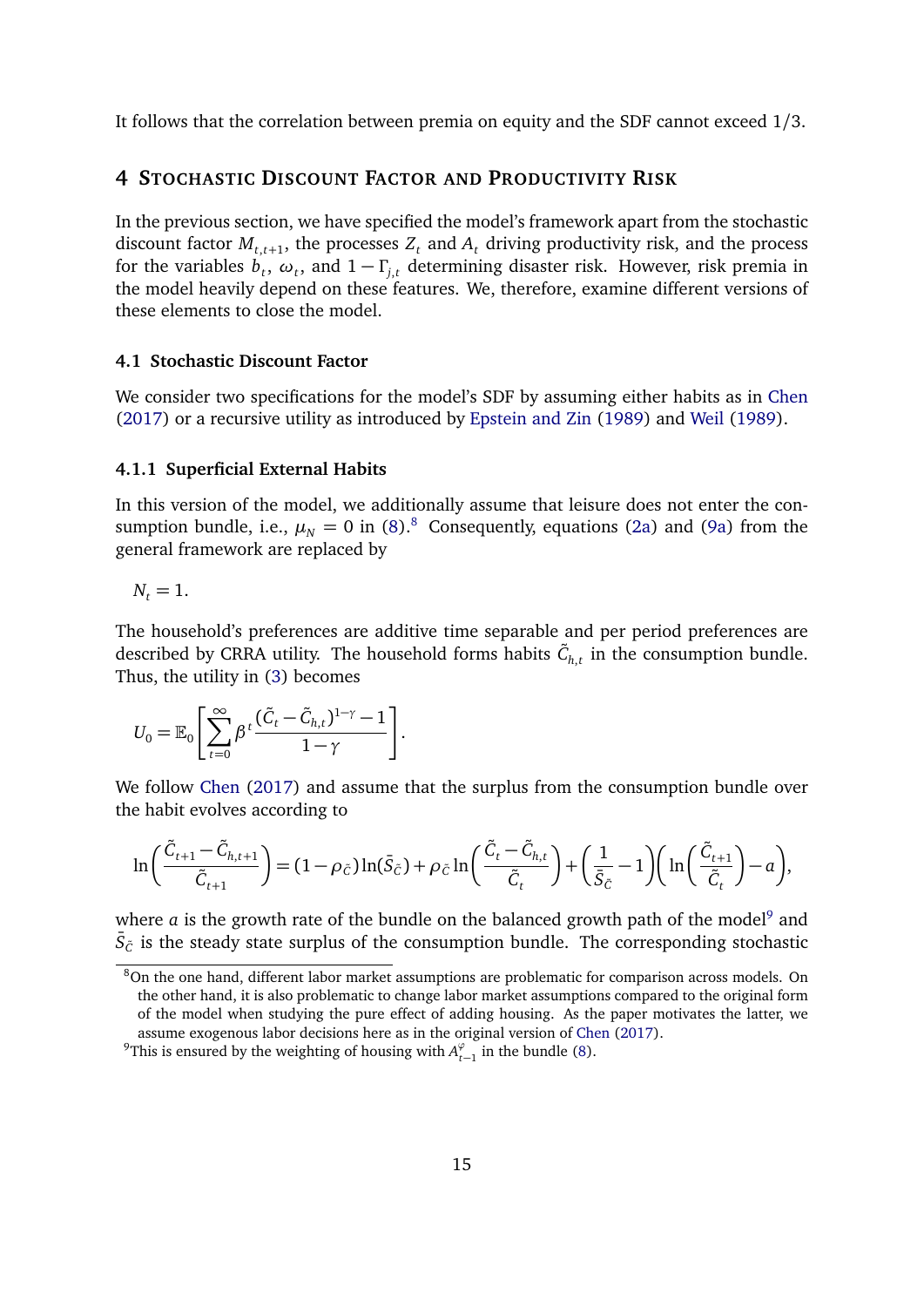discount

$$
M_{t,t+1} = \beta \bigg(\frac{C_{t+1}}{C_t}\bigg)^{\mu_c - 1} \bigg(\frac{H_{t+1}}{H_t}\bigg)^{\mu_H} \bigg(\frac{\tilde{C}_{t+1} - \tilde{C}_{h,t+1}}{\tilde{C}_t - \tilde{C}_{h,t}}\bigg)^{-\gamma}.
$$

#### **4.1.2 Recursive Utility**

Here, we assume that the household's preferences over streams of the composite good are described by a recursive utility function, as introduced by [Epstein and Zin](#page-37-1) [\(1989\)](#page-37-1) and [Weil](#page-40-0) [\(1989\)](#page-40-0), of the form

$$
\tilde{V}_t = \left[ (1-\beta) \tilde{C}_t^{1-\frac{1}{\psi}} + \beta (\mathbb{E}_t \tilde{V}_{t+1}^{1-\gamma})^{\frac{1-\frac{1}{\psi}}{1-\gamma}} \right]^{\frac{1}{1-\frac{1}{\psi}}},
$$

where  $\psi$  is the household's elasticity of intertemporal substitution (EIS) and  $\gamma$  the coefficient of relative risk aversion (RRA). Note, however, that *γ* and *ψ* describe the household's RRA and EIS with respect to the composite good  $\tilde{C}$ . Since the composite good is of the Cobb-Douglas type, the consumption-based RRA is given by  $\mu_c \gamma$  and the consumptionbased EIS reads  $\frac{1}{1-\mu_c(1-1/\psi)}$ .<sup>[10](#page-15-0)</sup> For easier notation we define  $V_t := \tilde{V}_t^{1-1/\psi}$  which satisfies the recursion

$$
V_t = (1 - \beta)\tilde{C}_t^{1 - \frac{1}{\psi}} + \beta (\mathbb{E}_t V_{t+1}^{1 - \theta})^{\frac{1}{1 - \theta}},
$$

where we use, similar to [Caldara et al.](#page-36-10) [\(2012\)](#page-36-10), the notation

$$
\theta \coloneqq 1 - \frac{1 - \gamma}{1 - \frac{1}{\psi}}.
$$

In the case where  $\theta = 0$ , the RRA equals the reciprocal of the EIS and the household's utility reduces to the 'classical' expected discounted sum of within period CRRA utilities. Hence,  $\theta$  can also be interpreted as the deviation from this 'classic' case.

With these assumptions, the model's SDF is

$$
M_{t,t+1} = \beta \left(\frac{\tilde{C}_{t+1}}{\tilde{C}_t}\right)^{1-\frac{1}{\psi}} \frac{C_t}{C_{t+1}} \left(\frac{V_{t+1}}{(\mathbb{E}_t V_{t+1}^{1-\theta})^{1/(1-\theta)}}\right)^{-\theta}.
$$

#### **4.2 Productivity Risk**

We introduce productivity risk into the model in three different ways by specifying the form of total productivity  $Z_t$  and labor augmenting technical progress  $A_t$  in the production function [\(1\)](#page-9-3). Next to a standard process for productivity, we consider the effects of longrun productivity risk as in [Croce](#page-36-1) [\(2014\)](#page-36-1) and of disaster risk similar to [Gourio](#page-37-0) [\(2012\)](#page-37-0).

<span id="page-15-0"></span> $10$ See [Swanson](#page-40-2) [\(2012\)](#page-40-2) and [Heiberger and Ruf](#page-38-9) [\(2019\)](#page-38-9).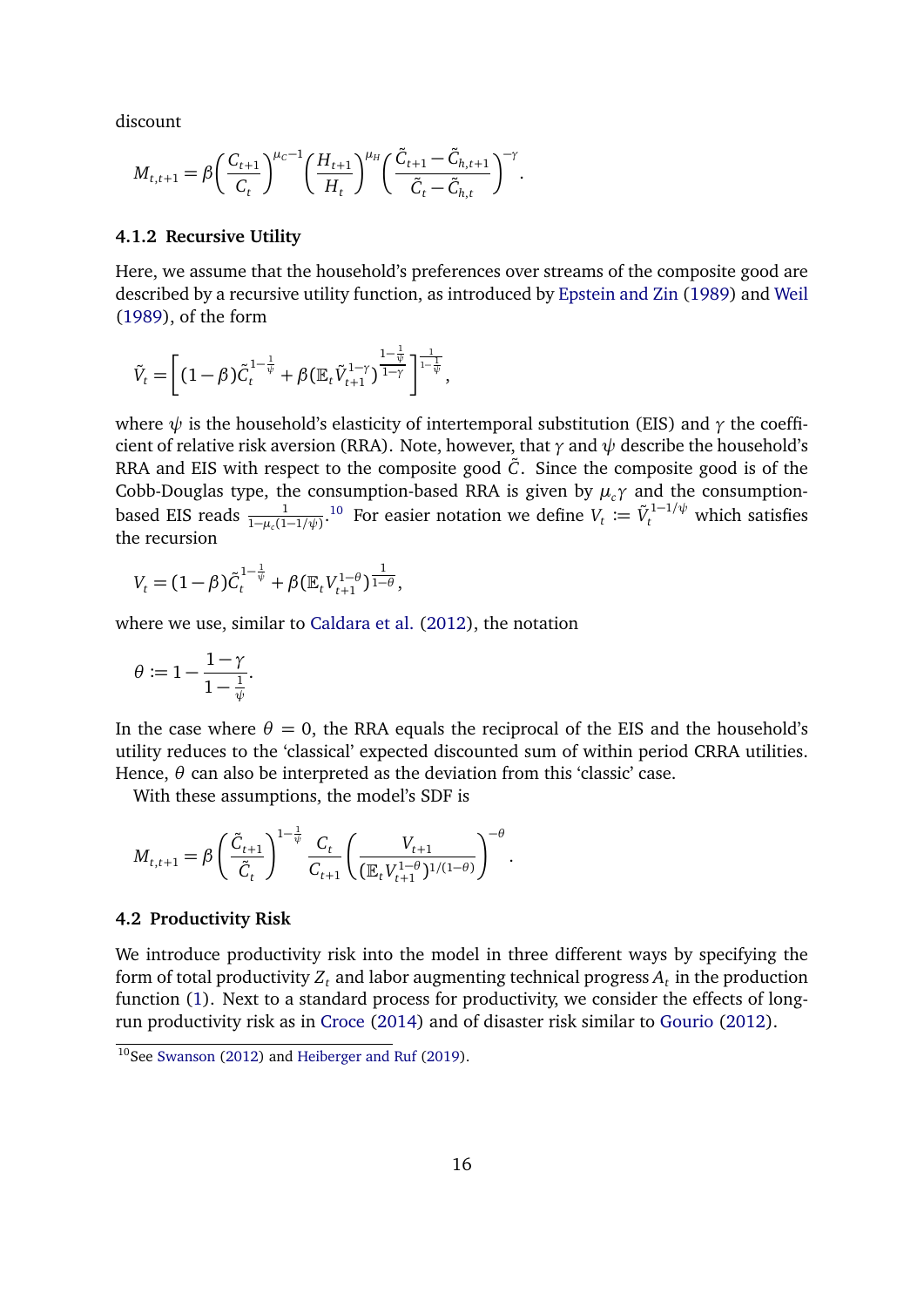#### **4.2.1 Standard Productivity Risk**

For the version with standard productivity risk, log total factor productivity follows a standard AR(1) process

$$
\ln Z_{t+1} = \rho_z \ln Z_t + \epsilon_{z,t+1}, \ \epsilon_{z,t+1} \sim \mathcal{i} \mathcal{i} d \mathcal{N}(0, \sigma_z^2).
$$

Further, labor augmenting technical progress grows deterministically at the rate  $a > 0$ , i.e.,

$$
\ln\left(\frac{A_{t+1}}{A_t}\right) = a.
$$

Lastly, there is no disaster risk, i.e.  $b_t \equiv 0$  for all *t* so that  $\omega_t$  and  $\Gamma_{i,t}$  are dropped from the model.

#### **4.2.2 Long-Run Productivity Risk**

In this version, total factor productivity is non-stochastic and normalized to unity

$$
Z_t=1,
$$

Labor augmenting technical progress *A<sup>t</sup>* grows stochastically as in [Croce](#page-36-1) [\(2014\)](#page-36-1) according to the process

<span id="page-16-0"></span>
$$
\ln\left(\frac{A_{t+1}}{A_t}\right) = a + x_t + \epsilon_{a,t+1},\tag{13a}
$$

$$
x_{t+1} = \rho_x x_t + \epsilon_{x,t+1},\tag{13b}
$$

where

$$
\begin{pmatrix} \epsilon_{a,t+1} \\ \epsilon_{x,t+1} \end{pmatrix} \sim i i d \mathcal{N}(0,\Sigma), \text{ and } \Sigma = \begin{pmatrix} \sigma_a^2 & \rho_{a,x} \sigma_a \sigma_x \\ \rho_{a,x} \sigma_a \sigma_x & \sigma_x^2 \end{pmatrix}.
$$

Shocks  $\epsilon_{a,t+1}$  affect the growth rate only once in the period of occurrence and describe short-run growth risk. On the other hand,  $x_t$  describes persistent changes in the growth rate and is therefore interpreted as a long-run risk component of productivity.

As there is no disaster risk,  $b_t \equiv 0$  for all *t* and  $\omega_t$  and  $\Gamma$ <sub>*t*</sub> are again dropped from the model.

#### **4.2.3 Disaster Risk**

As already mentioned, disasters are introduced through the binary variable  $b_t$  which indicates disasters in the case of  $b_t = 1$  while  $b_t = 0$  in normal times. Next to the destruction of the fraction 1 − *e <sup>ω</sup>t*+<sup>1</sup> of residential structures and capital in [\(5b\)](#page-10-5) and [\(7b\)](#page-11-5), disasters also result in a decline of productivity by the factor  $1 - e^{\omega_{t+1}}$ . Hence, technology grows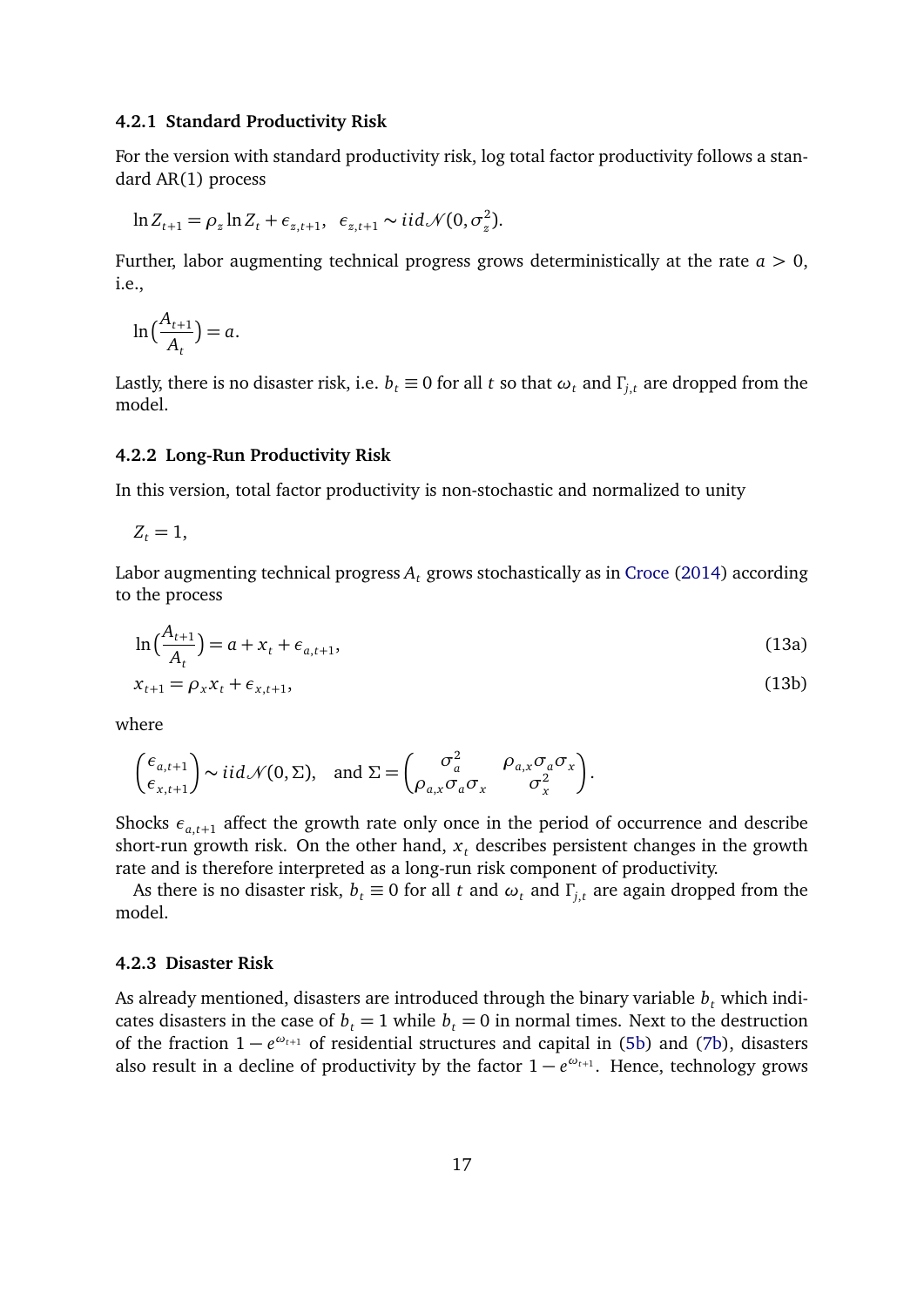stochastically according to

$$
\ln\left(\frac{A_{t+1}}{A_t}\right) = a + x_{t+1} + \omega_{t+1}b_{t+1},\tag{14a}
$$

$$
x_{t+1} = \rho_x x_t + \epsilon_{x,t+1}, \ \epsilon_{x,t} \sim \text{iid} \mathcal{N}(0, \sigma_x^2). \tag{14b}
$$

There are two differences compared to the previously introduced case of long-run risk in [\(13\)](#page-16-0). First, the effect of the "long-run" component *x* on the growth rate is no longer lagged by one period but appears immediately. For our calibration with  $\rho_x = 0$  used below for disaster risk,  $\epsilon_{x,t+1}$ , therefore, acts just as the short-run risk  $\epsilon_{a,t+1}$  in [\(13\)](#page-16-0). Second, instead of the normally distributed short-run risk  $\epsilon_{a,t+1}$  the process now includes the possible effect  $\omega$ <sub>*t*+1</sub> on the growth rate in case a disaster  $b$ <sub>*t*+1</sub> = 1 occurs.

Following [Gourio](#page-37-0) [\(2012\)](#page-37-0), disasters appear with time-varying probability and size. More specifically, we assume that

$$
P(b_{t+1} = 1 | b_t = 0) = min\{p_t, 1\}
$$
 and  $P(b_{t+1} = 0 | b_t = 0) = 1 - min\{p_t, 1\}$ 

where the log of  $p_t$  follows an AR(1)-process

$$
\ln p_{t+1} = (1 - \rho_p) \ln \bar{p} + \rho_p \ln p_t + \epsilon_{p,t+1}, \ \epsilon_{p,t} \sim \mathcal{U} \mathcal{N}(0, \sigma_p^2).
$$

Moreover, disasters remain persistent with probability no less than  $q \in (0,1)$  so that

$$
P(b_{t+1} = 1 | b_t = 1) = \max\{q, \min\{p_t, 1\}\}, P(b_{t+1} = 0 | b_t = 1) = 1 - \max\{q, \min\{p_t, 1\}\}.
$$

Finally, the disaster size  $1 - e^{\omega_{t+1}}$  also evolves stochastically according to

$$
\omega_t := \bar{\omega} e^{\hat{\omega}_t},
$$
  

$$
\hat{\omega}_{t+1} = \rho_\omega \hat{\omega}_t + \epsilon_{\omega, t+1}, \ \epsilon_{\omega, t} \sim \text{iid } \mathcal{N}\left(0, \sigma_\omega^2\right),
$$

where  $\bar{\omega}$  < 0. We slightly deviate from the treatment in [Gourio](#page-37-0) [\(2012\)](#page-37-0) in the specification of the process governing the disaster size and allow autocorrelation but restrict outcomes to  $\omega_t$  < 0 so that disasters always have negative effects. This specification is similar to [Fernández-Villaverde and Levintal](#page-37-10) [\(2018\)](#page-37-10). $^{11}$  $^{11}$  $^{11}$  It is assumed that the shocks  $\epsilon_x,\epsilon_p,$  and  $\epsilon_\omega$ are stochastically independent.

Further, we assume that the loss given default during disasters is coupled to the disaster size  $1-e^{\omega_{t+1}}$  via constant fractions  $\chi_{g}, \chi_{c} \in [0,1]$  so that

$$
1 - \Gamma_{g,t+1} = \chi_g(1 - e^{\omega_{t+1}})
$$
 and  $1 - \Gamma_{c,t+1} = \chi_c(1 - e^{\omega_{t+1}})$ .

<span id="page-17-0"></span> $11$ [Gourio](#page-37-0) [\(2012\)](#page-37-0) additionally considers a transitory component of disasters. We checked the effects of a transitory shock component as well. Since we find that the effects for our targets are marginal, we omit the transitory component for the sake of simplicity.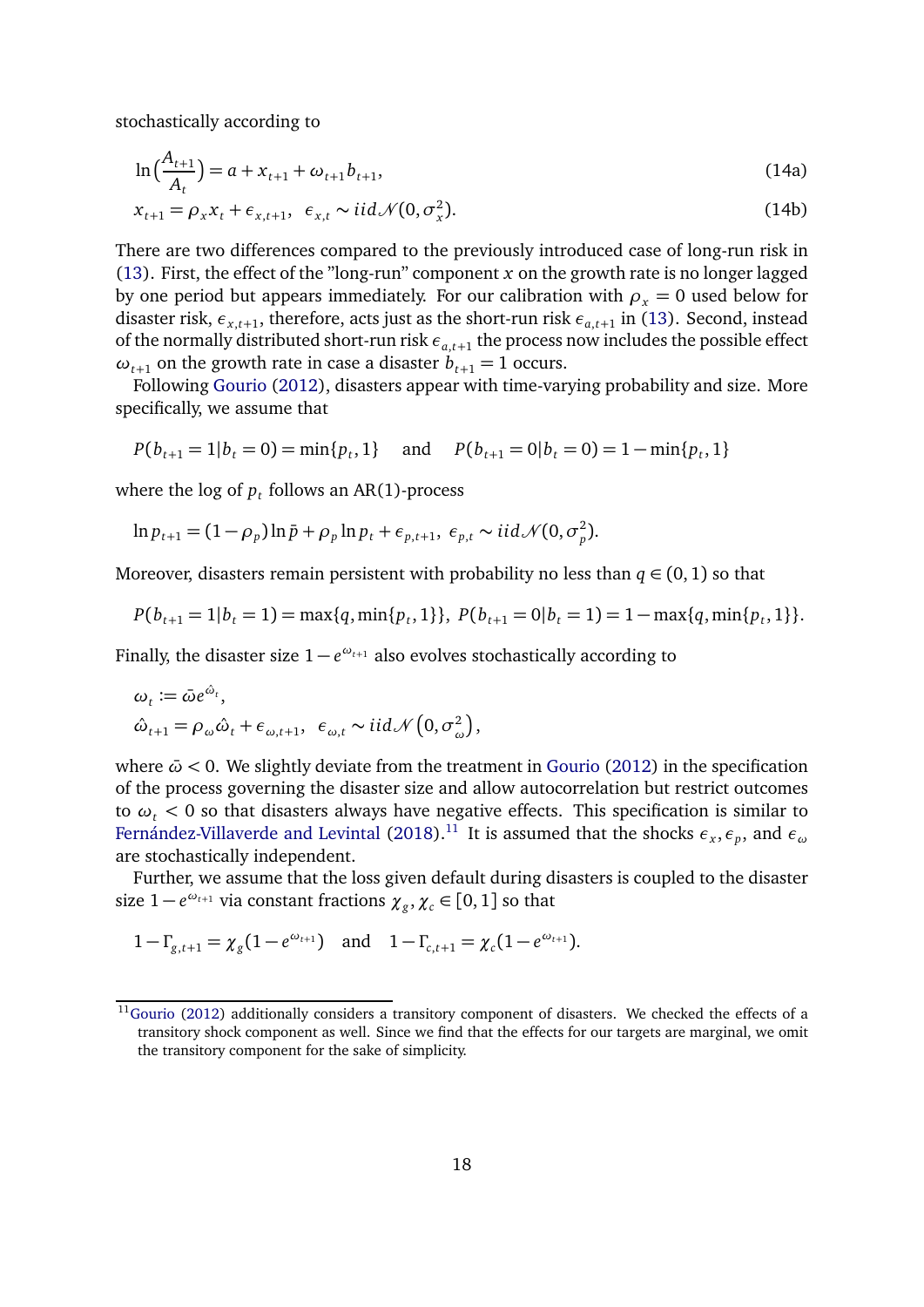#### <span id="page-18-0"></span>**5 RESULTS**

We proceed to analyze the models' ability to replicate the stylized facts from the data discussed in section [2.](#page-5-0) We report quantitative results for the following three model variations that combine the specifications of the SDF and of the productivity risk from section [4:](#page-14-0) external habits with standard productivity risk and recursive utility with long-run productivity risk or disaster risk. $^{12}$  $^{12}$  $^{12}$ 

### **5.1 Calibration**

We begin with the numeric calibration of the joint framework and add the parameters that are specific to the three versions afterwards.

#### **5.1.1 Joint Framework**

We identify one period in the model with one quarter in the data and summarize the calibration of the joint framework in panel A of Table [2.](#page-19-0)

We assume an average quarterly growth rate *a* of 0.5% as in [Jermann](#page-38-4) [\(1998\)](#page-38-4) and [Gourio](#page-37-0) [\(2012\)](#page-37-0) and close to the value of 0.45% used by [Croce](#page-36-1) [\(2014\)](#page-36-1) and [Chen](#page-36-3) [\(2017\)](#page-36-3). We take the share of capital  $\alpha = 0.34$  in the production function from [Gourio](#page-37-0) [\(2012\)](#page-37-0) and [Croce](#page-36-1) [\(2014\)](#page-36-1), which is again almost identical to the value of 0.35 in [Chen](#page-36-3) [\(2017\)](#page-36-3). The depreciation rates of capital  $\delta_K = 0.022$  and housing  $\delta_H = 0.009$  are taken from [Nguyen](#page-39-3) [\(2018\)](#page-39-3), who strips down the [Davis and Heathcote](#page-36-5) [\(2005\)](#page-36-5) model. The share of land in housing matches the upper bound of  $\varphi = 0.3$  from [Fehrle](#page-37-2) [\(2019\)](#page-37-2). We follow [Jermann](#page-38-4) [\(1998\)](#page-38-4) and set the parameters  $b_1$  and  $b_2$  in the adjustment costs function in such a way that they do not affect the model's balanced growth path. The weight of leisure  $\mu_N$  in the consumption bundle is determined so that, on average, the household works one-third of its time; except for the model with external habits, where leisure does not enter the consumption bundle ( $\mu_N = 0$ ). The weight of housing  $\mu_H$ , in turn, is determined so that, on average, 19% of the households' total expenditures for consumption and housing are spent on housing (see [Grossmann et al.,](#page-37-11) [2021\)](#page-37-11). Finally, we set the level of leverage for equity to  $m = 0.3$  and the maturity of corporate bonds to 10 years.

We do not pin down the values of the discount factor *β* and of the elasticity *κ* of Tobin's q. Instead, we choose the values for each version separately in such way that we minimize the sum of squared deviations between the data and the model implied values for the following targets: the return rate of government bonds, the equity premium, the housing premium, the Sharpe ratios of the equity and housing premia and all business cycle moments from Table's [1](#page-7-0) Panel A. We allow values in [0; 7] for *κ* and values in  $\left[\frac{0.99}{a_n}\right]$  $\frac{a_0}{a_u}$ ;  $\frac{0.9999}{a_u}$  $\left[\frac{9999}{a_u}\right]$  for  $\beta$ , where  $a_u$  is the growth factor of utility in the specific model variation.

<span id="page-18-1"></span><sup>&</sup>lt;sup>12</sup>We consider long-run productivity risk and disaster risk only in combination with recursive [Epstein and Zin](#page-37-1) [\(1989\)](#page-37-1) preferences. The additional term in the SDF involving future lifetime utility for these preferences is more suitable to capture long term risk effects (see also [Bansal and Yaron](#page-36-0) [\(2004\)](#page-36-0), [Kaltenbrunner and](#page-38-10) [Lochstoer](#page-38-10) [\(2010\)](#page-38-10), [Rudebusch and Swanson](#page-40-3) [\(2012\)](#page-40-3) and [Gourio](#page-37-0) [\(2012\)](#page-37-0)).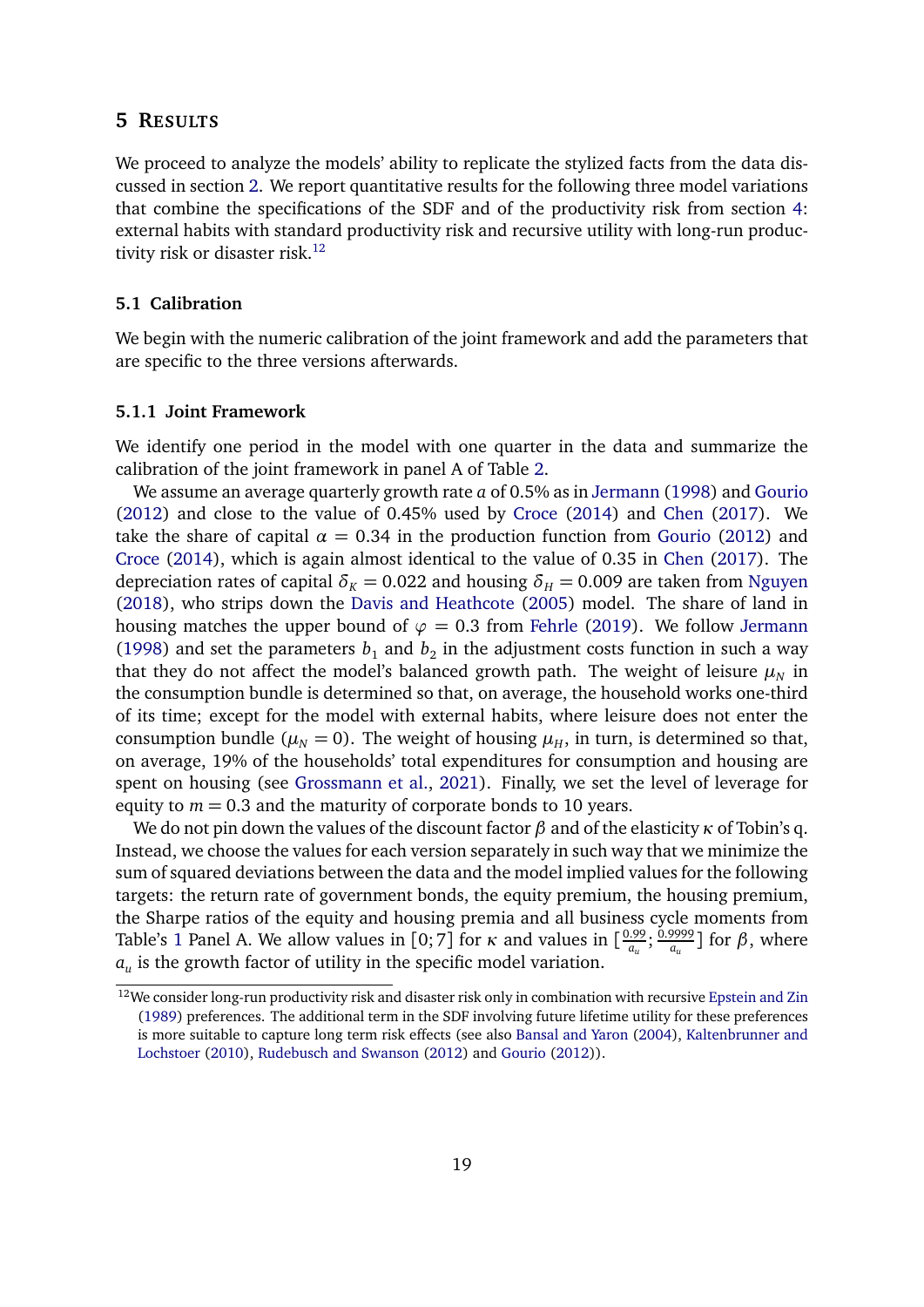|  | Table 2: Calibration |
|--|----------------------|
|--|----------------------|

<span id="page-19-0"></span>

| Parameter                                        | Value or Target                                                            | Description                                                            |  |  |  |  |
|--------------------------------------------------|----------------------------------------------------------------------------|------------------------------------------------------------------------|--|--|--|--|
| Panel A: Common Framework                        |                                                                            |                                                                        |  |  |  |  |
| a                                                | ln(1.005)                                                                  | growth rate                                                            |  |  |  |  |
| $\alpha$                                         | 0.34                                                                       | capital share in production                                            |  |  |  |  |
| $\delta_K$                                       | 0.022                                                                      | depreciation rate of capital                                           |  |  |  |  |
| $\delta_H$                                       | 0.009                                                                      | depreciation rate of housing                                           |  |  |  |  |
| $\varphi$                                        | 0.30                                                                       | share of land in housing                                               |  |  |  |  |
| b <sub>1</sub>                                   | $\Phi(\frac{I}{K}) = a - 1 + \delta_K$                                     | adjustment cost parameter                                              |  |  |  |  |
| $b_2$                                            | $\Phi'(\frac{I}{K})=1$                                                     | adjustment cost parameter                                              |  |  |  |  |
| $\mu_C$                                          | $\begin{array}{c} 1-\mu_H-\mu_N \\ \frac{r_H H}{C+r_H H}=0.19 \end{array}$ | weight of consumption in bundle                                        |  |  |  |  |
| $\mu_H$                                          |                                                                            | weight of housing in bundle                                            |  |  |  |  |
| $\mu_N$                                          | $N = 0.33$ or $\mu_N = 0$                                                  | weight of leisure in bundle                                            |  |  |  |  |
| m                                                | 0.30                                                                       | leverage level of equity                                               |  |  |  |  |
| T                                                | 40                                                                         | maturity of corporate bonds                                            |  |  |  |  |
|                                                  | Panel B: External Habits and Standard Productivity Risk                    |                                                                        |  |  |  |  |
|                                                  | $\overline{2}$                                                             | coefficient of relative risk aversion                                  |  |  |  |  |
| $\tilde{\bar{S}}_{\tilde{C}}$                    | 0.07                                                                       | steady state surplus over habit                                        |  |  |  |  |
| $\rho_{\tilde{C}}$                               | 0.98                                                                       | habit persistence                                                      |  |  |  |  |
| $\rho_z$                                         | 0.98                                                                       | TFP persistence                                                        |  |  |  |  |
| $\sigma_z$                                       | 0.012                                                                      | standard deviation of TFP innovations                                  |  |  |  |  |
|                                                  |                                                                            | Optimized Values                                                       |  |  |  |  |
| β                                                | 0.9981                                                                     | discount factor                                                        |  |  |  |  |
| к                                                | 4.5172                                                                     | elasticity of Tobin's q                                                |  |  |  |  |
|                                                  | Panel C: EZ Utility and Long-Run Risk                                      |                                                                        |  |  |  |  |
| γ                                                | 10                                                                         | coefficient of relative risk aversion                                  |  |  |  |  |
| $\psi$                                           | 2                                                                          | elasticity of intertemporal substitution                               |  |  |  |  |
| $\rho_x$                                         | $0.8^{\frac{1}{4}}$                                                        | persistence of long-run component of productivity                      |  |  |  |  |
| $\rho_{a,x}$                                     | $\Omega$                                                                   | correlation of shocks to short- and long-run component of productivity |  |  |  |  |
| $\sigma_a$                                       | $\frac{0.0335}{2}$                                                         | conditional standard deviation of long-run component of productivity   |  |  |  |  |
| $\sigma_x$                                       | $0.1\sigma_q$                                                              | conditional standard deviation of short-run component of productivity  |  |  |  |  |
|                                                  |                                                                            | Optimized Values                                                       |  |  |  |  |
| β                                                | 0.9935                                                                     | discount factor                                                        |  |  |  |  |
| к                                                | 3.9018                                                                     | elasticity of Tobin's q                                                |  |  |  |  |
|                                                  | Panel D: EZ Utility and Disaster Risk                                      |                                                                        |  |  |  |  |
| γ                                                | 3.8                                                                        | coefficient of relative risk aversion                                  |  |  |  |  |
| $\psi$                                           | 2                                                                          | elasticity of intertemporal substitution                               |  |  |  |  |
| $\rho_x$                                         | 0.00                                                                       | autocorrelation of log technology shock                                |  |  |  |  |
| $\rho_\omega$                                    | 0.00                                                                       | autocorrelation of log disaster size                                   |  |  |  |  |
| $\rho_p$                                         | 0.90                                                                       | autocorrelation of log disaster probability                            |  |  |  |  |
|                                                  | 0.01                                                                       | conditional standard deviation of log technology shock                 |  |  |  |  |
|                                                  | 2.80                                                                       | unconditional standard deviation of log disaster probability           |  |  |  |  |
| $\bar{p} \exp(\frac{\sigma_p^2}{2(1-\rho_p^2)})$ | 0.0072                                                                     | mean disaster probability                                              |  |  |  |  |
|                                                  | 0.91                                                                       | probability for disaster persistence                                   |  |  |  |  |
| q                                                | 0.20                                                                       | default loss of government bonds as fraction of disaster size          |  |  |  |  |
| $\chi_{g}$                                       | 0.38                                                                       | default loss of corporate bonds as fraction of disaster size           |  |  |  |  |
| $\chi_c$                                         |                                                                            | Optimized Values                                                       |  |  |  |  |
| β                                                | 0.9941                                                                     | discount factor                                                        |  |  |  |  |
| к                                                | 1.79                                                                       | elasticity of Tobin's q                                                |  |  |  |  |
| $\bar{\omega}$                                   | $-0.044$                                                                   | disaster size                                                          |  |  |  |  |
| $\sigma_{\omega}$                                | 0.261                                                                      | conditional standard deviation of log disaster size                    |  |  |  |  |

**Notes:** We optimize the elasticity *κ* of Tobin's q over the range [0; 7]. The discount factor *β* is optimized over the range [ $\frac{0.99}{a_u}; \frac{0.9999}{a_u}$ ], where *a<sup>u</sup>* is the growth factor of utility in the model. With disaster risk, we additionally optimize *ω*¯ over [−0.055;−0.025] and *σ<sup>ω</sup>* over [0.05; 0.55].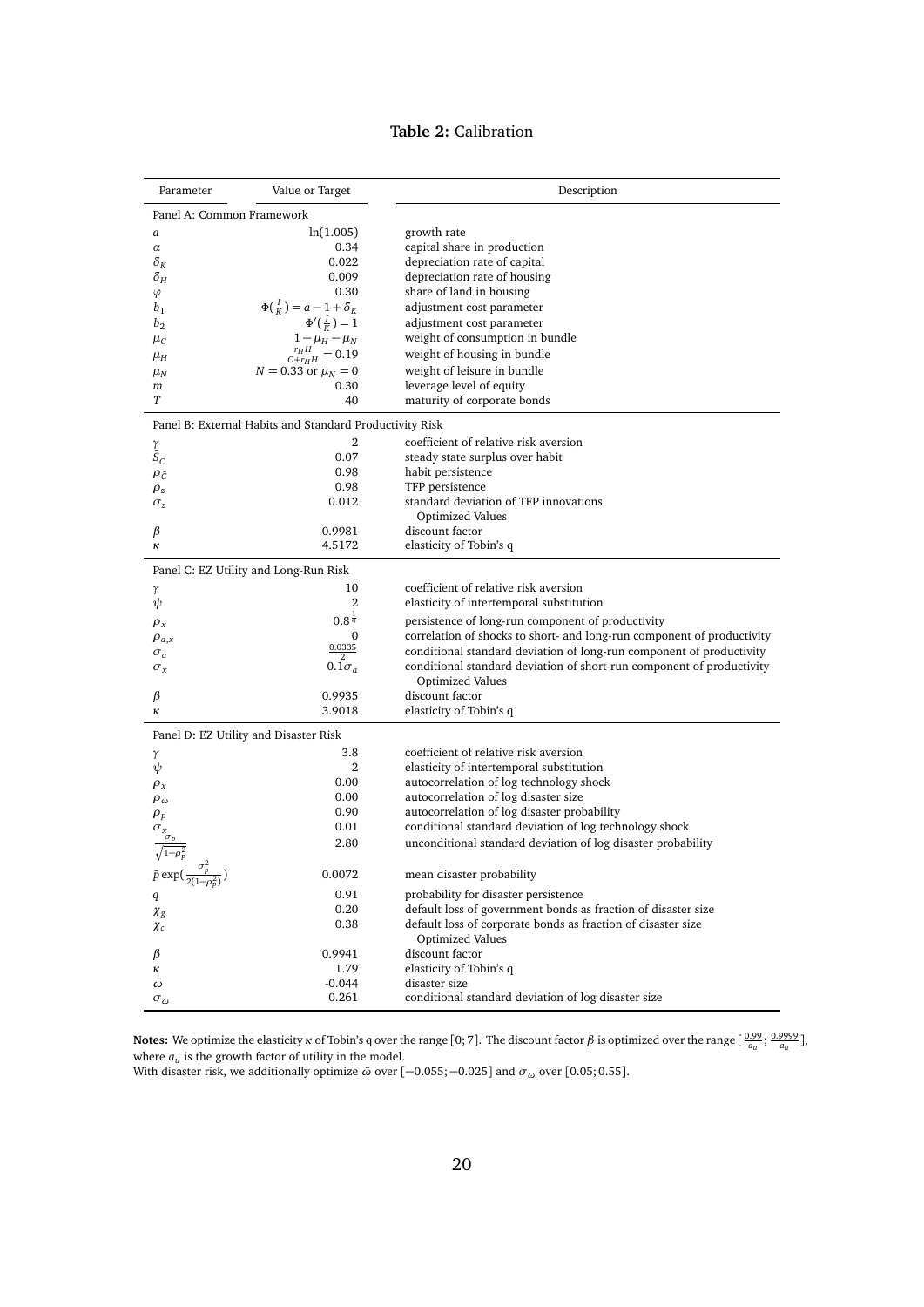Moreover, we allow for different degrees of risk aversion (and EIS) across the three versions of the model. While this limits comparability for the different model versions, the original papers show that different degrees of risk aversion were necessary to explain equity premia. We do not want to limit the models' performance with regard to risk premia by changing the degree of risk aversion but study the effects of introducing housing when sticking to the original degree of risk aversion instead.

#### **5.1.2 Specific Parameters**

**External Habits and Standard Productivity Risk** The risk aversion, the habit formation, and the process driving total factor productivity are chosen identical to [Chen](#page-36-3) [\(2017\)](#page-36-3) and collectively summarized in Panel B of Table [2.](#page-19-0) The optimized values of the two free parameters are  $\beta = 0.998$  and  $\kappa = 3.52$ .

**Epstein-Zin Preferences and Long-Run Productivity Risk** The calibration of the additional parameters for [Epstein and Zin](#page-37-1) [\(1989\)](#page-37-1) preferences and long-run productivity risk is summarized in Panel C of Table [2](#page-19-0) and closely follows [Croce](#page-36-1) [\(2014\)](#page-36-1).

More concretely, the coefficient of relative risk aversion and the elasticity of intertempo-ral substitution are chosen as in [Croce](#page-36-1) [\(2014\)](#page-36-1), i.e., we set  $\gamma = 10$  and  $\psi = 2$ . Further, we adjust the calibration in [Croce](#page-36-1) [\(2014\)](#page-36-1) for the stochastic process governing productivity to quarterly values. Finally, the values for *β* and *κ*, which provide the best fit of the model to data, turn out  $\beta = 0.9935$  and  $\kappa = 3.90$ .

**Epstein-Zin Preferences and Disaster Risk** Lastly, Panel D of Table [2](#page-19-0) shows the calibration of the parameters that are specific to the model version with disaster risk, which now closely follows [Gourio](#page-37-0) [\(2012\)](#page-37-0).

The elasticity of intertemporal substitution  $\psi = 2$  remains at the same value as before as it already matches the value used in [Gourio](#page-37-0) [\(2012\)](#page-37-0). We adjust the coefficient of relative risk aversion to the value of  $\gamma = 3.8$  from [Gourio](#page-37-0) [\(2012\)](#page-37-0) for the model with disaster risk.

We set  $\rho_x = 0$  and  $\sigma_x = 0.01$  so that during normal times the stochastic process governing technological progress is identical to the process for the permanent component of productivity in [Gourio](#page-37-0) [\(2012\)](#page-37-0). We choose the same autocorrelation ( $\rho_p = 0.90$ ) and standard deviation ( $\sigma_p = 2.8\sqrt{1-\rho_p^2}$ ) as [Gourio](#page-37-0) [\(2012\)](#page-37-0) for the disaster probabilities. Further, we set  $\bar{p}$  such a way that the average probability of entering a disaster is 0.72 percent, and pin down the persistence of disasters to  $q = 0.91$ —the same values used by [Gourio](#page-37-0) [\(2012\)](#page-37-0). In accordance with [Gourio](#page-37-0) [\(2012\)](#page-37-0) we assume an iid process for the disaster size, i.e.,  $\rho_{\omega} = 0$ . Yet, while [Gourio](#page-37-0) [\(2012\)](#page-37-0) considers a permanent and a transitory effect of disasters on productivity, our model specification only includes a permanent effect. We therefore deviate from [Gourio](#page-37-0) [\(2012\)](#page-37-0) and add the mean disaster size *ω*¯ and the standard deviation  $\sigma_{\omega}$  to the list of parameters over which we optimize the model's fit to the data. The resulting values are  $\beta = 0.9941$ ,  $\kappa = 1.79$ ,  $\bar{\omega} = -0.044$  and  $\sigma_{\omega} = 0.261$ . For comparison, [Gourio](#page-37-0) [\(2012\)](#page-37-0) assumes a mean of −0.007 and −0.055 for the effects of disasters on the permanent and transitory components of productivity, respectively.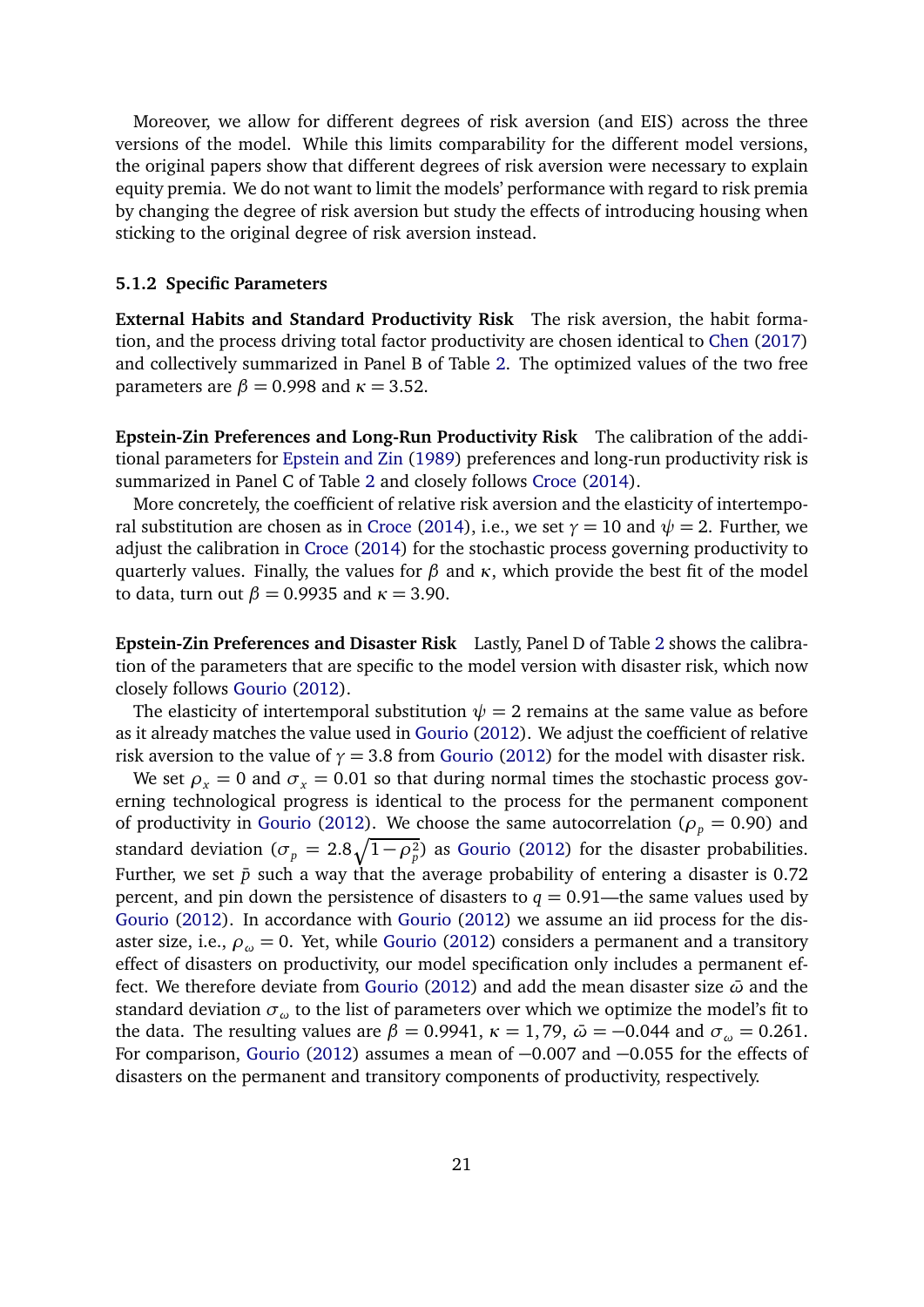#### **5.2 Quantitative Model Predictions**

Table [4](#page-22-0) summarizes the quantitative results for the three versions. Panel A of the table reports the business cycle statistics, while Panel B shows the return rates generated by the model. All moments reported are the mean outcome from 100 model simulations, where each simulation includes 180 periods after 1000 burn-in periods. Business cycle moments are from logged HP-filtered (1600) simulated time series. The model solutions we use for simulations are from projection methods (see the Appendix for details).

**External Habits** The second column of Table [4](#page-22-0) presents the results for the model with external habits. The model matches closely the volatility of GDP (1.41 in the model vs. 1.52 in the data), residential investments (7.44 in the model vs. 6.85 in the data), and house prices (2.33 in the model vs. 2.03 in the data). However, the relative standard deviation of business investments in the model (1.01) is too low by a factor of almost three compared to the data (2.91).

Turning to the return rates, the model replicates the return on equity fairly well (8.14% in the model and 7.45% in the data). Yet, the return on government bonds in the model (3.04%) exceeds the empirical value (1.57%) by more than one percentage point. Consequently, the model can explain a sizeable equity premium of 4.98% but remains somewhat below the empirically observed value of 5.88%. On the other hand, the return on housing in the model (4.42%) turns out too low compared to its empirical counterpart (6.01%). Combined with the too-large risk-free rate in the model, the model can only generate a housing premium of 1.35% and remains significantly below the 4.45% found in the U.S. data. Accordingly, the total risk premium in the model is also too low compared to the data (3.02% vs. 5.27%).

Moreover, while the risk-free rate is less volatile in the model (standard deviation of 1.40) than in the data (standard deviation of 2.31), the return on equity in the model is almost twice as volatile as in the data (standard deviation of 27.02 in the model vs. 16.71 in the data), and the return on housing is even more than twice as volatile as in the data (standard deviation of 10.40 in the model vs. 3.78 in the data). The standard deviations of the premia are similar to the standard deviations of the return rates and, in consequence, the model fails to explain the observed Sharpe ratios. The Sharpe ratio of equity in the model (0.19) turns out too low by a factor of 2 compared to the data (0.36) and the Sharpe ratio of housing in the model (0.14) remains below the empirical value (1.01) by a factor of even more than 10.

To provide some additional reasoning for the model's failures with regard to asset price statistics, we summarize the (annualized) decomposition of the Sharpe ratios provided by equation [\(12\)](#page-13-0) in the second row of Table [5.](#page-23-0) Concerning our fundamental requirements discussed in section [3,](#page-9-0) the decomposition first reveals that the HJB turns out far too small at 0.18. Although risk premia are perfect negatively correlated with the SDF, the Sharpe ratios in the model remain far too small. Second, the model fails to generate different correlations between the SDF with premia on equity or housing. On the contrary, premia on both assets correlate perfectly , so that their Sharpe ratios are—at odds with the data identical. Since Sharpe ratios are far too small, the model must rely on too large volatilities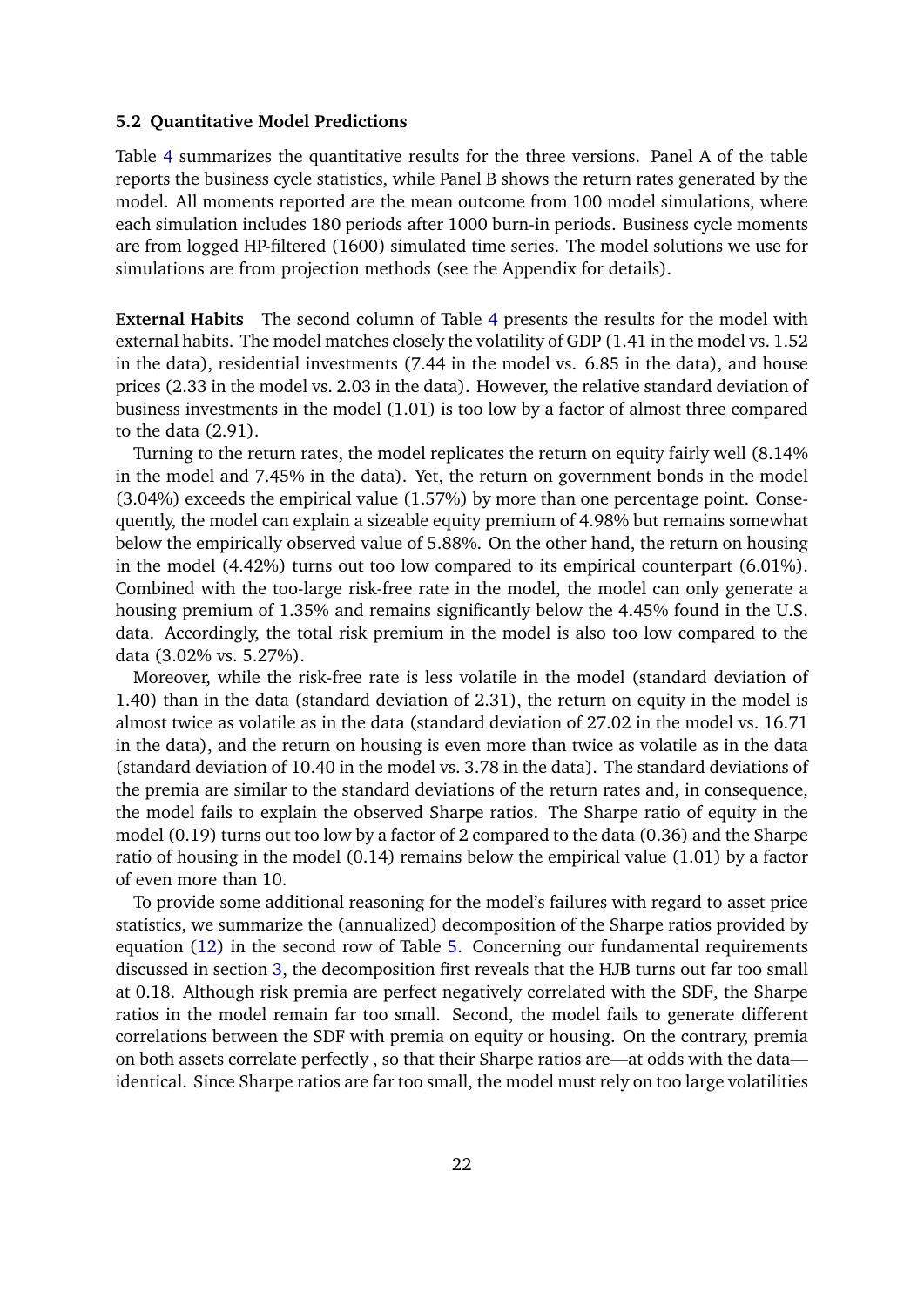<span id="page-22-0"></span>

|                                           | <b>USA</b> | <b>External Habits</b> | Long-Run Risk | Disaster Risk |          |
|-------------------------------------------|------------|------------------------|---------------|---------------|----------|
|                                           |            |                        |               | no disaster   | disaster |
|                                           |            |                        |               | sample        | sample   |
| Panel A: Business Cycle                   |            |                        |               |               |          |
| $\sigma(GDP)$                             | 1.52       | 1.41                   | 1.47          | 0.92          | 1.63     |
| $\sigma(I)$<br>$\overline{\sigma(GDP)}$   | 2.91       | 1.01                   | 0.69          | 2.19          | 1.64     |
| $\sigma(D)$<br>$\overline{\sigma(GDP)}$   | 6.85       | 7.44                   | 2.56          | 6.49          | 5.10     |
| $\sigma(P_H)$<br>$\overline{\sigma(GDP)}$ | 2.03       | 2.33                   | 0.77          | 1.95          | 1.53     |
| $\rho(P_H, D)$                            | 0.67       | 1.00                   | 1.00          | 1.00          | 1.00     |
| $\rho(I,D)$                               | 0.07       | 0.96                   | 0.84          | 0.97          | 0.90     |
| $\rho(GDP,D)$                             | 0.72       | 0.99                   | 0.91          | 0.68          | 0.58     |
| $\rho(GDP, P_H)$                          | 0.64       | 0.99                   | 0.91          | 0.68          | 0.58     |
| Panel B: Return Rates                     |            |                        |               |               |          |
|                                           | 1.57       | 3.04                   | 2.24          | 1.36          | 1.12     |
| $R_{\stackrel{g}{E}}^{\phantom{\dagger}}$ | 7.45       | 8.14                   | 8.31          | 8.94          | 7.93     |
| $R_H$                                     | 6.01       | 4.42                   | 3.20          | 3.99          | 3.43     |
| $R_T^{lev}$                               | 6.84       | 6.14                   | 5.62          | 6.43          | 5.73     |
| EP                                        | 5.88       | 4.98                   | 5.97          | 7.52          | 6.76     |
| HP                                        | 4.45       | 1.35                   | 0.94          | 2.62          | 2.29     |
| TP                                        | 5.27       | 3.02                   | 3.32          | 5.03          | 4.58     |
| $\sigma(R_g)$                             | 2.31       | 1.40                   | 0.99          | 1.61          | 1.75     |
| $\sigma(R_E^{Iev})$                       | 16.71      | 27.02                  | 9.95          | 13.27         | 12.67    |
| $\sigma(R_H)$                             | 3.78       | 10.40                  | 2.43          | 3.42          | 4.36     |
| $\sigma(R_T^{lev})$                       | 6.90       | 18.74                  | 5.81          | 7.98          | 8.40     |
| $\sigma(EP)$                              | 16.47      | 26.09                  | 9.91          | 13.80         | 13.03    |
| $\sigma(HP)$                              | 4.41       | 9.89                   | 2.23          | 4.09          | 4.65     |
| $\sigma(TP)$                              | 7.00       | 18.03                  | 5.73          | 8.54          | 8.74     |
| $SR_E$                                    | 0.36       | 0.19                   | 0.60          | 0.55          | 0.52     |
| SR <sub>H</sub>                           | 1.01       | 0.14                   | 0.42          | 0.64          | 0.49     |
| $SR_T$                                    | 0.75       | 0.17                   | 0.58          | 0.59          | 0.52     |

**Table 4:** Simulated returns, premiums and second moments

**Notes:** Business Cycle Moments: Standard deviations  $\sigma(.)$  and correlations  $\rho(.,.)$  for GDP, business investments *I*, residential investments *D* and house prices  $P_H$ . Business cycle statistics are reported for logged and HP-filtered (1600) times series.

Return Rates: Mean percentage returns on equity  $R_E^{lev}$ , housing  $R_H$ , total risk  $R_T^{lev}$  and government bonds *Rg* , as well as the equity premium (*EP*), the housing premium (*H P*), and the total risk premium (*T P*), the corresponding standard deviations  $\sigma(.)$  as well as the Sharpe ratios of equity (*SR<sub>E</sub>*), of housing (*SR<sub>H</sub>*) and of total risk (*SR<sup>T</sup>* ). All return rates are annualized.

We report the mean outcome from 100 simulations, each for 180 periods after 1000 burn-in periods. For the version with disaster risk, we report the moments from samples without disasters and samples with disasters.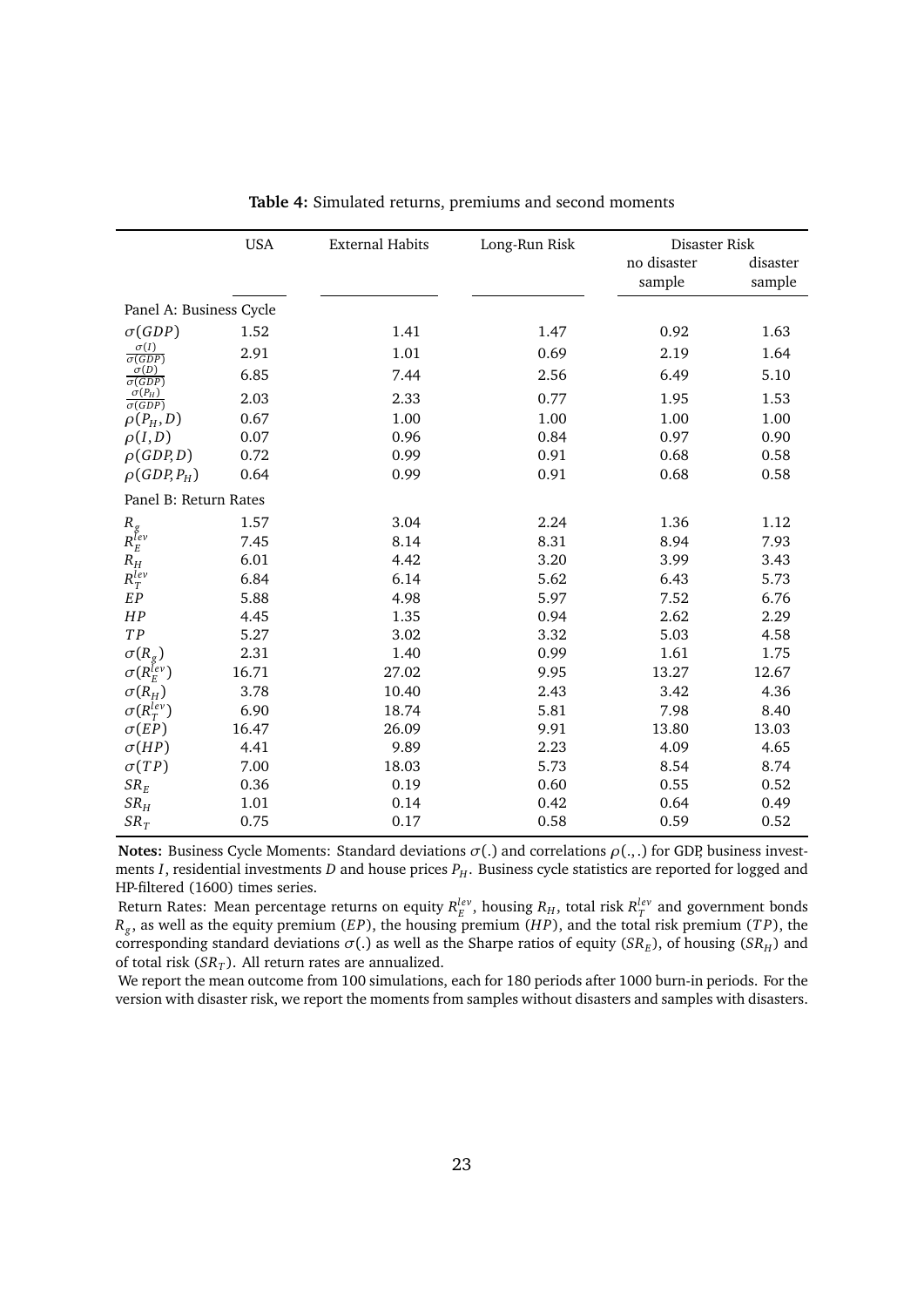<span id="page-23-0"></span>

| $SR_F$ | SR <sub>H</sub> | CV(M) | $\rho(M,EP)$     | $\rho(M,HP)$             |
|--------|-----------------|-------|------------------|--------------------------|
| 0.36   | 1.01            | >1.01 | $\in (-0.36; 0)$ | $2.81 \cdot \rho(M, EP)$ |
| 0.19   | 0.14            | 0.18  | $-0.97$          | $-0.99$                  |
| 0.60   | 0.42            | 0.61  | $-0.95$          | $-0.64$                  |
|        |                 |       |                  |                          |
| 0.55   | 0.64            | 0.55  | $-0.90$          | $-0.75$                  |
| 0.52   | 0.49            | 0.59  | $-0.85$          | $-0.75$                  |
|        |                 |       |                  |                          |

**Table 5:** Risk Premia: Components

<span id="page-23-1"></span>

**Figure 2:** Impulse Response Functions for habit formation

of the risky assets to replicate sizeable premia. The counterfactually high volatility of risky returns compensates for the lack of volatility in the SDF.

Finally, we show the impulse response functions to a one-time shock  $\epsilon_{z,t+1}$  to total factor productivity *Z<sup>t</sup>*+<sup>1</sup> in Figure [2.](#page-23-1) The variables' response to the 'classic' technology shock is standard, and business investments, residential investments, and consumption increase in the period the shock hits the economy. Increasing business investments imply an increasing Tobin's  $q$ ,  $q_t = (1/b_2)(I_t/K_t)^{\kappa}$ , and increasing residential investments imply increasing house prices,  $P_{H,t} = (1/(1-\varphi))D_t^{\varphi}$  $t^{\varphi}$ . Although  $D_t$  increases more than  $I_t$ , the elasticity  $\kappa$  of Tobin's *q* exceeds the elasticity  $\varphi$  of house prices and Tobin's *q* expands significantly more than house prices. Moreover, increasing productivity yields an increasing marginal product of capital and increasing consumption implies an increasing marginal rate of substitution between housing and consumption. Consequently, the returns on unlevered equity and housing increase but—mainly due to the higher elasticity of Tobin's *q*—the return on unlevered equity dominates and leverage further multiplies the effect. By the same token, the (ex-post realized) SDF drops in response to the shock because consumption increases while housing is pre-determined.

The initial response of the SDF to the unanticipated shock deviates from expectations and, therefore, is not reflected in the return on government bonds. This changes in the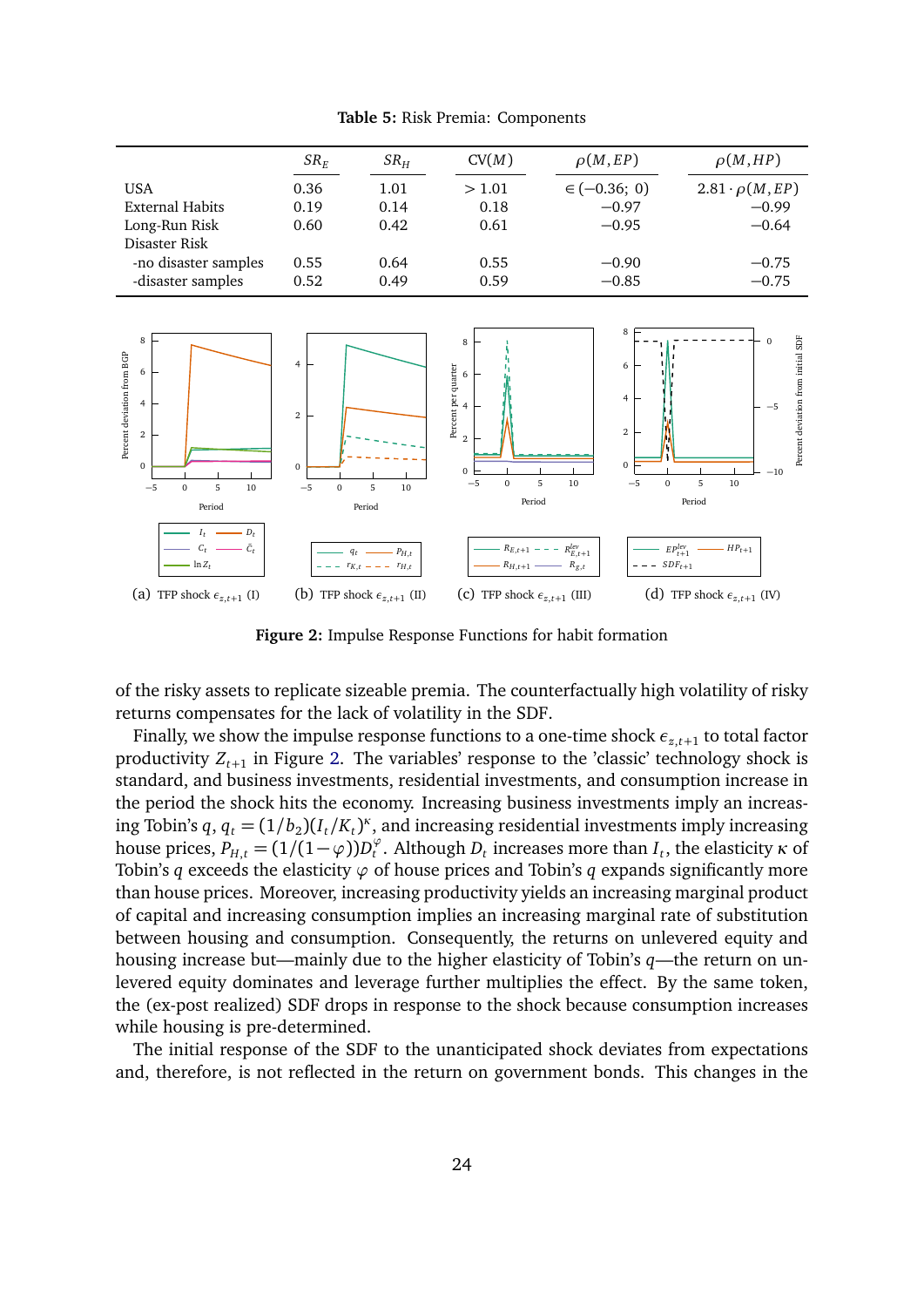subsequent periods where expectations meet. Households expect consumption to decline in the following periods from its peak, however, only very slowly. Therefore, the SDF moves only slightly above its initial value, the price of bonds increases very moderately, and the return on government bonds declines only marginally. In the following periods, Tobin's *q* and house prices decrease from their peak, but the rental rates of capital and housing remain above their initial values. Those effects cancel out, and the return rates of risky assets drop to their initial values, and the same holds for premia.

Premia on equity and housing react similarly. They both turn out perfect negatively correlated with the SDF, and the model can not explain different Sharpe ratios. The equity premium in the model turns out higher than the housing premium due to the higher volatility of returns on equity compared to housing. Yet, return rates are already too volatile.

**EZ Preferences and Long-Run Risk** We summarize the results for the model with external habits in the third column of Table [4.](#page-22-0) While the model matches the volatility of GDP (1.47 in the model and 1.52 in the data), the model does not generate enough volatility for business investments (0.69 vs. 2.91), residential investments (2.56 vs. 6.85), and house prices (0.77 vs. 2.06).

The risk-free rate, 2.24% in the model, and the return on equity, 8.31% in the model, are both moderately larger than in the data (1.57% and 7.45%, respectively). Hence, the model can closely match the empirically observed equity premium (5.97% in the model and 5.88% in the data). However, the return on housing in the model (3.20%) again turns out too low compared to the value from the data (6.01%). Therefore, the model also fails to explain the housing premium of 4.45% found in the data, as the premium in the model turns out only 0.94%. Consequently, the total risk premium in the model remains also too low compared to the data (3.32% vs. 5.27%).

While the return rates turn out similar to the previous model with external habits, there is a significant difference in the volatility of return rates. Whereas all return rates were too volatile before, volatilities are now too small throughout: the standard deviations of the risk-free rate, the return on equity, and the return on housing turn out 0.99, 9.95, and 2.43, respectively, and therefore remain all below their empirical values of 2.31, 16.71, and 3.78. The volatilities of premia are again close to the volatilities of the return rates. Since the model can replicate the empirical equity premium but generates too involatile return rates, the Sharpe ratio of equity in the model (0.60) exceeds the Sharpe ratio in the data (0.36). The housing premium in the model is by a factor of almost five too low compared to the data, while its standard deviation in the model is only too low by a factor of two. Hence, the Sharpe ratio of housing in the model (0.42) remains too low by a factor of more than 2 compared to the data (1.01). Contrary to the data, the model generates a higher Sharpe ratio for equity than for housing.

The third row of Table [5](#page-23-0) summarizes the (annualized) decomposition [\(12\)](#page-13-0) of the Sharpe ratios for the present variant Compared to the model with external habits, this model generates risk premia in a different way. More specifically, the HJB increases almost by a factor of 4 from 0.16 to 0.61. Premia on equity are still almost perfect negatively correlated with the SDF so that the Sharpe ratio of equity equals the HJB. However, premia on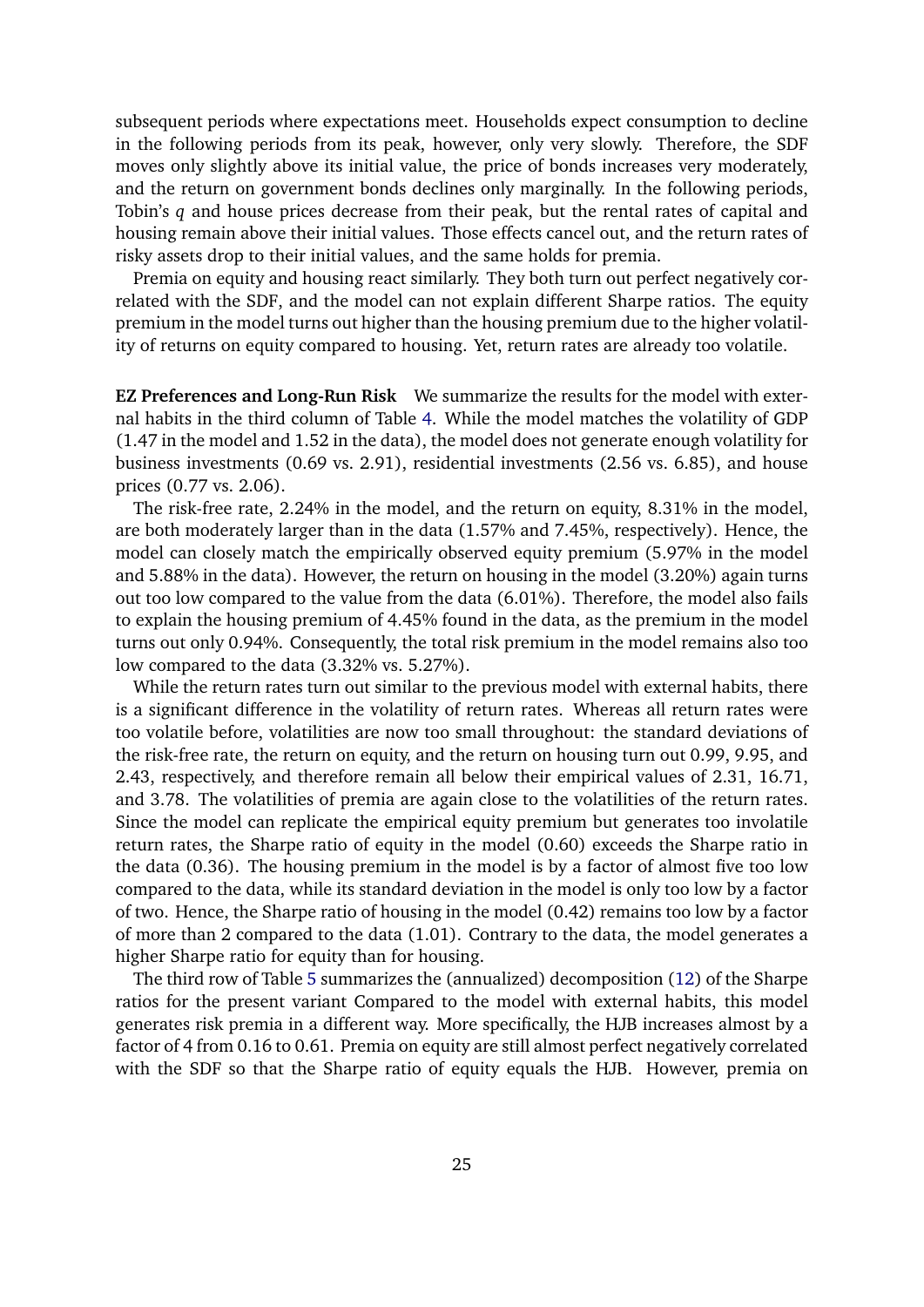<span id="page-25-0"></span>

**Figure 3:** Impulse Response Functions for Long-run Risk

housing and the SDF are related less linearly. The Sharpe ratio of housing amounts only to approximately 2/3 of the Sharpe ratio of equity with a correlation of -0.64. Unlike the model with external habits, the present model relies on a more volatile SDF that implies larger Sharpe ratios. Premia, therefore, rest on less volatile return rates.

However, the decomposition again reveals two principal failures of the model. First, although the HJB increases substantially compared to the model with external habits, it still remains below the value of 1—the minimum value necessary to allow for a Sharpe ratio as observed for housing in the U.S. data. Second, the correlation between the SDF and premia on housing amounts only to 2*/*3 of the correlation between the SDF and premia on equity, while the data demands that the former must exceed the latter by a factor of 3. The model's structure separates the correlations between return rates in the wrong direction. The premium on equity rests on a too strong correlation between return rates and the SDF instead of more volatile return rates. On the other hand, the correlation between return rates on housing and the SDF is too small. The resulting Sharpe ratio remains too small and the returns rates do not fluctuate enough so that the premium on housing is considerably smaller than in the data.

We show the effects in response to a shock  $\epsilon_{a,t+1}$  to the short-run component of the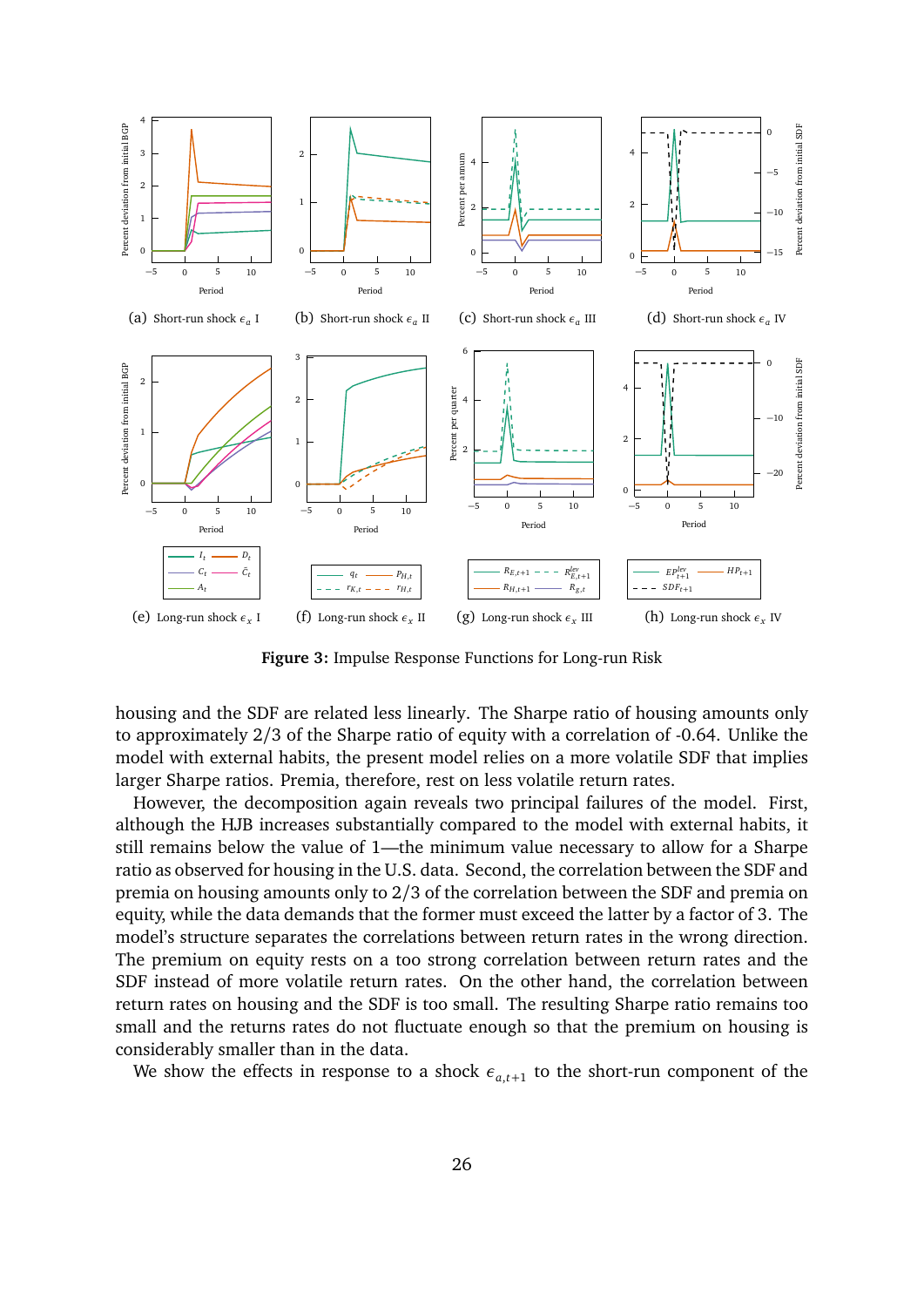growth rate in panels (a)-(d) of Figure [3,](#page-25-0) and the effects of a shock *εx*,*t*+<sup>1</sup> to the long-run component in panels (e)-(h). The variables' response to the short-run shock are similar to the effects of a TFP shock in Figure [2](#page-23-1) for the model with external habits: business investments, residential investments, and consumption increase in the period the shock hits the economy. However, in the present model, consumption increases more, and business and residential investments increase less than in the habit model. As before, residential investments increase significantly more than business investments, but the effect turns for Tobin's *q* and house prices due to the larger elasticity of Tobin's *q*. Consequently, returns on equity and housing both increase, but the increase turns out stronger for equity. The (ex-post realized) SDF decreases in the period the shock hits the economy: consumption increases even more than the bundle since housing is fixed and, additionally, lifetime utility increases.

In the next period, business and residential investments drop from their initial peak, which results in a declining Tobin's *q* and house prices. Although the rental rates of capital and housing remain larger than before the shock, decreasing prices imply that return rates on equity and housing drop below their initial values. Further, consumption increases now less than the composite, since residential investments from the previous period result in more houses. Without unexpected changes to the lifetime utility, this implies that the SDF now increases slightly above its initial value. The price of government bonds increases so that the return on government bonds slightly decreases. Decreasing returns on risky assets and bonds cancel out, and premia return to their initial values.

We now turn to the effects of a shock to the long-run component of the growth rate, which are pictured in panels (e)-(h). This shock has no immediate effect on productivity, but expectations on future productivity increase. Hence, there is an incentive to reallocate output from consumption to investments. While business and residential investments increase, consumption now decreases. Increasing business investments yield an increasing Tobin's *q*, and the return on equity also rises. However, decreasing consumption and fixed housing imply that the rent of houses decreases. While house prices increase due to more residential investments and higher expected rents, the current drop in rents almost cancels out the former effect. Thus, there is only a tiny increase in the return on housing. Despite consumption declining, the (ex-post realized) SDF drops in response to the shock: lifetime utility increases and is part of the SDF under [Epstein and Zin](#page-37-1) [\(1989\)](#page-37-1) preferences. The effect on the SDF turns out even stronger in the case of a long-run shock than for a short-run shock, since lifetime utility reacts stronger.

In the subsequent periods, Tobin's *q* increases only moderately and the return on equity falls close to its initial value. The same holds for house prices and returns on housing. Moreover, consumption increases and, with no unexpected change in the lifetime utility, the SDF remains slightly below its initial value so that the return on government bonds rises marginally above the initial value. Premia essentially return to the values realized before the shock.

**EZ Preferences and Disaster Risk** Finally, the results for the model with disaster risk are shown in the fourth column of Table [4](#page-22-0) for samples that do not include disasters and in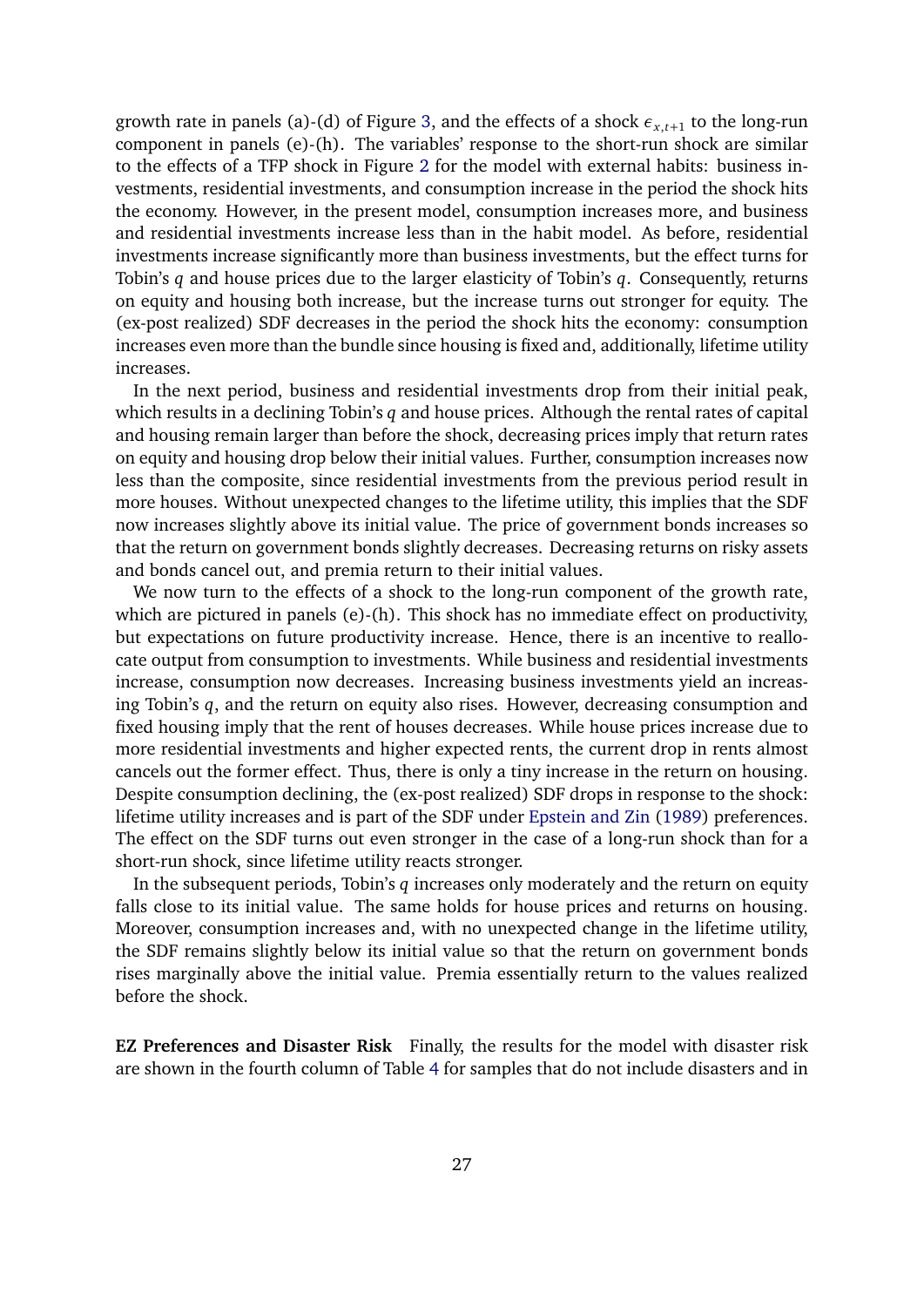the fifth column of Table [4](#page-22-0) for samples where we allow disasters in the sample.

Within samples that do not include disasters, the volatility of GDP in the model (0.92) is smaller than in the data (1.52). Moreover, the relative volatilities of business investments (2.19 vs. 2.91), residential investments (6.49 vs. 6.85), and house prices (1.95 vs. 2.03) are all similar to the empirically observed values, yet all moderately smaller. Considering samples that include disasters, the volatility of GDP in the model (1.63) matches the data (1.52) better. However, the relative volatilities of business investments (1.64 vs. 2.91), residential investments (5.10 vs. 6.85), and house prices (1.53 vs. 2.03) turn out smaller now. Residential investments correlate nearly perfectly with both house prices and business investments in both cases. Further, the correlations of residential investments and GDP (0.68 without disasters and 0.58 with disasters) are close to the empirical value (0.72). The same holds for the correlations of house prices and GDP: 0.68 without disasters, 0.58 with disasters, and 0.64 in the data.

All return rates and premia are higher in samples without disasters than in samples that include disasters. In both cases, the model can replicate the return on government bonds fairly well (1.36% without disasters, 1.12% with disasters, and 1.57% in the data). The return on equity exceeds the empirical return by 1.5 percentage points in samples without disasters (8.94% vs. 7.45%) and by 0.5 percentage points in samples that include disasters (7.93% vs. 7.45%). Consequently, the model generates a premium on equity (7.52% without disasters and 6.76% with disasters) somewhat higher than the empirical equity premium (5.88%). On the other hand, the return on housing in the model (3.99% without disasters and 3.43% with disasters) remains below the empirical value (6.01%). Hence, the housing premium in the model (2.62% without disasters and 2.29% with disasters) falls approximately 2 percentage points below the value from the data (4.45%). Compared to the model with long-run risk, the return on government bonds turns out lower, but the return on equity and housing is higher and, consequently, premia on equity and housing are more than 1.5 percentage points higher.

Return rates are moderately more volatile in samples with disasters than without. In both cases, the model can replicate the low volatility of government bonds (1.61 without disasters and 1.75 with disasters) close to the data (2.31). Moreover, return rates on equity are almost as volatile in the model as observed in the data (13.27 without disasters and 12.67 with disasters compared to 16.71 in the data). The same holds for the volatility of equity premia (13.80 without disasters, 13.03 with disasters, and 16.47 in the data). Since premia on equity are higher and less volatile in the model, the Sharpe ratio of equity exceeds the value from the data by a factor of 1.5.

Further, the model can closely match the volatility of returns on housing (3.42 without disasters, 4.36 with disasters compared to 3.78 in the data) as well as the volatility of housing premia (4.09 without disasters, 4.65 with disasters compared to 4.41 in the data). However, since the housing premium in the model remains too low, the Sharpe ratio of housing also turns out too small (0.64 without disasters, 0.49 with disasters, and 1.01 in the data). Compared to the model with long-run risk, the Sharpe ratio of equity remains similar while the Sharpe ratio of housing increases.

Finally, the fourth and fifth rows of Table [5](#page-23-0) show again the (annualized) decomposition [\(12\)](#page-13-0) of the Sharpe ratios. Note, however, that the decomposition only holds for simulations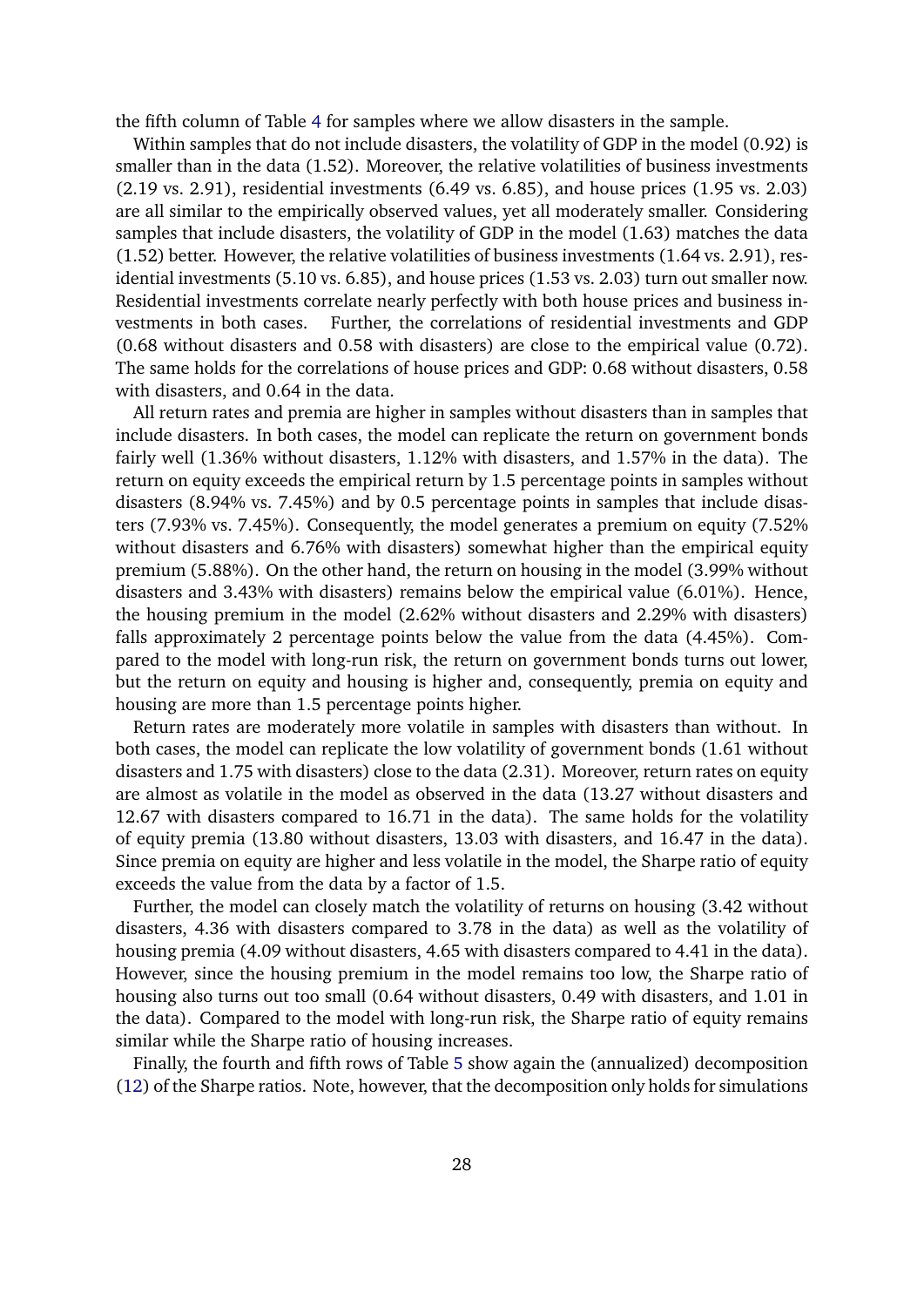that include disasters. In simulations without disasters, the [Lucas](#page-39-12) [\(1978\)](#page-39-12) asset pricing equations do not hold on average since the simulated distribution deviates from assumed expectations in the model solution. Compared to the previous model, the coefficient of variation changes only slightly and still falls substantially below the minimum value of approximately 1 – which would be necessary to replicate the empirical Sharpe ratio of housing. While the perfect correlation between the SDF and the equity premium is further dissolved, it remains significantly higher than the upper bound of 1/3 that could potentially allow for a Sharpe ratio of housing that exceeds the Sharpe ratio of equity by a factor of 3. Moreover, although the correlation between the SDF and the housing premium is again raised compared to the previous model, the present model still disentangles the correlations in the wrong way. The correlation between the SDF and premia on housing is smaller than the correlation between the SDF and premia on equity – while the former must exceed the latter by a factor of 3. Consequently, housing's Sharpe ratio turns out slightly smaller than equity's in samples with disasters where expectations meet. The Sharpe ratio of housing can exceed the Sharpe ratio of equity in samples without disasters, which rests on the deviation of the simulated distribution from expectations.

The effects in response to a growth-rate shock  $\epsilon_{x,t+1}$ , in response to a disaster risk shock  $\epsilon_{p,t+1}$ , and in response to a disaster shock  $b_{t+1}$  are pictured in panels (a)-(d), (e)-(h) and  $(i)$ -(l) of Figure [4.](#page-29-0)<sup>[13](#page-28-0)</sup> First, note that our calibration without autocorrelation of the growthrate process in normal times,  $\rho_x = 0$ , implies that the growth-rate shock  $\epsilon_{x,t+1}$  acts the same way as the short-run shock in the model with long-run risk. In consequence, the implications of a standard growth-rate shock in the present model turn out almost identical to the effects of a short-run productivity shock from the previous model. The effects in the present model turn out somewhat more moderate since the size of the shock in the present model ( $\sigma_x$  = 0.01) is smaller than in the model with long-run risk ( $\sigma_a = \frac{0.0355}{2}$  $\frac{1355}{2}$ ).

An increase of the probability for the economy to enter a disaster has the following effects (panels (e)-(h)). Positive autocorrelation ( $\rho_p > 0$ ) implies an increased risk for a drop in productivity and destruction of capital and housing in the next period. In consequence, output is shifted from investments in productive capital and from investments in residential structures to consumption. Decreasing investments entail drops in Tobin's *q* and house prices. The demand effect on house prices and residential investments triggered by the disaster-probability shock is almost identical in size to the effects in response to productivity shocks. Time-varying disaster risk therefore significantly contributes to explain the volatility of housing-related prices and quantities that business cycle models typically fail to replicate. Similar to the previous models, investments in residential structures react stronger than investments in productive capital. Yet, the different elasticities again imply that the effect on Tobin's *q* dominates the effect on house prices. Moreover, a reduction of working hours implies a decreasing marginal product of capital  $r_{K,t}$ , whereas increasing consumption implies that the rent  $r_{H,t}$  of houses increases. The more pronounced drop in Tobin's *q* compared to the drop in house prices combined with an increasing rent  $r_{H,t}$ 

<span id="page-28-0"></span> $13A$  shock to the disaster size does not trigger any effects in the economy in normal times. If there is currently no disaster, the diasters size is irrelevant in the present period and—without autocorrelation,  $\rho_{\omega} = 0$  the present disaster size neither affects expectations about potential future disaster sizes. Therefore, we do not picture the impulse response functions to a disaster-size shock.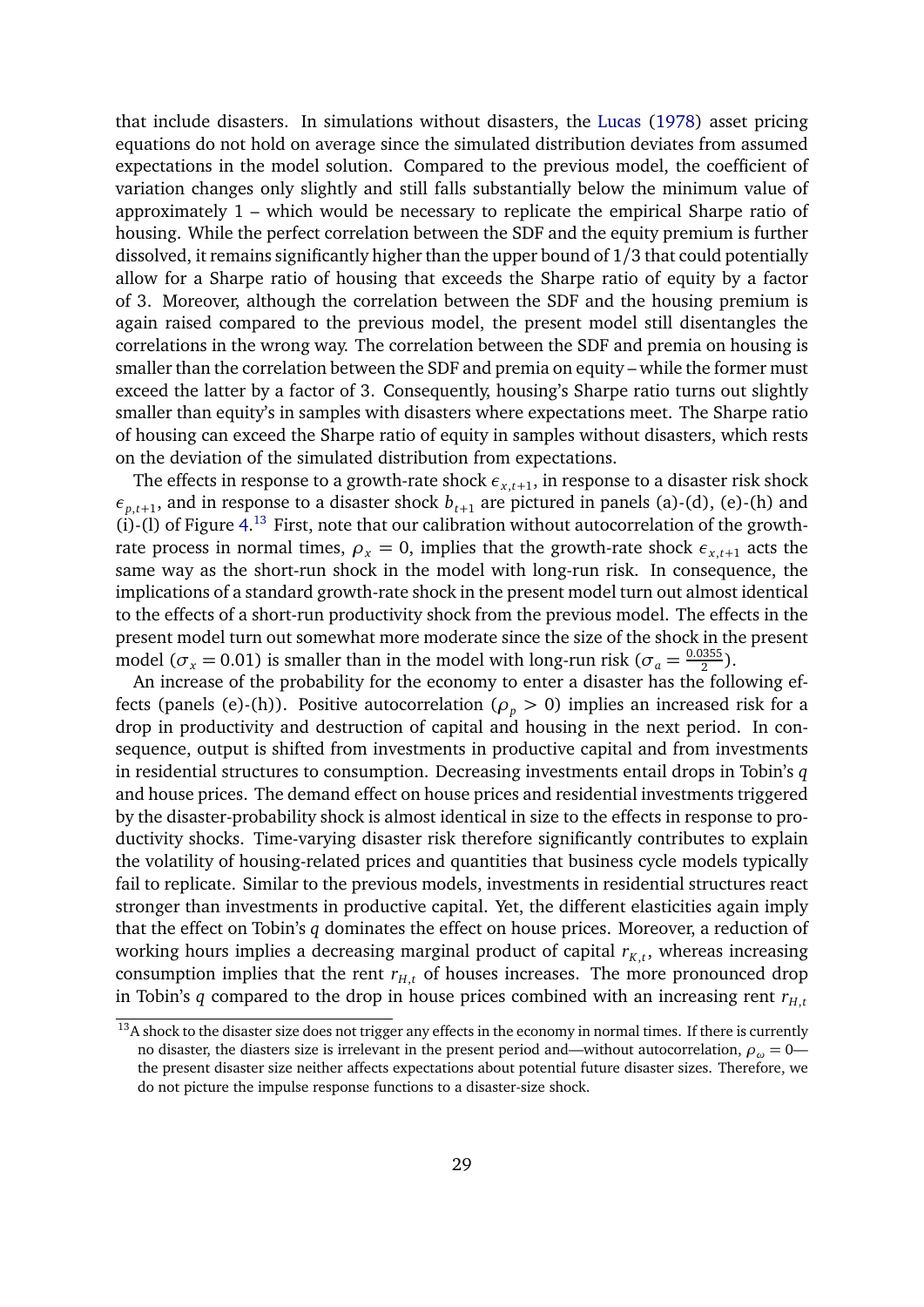<span id="page-29-0"></span>

**Figure 4:** Impulse Response Functions for Disaster Risk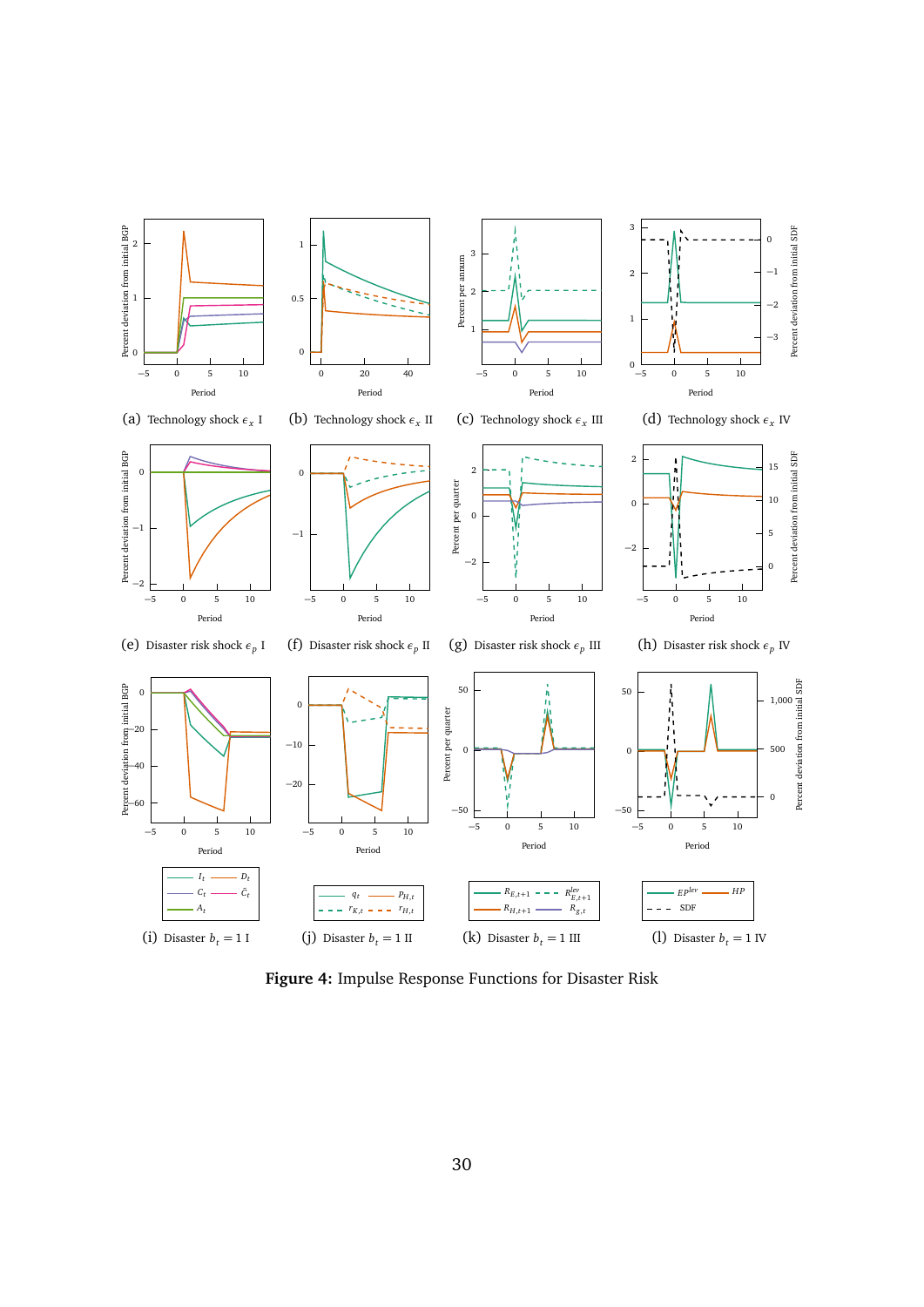of houses yields a larger contraction of the return on unlevered equity than of the return on housing and the effect is further amplified by leverage. Finally, increased disaster risk lowers the household's expected future utility and therefore its lifetime utility. Despite the present increase of the consumption bundle, the realized SDF rises substantially under [Epstein and Zin](#page-37-1) [\(1989\)](#page-37-1) preferences.

In the subsequent periods, the risk for a disaster declines towards its initial value, and, without any actual disaster unfolding, business investments and residential investments begin to increase again from the initial bottom. In consequence, Tobin's *q* and house prices also increase in the following periods, and return rates on risky assets raise slightly above the rates before the shock. Further, the still increased risk for disasters causes bond prices to increase so that the return on the government bond declines. Premia raise above their initial values. On the other hand, the fact that no disaster occurs despite the increased risk improves the household's lifetime-utility relative to expectations and lowers the ex-post realized SDF below the initial value.

Lastly, an occurrence of a disaster (panels  $((i)-(l))$  implies that technology  $A_t$  drops by the factor  $e^{\bar{\omega}}$  as long as the disaster continues. In the period the disaster starts, a second effect appears. The probability that the disaster remains persistent raises to  $q = 0.91$ , whereas the probability to enter a disaster was initially only  $p \approx 0.0072$ . The massive increase in probability for the continued destruction of technology, capital, and residential structures in the subsequent period has the previously described effects—amplified by a multitude. The two effects combined—drop in productivity and increased risk for the disaster to persist—cause huge drops in business investments and residential investments in the initial period of the disaster. In the following disaster periods, expectations do not change anymore until the disaster ends so that investments are only affected by decreasing technology, capital, and residential structures. The initial drop of business investments exceeds the destruction of productive capital so that Tobin's *q* also collapses. In the following periods, the effect turns and business investments decline by less than the rate at which capital is destructed so that Tobin's *q* begins to slowly recover. On the other hand, since land is not destructed, house prices continue to decline as long as  $D_t$  declines. Finally, once the disaster ends, the probability for the economy to be hit by a disaster again jumps back to  $p \approx 0.0072$ . The massive change in expectations leads to a boom immediately after the disaster. Both investments increase and so do Tobin's *q* and house prices. The huge drops in Tobin's *q* and house prices at the start of the disaster yield huge drops in the return rates while the boom after the disaster ends implies huge yields of both risky assets. The realized SDF reacts the opposite way.

#### **5.3 Discussion**

Finally, we briefly discuss our conclusion as for why the present framework with productivity risk only fails to replicate the observed Sharpe ratios in their relative size. While we argue that different specifications of the composite good or increased technological frictions do not improve the model's fit, the section concludes with further thoughts on mechanisms that may help.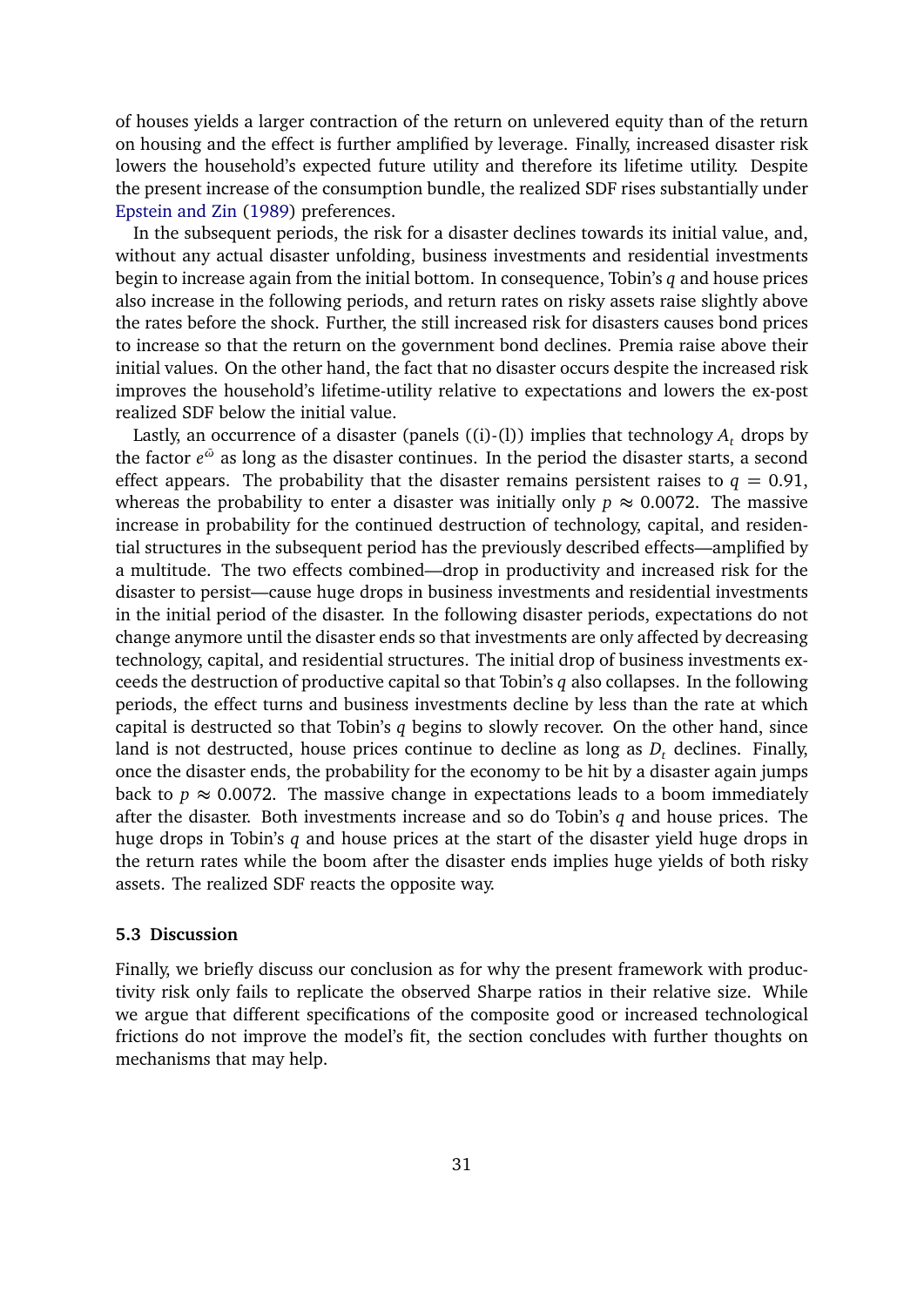**Insufficient explanatory power of technology shocks:** The results from the preceding section revealed two failures concerning asset prices that are common to our framework: i) the relation between returns on stocks and the SDF turns out to be too linear, and ii) the relation is, contrary to what is required, less linear between returns on housing and the SDF. This result is further illustrated in Figure [5](#page-32-0) which shows scatter plots of these variables. More specifically, we numerically compute expectations by Gauss-Hermite quadrature with five nodes for each shock. Conditional on the state in period *t* being on the deterministic growth path, the figure shows the corresponding realizations of the tuples  $(M_{t,t+1}, EP_{t+1}^{lev})$  and  $(M_{t,t+1}, HP_{t+1})$  at these nodes.

The first row of the figure pictures the scatter plots for the model with external habits. The marks distinguish between different realizations of the total factor productivity. As can bee seen, equity and housing premia are strongly negatively and linearly related to the SDF. Hence, their correlations with the SDF are close to -1, and, consequently, the model predicts similar Sharpe ratios of both assets.

The second row of the figure pictures the scatter plots for the model with long-run risk. Different marks distinguish between different realizations of the short-run risk component and, different colors identify the long-run risk component. The plot on the left-hand side shows that the effect on the return on equity relative to the effect on the SDF is similar between the two shocks (see also Figure [3](#page-25-0) for the details). Consequently, there is a strong linear relationship between the two variables and, the correlation is close to  $-1$ .<sup>[14](#page-31-0)</sup> The plot on the right-hand side reveals that a long-run productivity shock has significantly less effects on returns on housing than a short-run productivity shock, while the opposite is true for the effects on the SDF (see again Figure [3](#page-25-0) for the details). Hence, the effect on the return on housing relative to the effect on the SDF differs significantly between the two shocks. Although there is a strong linear relation between  $M_{t,t+1}$  and  $HP_{t+1}$  for each shock individually when keeping the other shock constant, the slopes are substantially different. The relation becomes more scattered with a less perfect negative correlation.

Finally, the scatter plots for the model with disaster risk are shown in the third and fourth row of the figure. If no disaster occurs, the disaster size shock is irrelevant and therefore not pictured. In this case, different marks distinguish between particular realizations of the technology shock, while different colors identify the disaster risk. In case a disaster occurs, the disaster size shock becomes active and, we abstain from distinguishing between the then 125 shock realizations by color or marks. The picture on the left-hand side now shows that the technology shock has larger effects on the return on equity compared the disaster risk shock, while the disaster risk shock has larger effects on the SDF than the technology shock (see also Figure [4\)](#page-29-0). While the relation between returns on stocks and the SDF is again highly linear in each shock individually, the slopes turn out somewhat more different between the two shocks and, the high (negative) correlation can be moderately reduced. However, the relation remains far too linear. Further, the plot on the right-hand side shows that the effect of a disaster risk shock on the return on housing is even smaller (see again Figure [4\)](#page-29-0). As in the model with long-run risk, the slopes in the relation between

<span id="page-31-0"></span> $14$ Note that while the return on equity and the SDF may be non-linear in the shocks, they display similar non-linearities, and the relation between the two variables turns out linear again.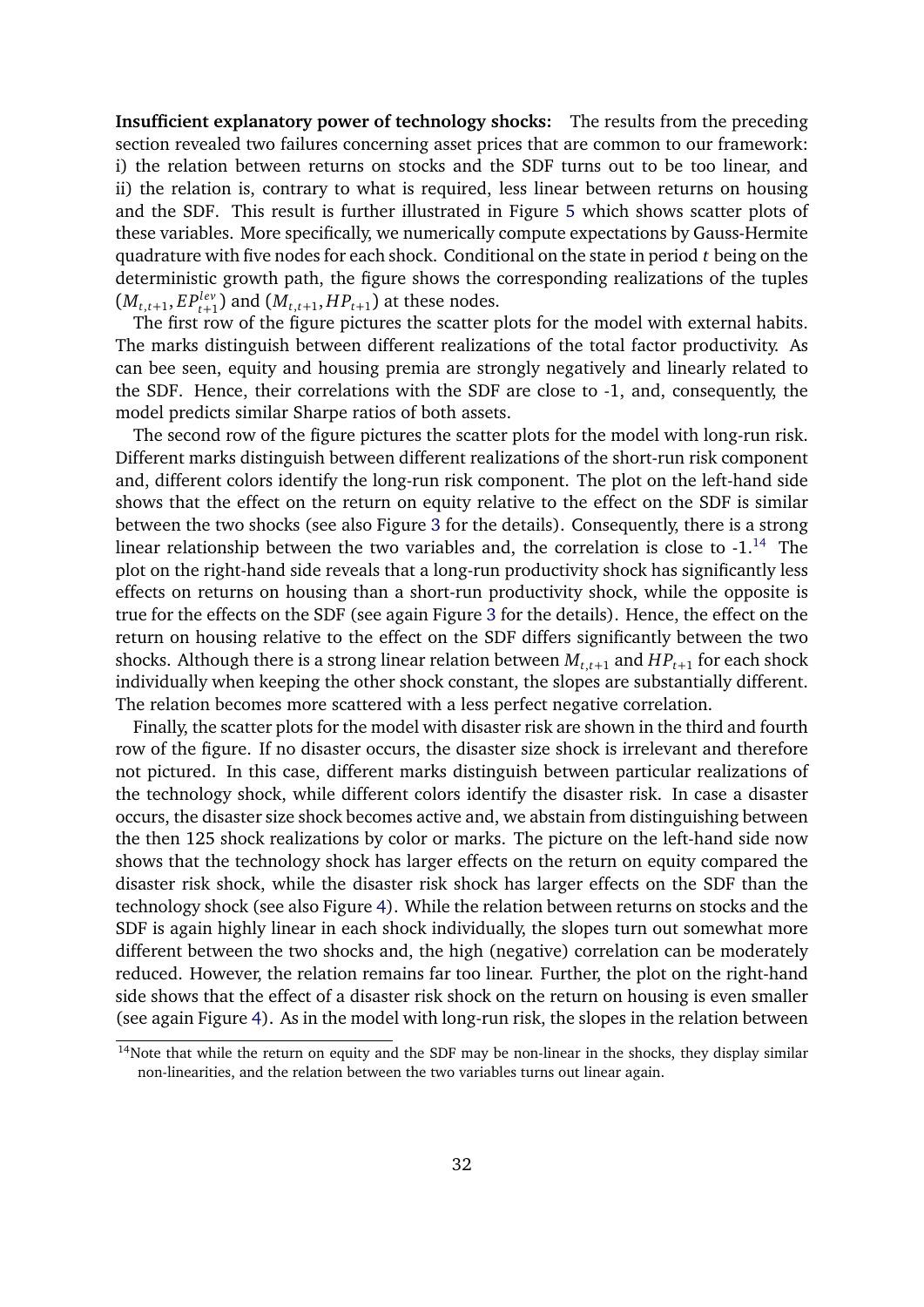<span id="page-32-0"></span>

**Figure 5:** Correlation: Returns and SDF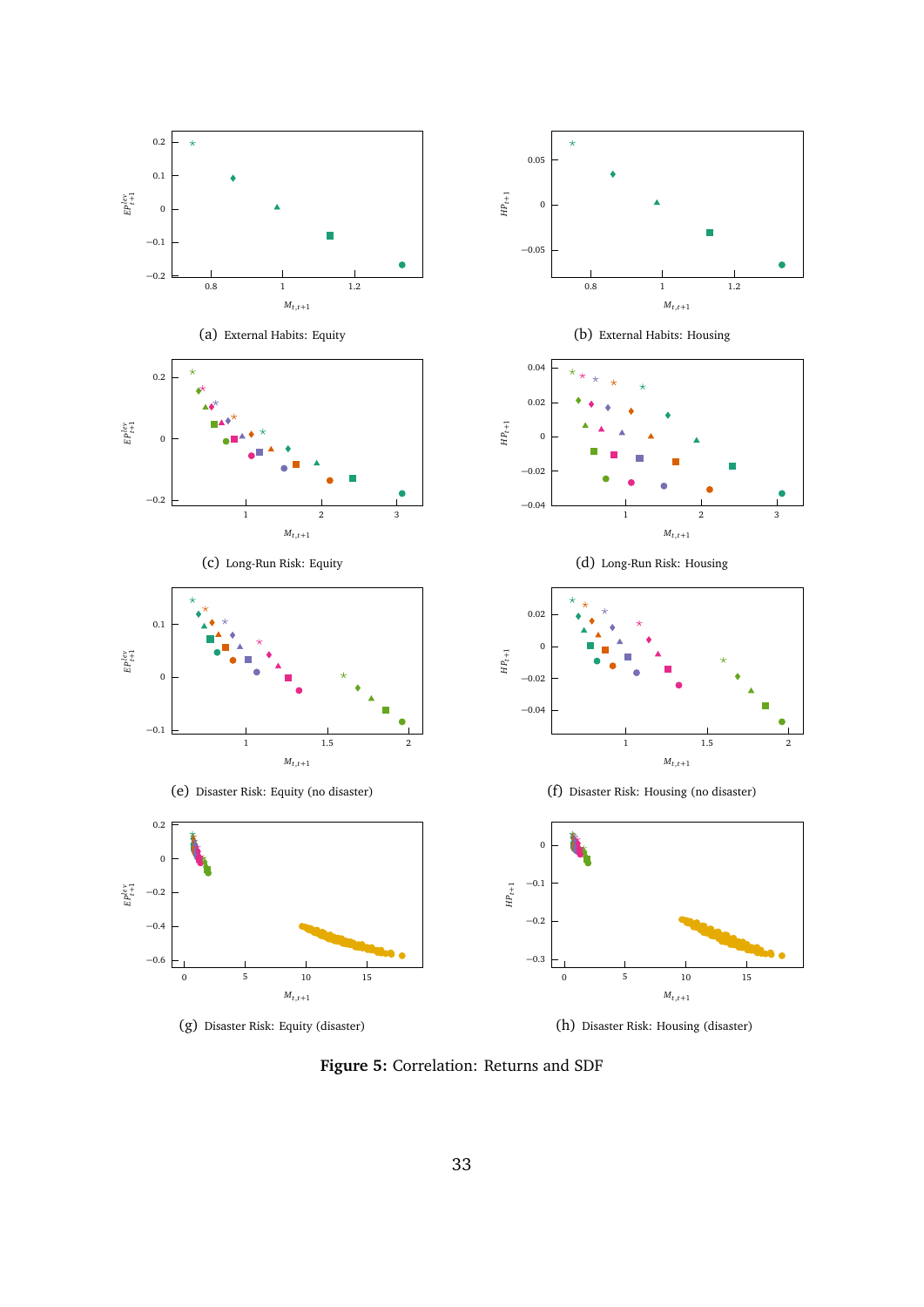returns on housing and the SDF turn out more differently. Contrary to what is required, returns on housing are correlated less with the SDF.

Summing up, a possible first step to simultaneously explain premia on equity and housing could be to invert the effects seen for the model with long-run productivity risk or disaster risk. This would require two shocks: the first with larger effects on the SDF but less effects on the return on equity, while the second shock affects the SDF less but has larger effects on the returns on stocks. Additionally, the relative effects for returns on housing and the SDF need to be similar between the two shocks. We could not meet these requirements with productivity risk.

**Specification of the composite good:** While the literature concludes about non-separable preferences over housing and non-durable consumption, there is less consensus about the intratemporal elasticity of substitution between both goods, which is why we choose an intratemporal constant elasticity of substitution between housing and non-durable consumption of one. Further, by varying the intratemporal elasticity, we could not improve the model's fit. Increasing the substitutability would reduce the already too-low housing premia. Reducing the intratemporal substitutability would increase risk premia, but at the cost of the demand effect for housing. Since the demand effect may track the business cycle statistics, an increase in housing premiums comes with insufficient volatility in house prices and residential investments.

Another point to discuss relates solely to habit formations. In our specification, the habits are superficial, i.e., the formation is over the composite good  $\tilde{C}_t.$  Another common specification is called deep habits, where the formation is related to the individual goods *C<sup>t</sup>* and *H<sup>t</sup>* . Here, this would compromise the household's possibility to substitute housing for consumption, which could improve asset price statistics. We checked the ability, while the asset price statistics scarcely improve, the volatility of GDP nearly doubles as the rental rate of housing becomes excessively volatile.

Lastly, neither changing intratemporal substitutability nor the habit formation allow replicating a housing Sharpe ratio surplus.

**Technological restrictions:** In our framework the marginal rate of transformation between residential investment and consumption is one. The literature on housing and the business cycle restricts this possibility often. Unfortunately, this could also not improve the model's fit. Although a concave productivity possibility frontier limits the household to smooth its composite good by substituting housing for consumption and thus, would increase housing premia. However, the limited substitutability would also reduce the volatility of residential investment and, thereby, limit the demand effect for housing contrary to the data. Concerning the too-low business investment volatility, the productivity possibility frontier is too strict. Loosening this restriction would not improve the business cycle statistics as with the lower reward for holding risk, procyclical demand for housing vanishes.

Again, neither changes in the productivity possibility frontier of residential nor business investment allow replicating a housing Sharpe ratio surplus.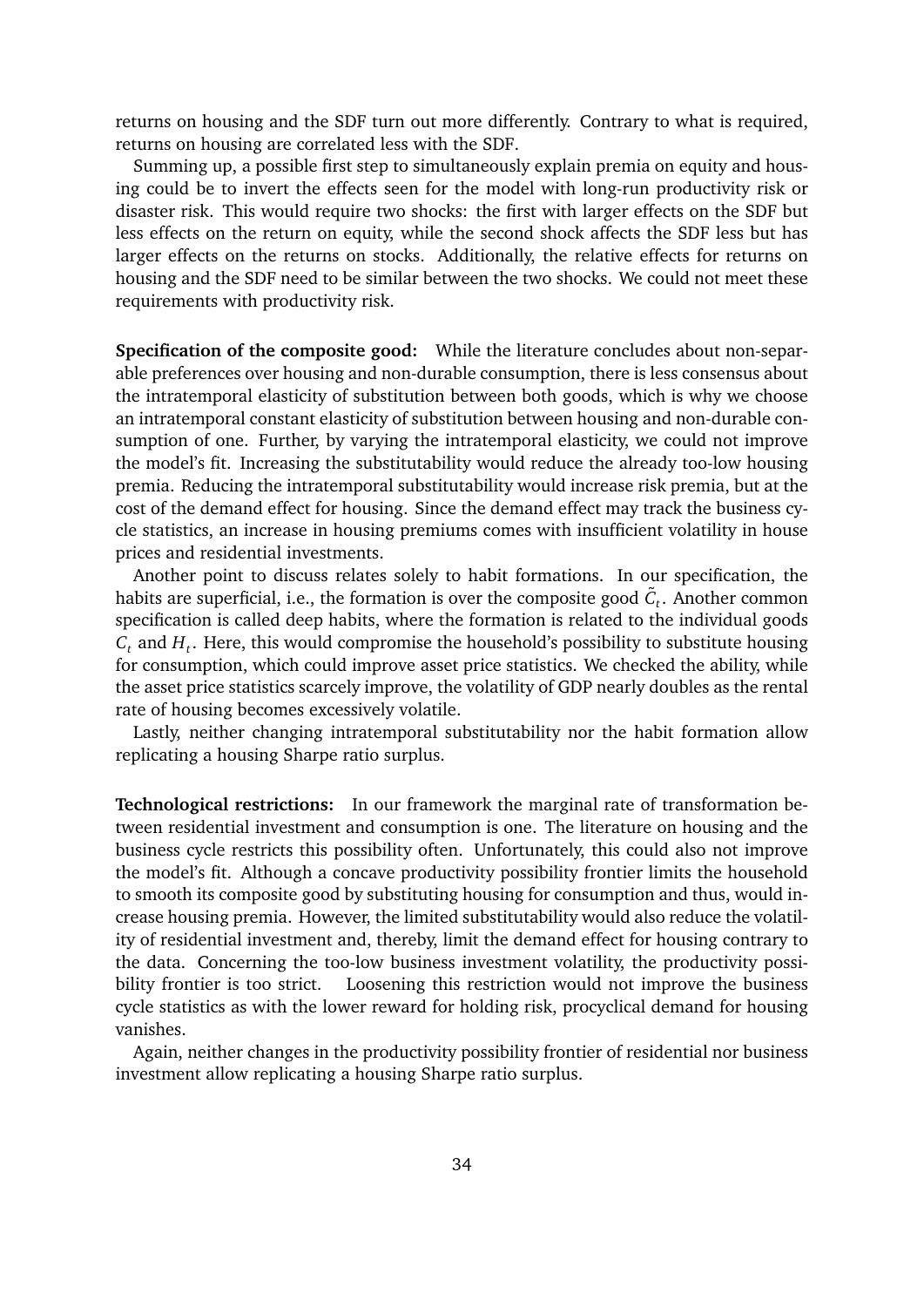**Further thoughts:** The principal deficit of the model is obvious. The return rates and also the premia of equity correlate almost perfectly with the SDF. Any mechanism that increases the volatility of the return on equity and decreases, in absolute terms, the correlation of the return on equity with the SDF would improve the model's fit.

Assuming that cooperate bonds could additionally default in normal times meets these requirements.[15](#page-34-1) The additional source of uncertainty increases the volatility of the return on equity while the assumption of independence decreases in absolute terms the correlation between the SDF and the return on equity.

Other mechanisms concerning housing specific characteristics could improve the model's fit in general. For example, due to the poor divisibility of housing, there may be creditconstrained households who can only invest in equity. For them, it would be impossible to smooth the consumption bundle by adjusting consumption and residential investment and subsequently, the equity risk would increase. Albeit, housing investment participation distributes far broader and is less concentrated towards the top quantiles than the participation at the equity stock market as [Kuhn et al.](#page-39-13) [\(2020\)](#page-39-13) show. This participation distribution indicates that the effect is minimal at best.

Among others, [Mian et al.](#page-39-6) [\(2013\)](#page-39-6) find a strong effect of housing wealth on consumption. Modeling such a channel would increase in absolute terms the correlation between house prices and the SDF and thus between the return on housing and the SDF, which would separate the Sharpe ratios. Theoretical foundations for strong causal effects are given, e.g., by [Berger et al.](#page-36-11) [\(2017\)](#page-36-11) and [Guerrieri and Lorenzoni](#page-38-11) [\(2017\)](#page-38-11). [Gertler and Gilchrist](#page-37-12) [\(2018\)](#page-37-12) summarize this channel in a review as follows: Mortgages are the household's most common structure of debt. Hence, declining house prices increase the households leverage ratio and the resulting tightened (re)financing options force the household to reduce its consumption spending. However, [Khan and Rouillard](#page-38-2) [\(2018\)](#page-38-2) show that household borrowing constraints alone cannot account for house prices volatility.

Last, the risk on housing wealth is potentially more idiosyncratic, which increases the volatility of the return on housing on an individual level and thus helps to explain differences in the Sharpe ratios at the aggregated level. However, we argued that other determinants must also be at work and that the main shortcoming of the model is the almost perfect correlation of the SDF with equity premia. For this reason, we agree with [Jordà](#page-38-3) [et al.](#page-38-3) [\(2019\)](#page-38-3) and conclude that a putative solution via idiosyncratic housing falls short.

# <span id="page-34-0"></span>**6 CONCLUSION**

We confront existing approaches to solve the equity premium puzzle with the presence of a second asset, namely housing, and the data from [Jordà et al.](#page-38-0) [\(2019\)](#page-38-0) on returns on equity, housing, and total wealth. Our framework is a standard RBC model with housing that features different types of productivity risk: standard productivity risk, long-run productivity risk as in [Croce](#page-36-1) [\(2014\)](#page-36-1), or disaster risk similar to [Gourio](#page-37-0) [\(2012\)](#page-37-0). The stochastic

<span id="page-34-1"></span><sup>&</sup>lt;sup>15</sup>[Gourio](#page-37-0) [\(2012\)](#page-37-0) argues e.g. the financial crisis 2008 was not a great disaster and US-treasury bonds and bills did not default. Nevertheless, a lot of corporate bonds defaulted.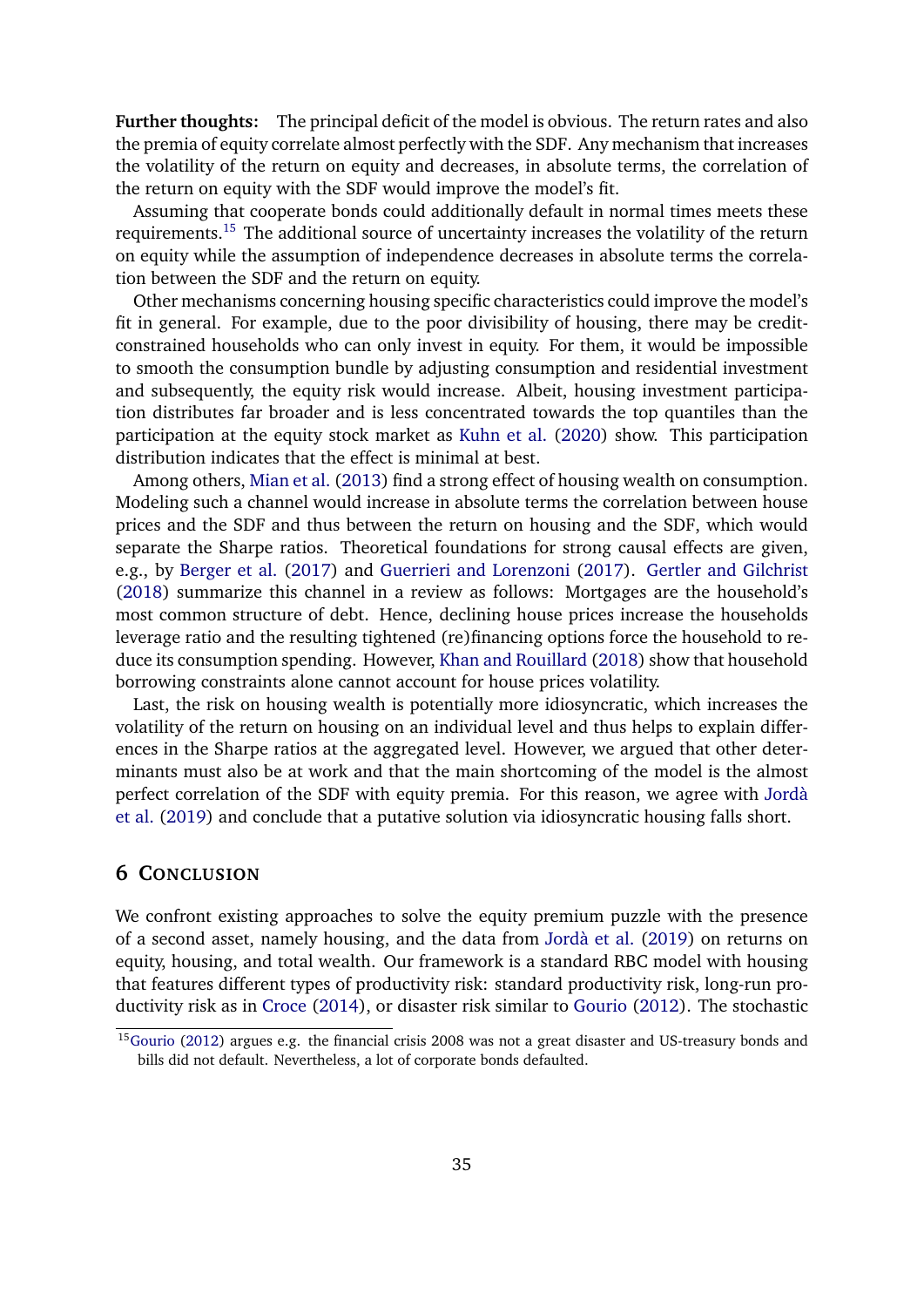discount factor follows either from preferences with external habits as in [Chen](#page-36-3) [\(2017\)](#page-36-3) or from generalized recursive [Epstein and Zin](#page-37-1) [\(1989\)](#page-37-1) preferences.

The main results of our study with regards to asset pricing statistics are as follows. First, the models retain their previously documented ability to generate sizeable equity premia with the introduction of housing as a second asset. Second, as in the data, housing premia in all models are smaller than premia on eqity. Yet, while there is only a small difference between the premia of the two assets in the data, housing premia in the model are too small. Third, in all models considered, the mechanism to generate sizeable premia on eqity relies on a far too high correlation between returns on eqity and the marginal utility of consumption. The high correlation already excludes a second asset with a significantly larger Sharpe ratio, as empirically observed for housing. Fourth, the mechanism relies insufficiently on a sizeable HJB. This quantity remains too small to explain the size of the Sharpe ratio of housing. Fifth, returns on housing correlate less than equity with the marginal utility of consumption. Contrary to the data, the Sharpe ratio of housing in the model falls below the Sharpe ratio of equity.

Additionally, we examine the model's ability to reproduce business cycle statistics. The model with standard productivity risk and external habits as well as the modelith disaster risk can replicate the volatilities of GDP, business investments, residential investments, and house prices. The ability to replicate the volatility of business investments in the model with external habits comes at the expense of the ability to replicate asset statistics. In the model with long-run productivity risk, the volatility of business investments, residential investments, and house prices remains too low. The model with disaster risk can further explain the empirically observed correlations between GDP and residential investments and between GDP and house prices. Otherwise, the correlations are only matched in sign but turn out too large.

The high correlation of equity returns and the SDF is the weak point in the explanatory power of all variants in accounting for different Sharpe ratios and risk premia. Disentangling this relationship points the way for future research.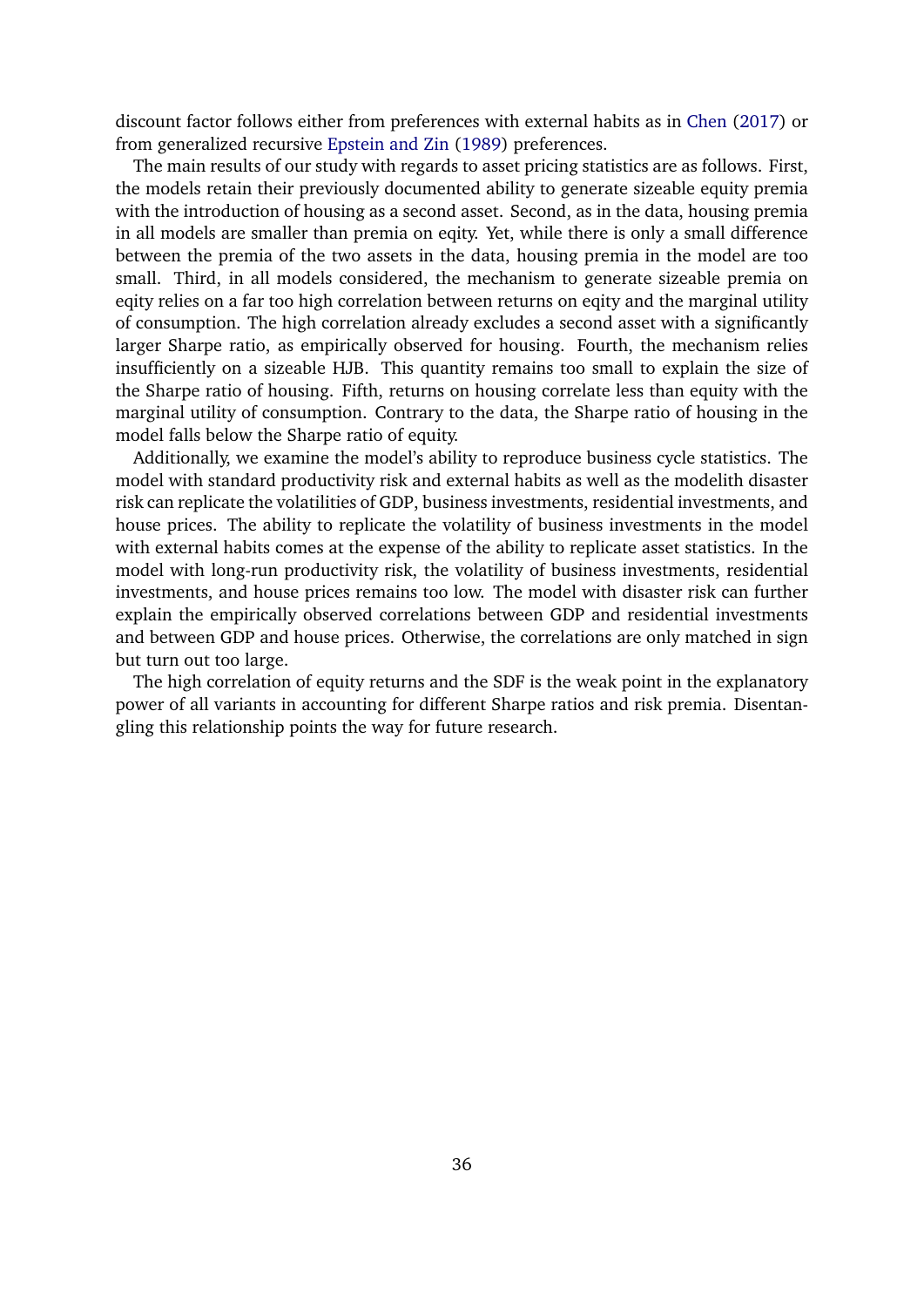#### **REFERENCES**

- <span id="page-36-0"></span>R. Bansal and A. Yaron. Risks for the long run: A potential resolution of asset pricing puzzles. *The Journal of Finance*, 59(4):1481–1509, aug 2004. doi: 10.1111/j.1540-6261. 2004.00670.x.
- <span id="page-36-2"></span>R. J. Barro. Rare disasters and asset markets in the twentieth century. *Quarterly Journal of Economics*, 121(3):823–866, aug 2006. doi: 10.1162/qjec.121.3.823.
- <span id="page-36-11"></span>D. Berger, V. Guerrieri, G. Lorenzoni, and J. Vavra. House prices and consumer spending. *The Review of Economic Studies*, 85(3):1502–1542, oct 2017. doi: 10.1093/restud/ rdx060.
- <span id="page-36-7"></span>M. Boldrin, L. J. Christiano, and J. D. M. Fisher. Habit persistence, asset returns, and the business cycle. *American Economic Review*, 91(1):149–166, March 2001. doi: 10.1257/ aer.91.1.149. URL [http://www.aeaweb.org/articles?id=10.1257/aer.91.1.](http://www.aeaweb.org/articles?id=10.1257/aer.91.1.149) [149](http://www.aeaweb.org/articles?id=10.1257/aer.91.1.149).
- <span id="page-36-10"></span>D. Caldara, J. Fernández-Villaverde, J. F. Rubio-Ramírez, and W. Yao. Computing DSGE models with recursive preferences and stochastic volatility. *Review of Economic Dynamics*, 15(2):188–206, apr 2012. doi: 10.1016/j.red.2011.10.001.
- <span id="page-36-4"></span>J. Y. Campbell and J. H. Cochrane. By force of habit: A consumption-based explanation of aggregate stock market behavior. *Journal of Political Economy*, 107(2):205–251, apr 1999. doi: 10.1086/250059.
- <span id="page-36-8"></span>S. D. Campbell, M. A. Davis, J. Gallin, and R. F. Martin. What moves housing markets: A variance decomposition of the rent–price ratio. *Journal of Urban Economics*, 66(2): 90–102, sep 2009. doi: 10.1016/j.jue.2009.06.002.
- <span id="page-36-6"></span>R. Chahrour and G. Gaballo. Learning from house prices: Amplification and business fluctuations. *The Review of Economic Studies*, 88(4):1720–1759, nov 2020. doi: 10. 1093/restud/rdaa079.
- <span id="page-36-9"></span>D. Chambers, C. Spaenjers, and E. Steiner. The rate of return on real estate: Long-run micro-level evidence. *The Review of Financial Studies*, 34(8):3572–3607, mar 2021. doi: 10.1093/rfs/hhab028.
- <span id="page-36-3"></span>A. Y. Chen. External habit in a production economy: A model of asset prices and consumption volatility risk. *The Review of Financial Studies*, 30(8):2890–2932, August 2017.
- <span id="page-36-1"></span>M. M. Croce. Long-run productivity risk: A new hope for production-based asset pricing? *Journal of Monetary Economics*, 66(C):13–31, Sept. 2014.
- <span id="page-36-5"></span>M. A. Davis and J. Heathcote. Housing and the Business Cycle. *International Economic Review*, 46(3):751–784, 2005. doi: 10.1111/j.1468-2354.2005.00345.x. URL [http:](http://dx.doi.org/10.1111/j.1468-2354.2005.00345.x) [//dx.doi.org/10.1111/j.1468-2354.2005.00345.x](http://dx.doi.org/10.1111/j.1468-2354.2005.00345.x).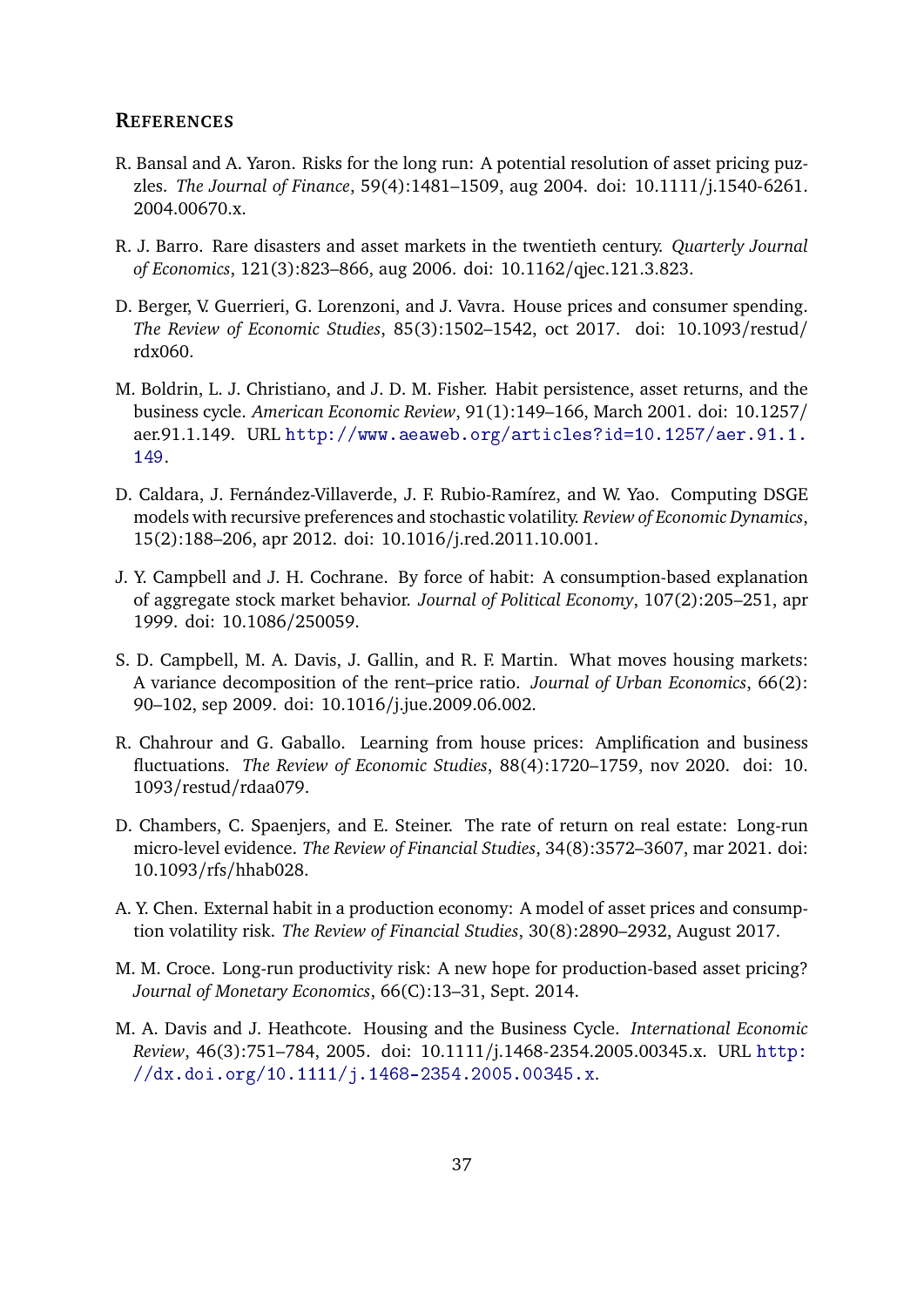- <span id="page-37-6"></span>M. A. Davis and J. Heathcote. The price and quantity of residential land in the United States. *Journal of Monetary Economics*, 54(8):2595 – 2620, 2007. doi: 10. 1016/j.jmoneco.2007.06.023. URL [http://www.sciencedirect.com/science/](http://www.sciencedirect.com/science/article/pii/S0304393207000785) [article/pii/S0304393207000785](http://www.sciencedirect.com/science/article/pii/S0304393207000785).
- <span id="page-37-8"></span>M. A. Davis and S. V. Nieuwerburgh. Housing, finance, and the macroeconomy. In *Handbook of Regional and Urban Economics*, pages 753–811. Elsevier, 2015. doi: 10.1016/b978-0-444-59531-7.00012-0.
- <span id="page-37-7"></span>A. Demers and A. L. Eisfeldt. Total returns to single-family rentals. *Real Estate Economics*, may 2021. doi: 10.1111/1540-6229.12353.
- <span id="page-37-3"></span>V. Dorofeenko, G. S. Lee, and K. D. Salyer. Risk shocks and housing supply: A quantitative analysis. *Journal of Economic Dynamics and Control*, 45:194–219, aug 2014. doi: 10. 1016/j.jedc.2014.05.014.
- <span id="page-37-9"></span>P. Eichholtz, M. Korevaar, T. Lindenthal, and R. Tallec. The total return and risk to residential real estate. *The Review of Financial Studies*, 34(8):3608–3646, apr 2021. doi: 10.1093/rfs/hhab042.
- <span id="page-37-1"></span>L. G. Epstein and S. E. Zin. Substitution, risk aversion and the temporal behavior of consumption and asset returns: A theoretical framework. *Econometrica*, 57:937–969, July 1989.
- <span id="page-37-5"></span>J. Favilukis, S. C. Ludvigson, and S. V. Nieuwerburgh. The macroeconomic effects of housing wealth, housing finance, and limited risk sharing in general equilibrium. *Journal of Political Economy*, 125(1):140–223, feb 2017. doi: 10.1086/689606.
- <span id="page-37-2"></span>D. Fehrle. Housing and the business cycle revisited. *Journal of Economic Dynamics and Control*, 99:103–115, feb 2019. doi: 10.1016/j.jedc.2018.12.004.
- <span id="page-37-10"></span>J. Fernández-Villaverde and O. Levintal. Solution methods for models with rare disasters. *Quantitative Economics*, 9(2):903–944, 2018. doi: 10.3982/qe744.
- <span id="page-37-4"></span>J. L. Fillat. Housing as a measure for long-run risk in asset pricing. 2009.
- <span id="page-37-12"></span>M. Gertler and S. Gilchrist. What happened: Financial factors in the great recession. *Journal of Economic Perspectives*, 32(3):3–30, aug 2018. doi: 10.1257/jep.32.3.3.
- <span id="page-37-0"></span>F. Gourio. Disaster risk and business cycles. *American Economic Review*, 102(6):2734–66, May 2012. doi: 10.1257/aer.102.6.2734. URL [http://www.aeaweb.org/articles?](http://www.aeaweb.org/articles?id=10.1257/aer.102.6.2734) [id=10.1257/aer.102.6.2734](http://www.aeaweb.org/articles?id=10.1257/aer.102.6.2734).
- <span id="page-37-11"></span>V. Grossmann, B. Larin, H. T. Löfflad, and T. Steger. Distributional consequences of surging housing rents. *Journal of Economic Theory*, 196:105275, sep 2021. doi: 10.1016/j.jet. 2021.105275.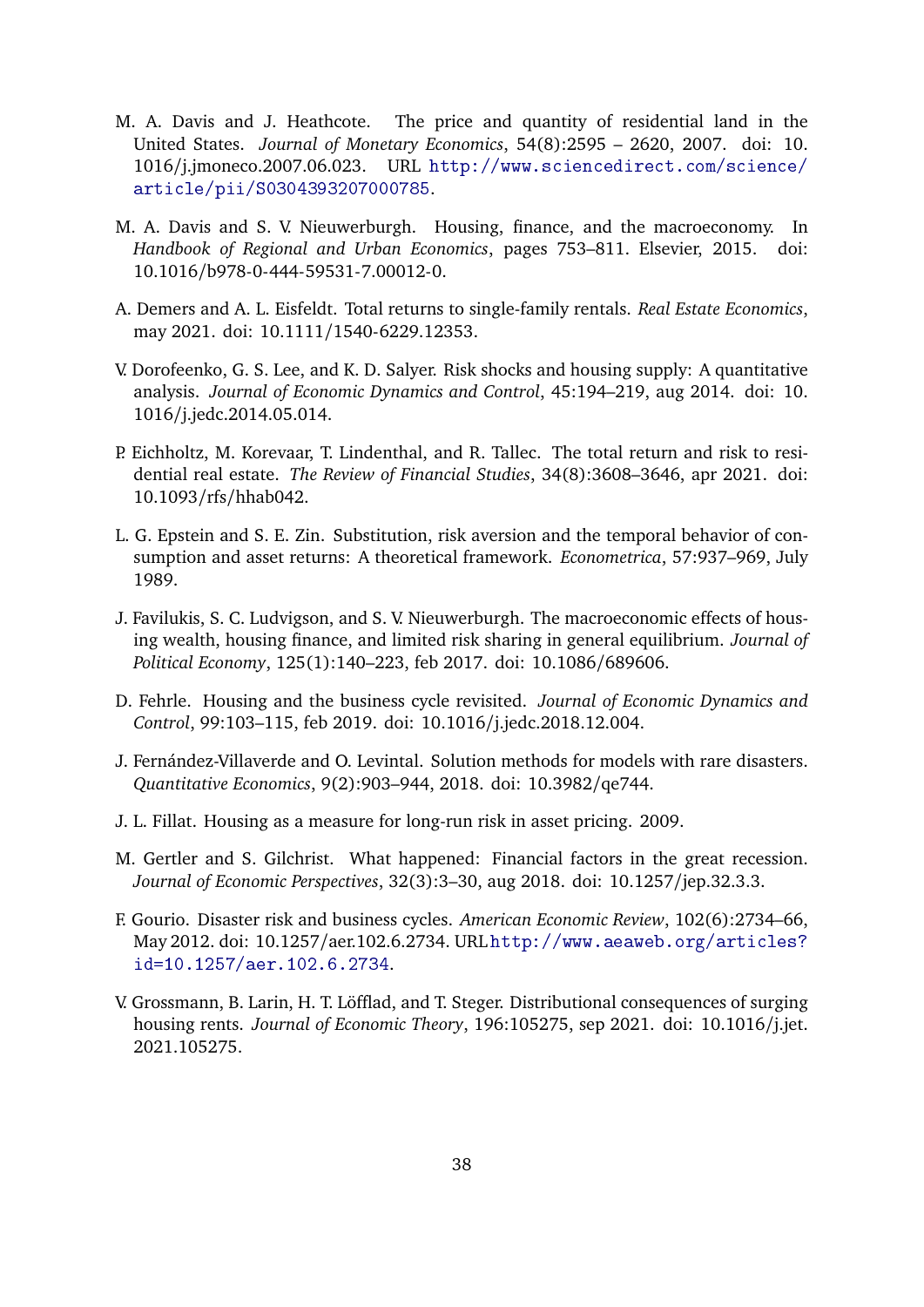- <span id="page-38-11"></span>V. Guerrieri and G. Lorenzoni. Credit crises, precautionary savings, and the liquidity trap. *The Quarterly Journal of Economics*, 132(3):1427–1467, mar 2017. doi: 10.1093/qje/ qjx005.
- <span id="page-38-8"></span>L. P. Hansen and R. Jagannathan. Implications of security market data for models of dynamic economies. *Journal of political economy*, 99(2):225–262, 1991.
- <span id="page-38-13"></span>B. Heer and A. Maussner. *Dynamic General Equilibrium Modeling*. Springer Berlin Heidelberg, 2009. URL [https://www.ebook.de/de/product/22875341/burkhard\\_](https://www.ebook.de/de/product/22875341/burkhard_heer_alfred_maussner_dynamic_general_equilibrium_modeling.html) [heer\\_alfred\\_maussner\\_dynamic\\_general\\_equilibrium\\_modeling.html](https://www.ebook.de/de/product/22875341/burkhard_heer_alfred_maussner_dynamic_general_equilibrium_modeling.html).
- <span id="page-38-5"></span>B. Heer and A. Maußner. Asset returns, the business cycle and the labor market. *German Economic Review*, 14(3):372–397, aug 2013. doi: 10.1111/j.1468-0475.2012.00582.x.
- <span id="page-38-9"></span>C. Heiberger and H. Ruf. Epstein-zin utility, asset prices, and the business cycle revisited. *German Economic Review*, jan 2019. doi: 10.1111/geer.12186.
- <span id="page-38-6"></span>M. Iacoviello. House prices, borrowing constraints, and monetary policy in the business cycle. *American Economic Review*, 95(3):739–764, may 2005. doi: 10.1257/ 0002828054201477.
- <span id="page-38-1"></span>M. Iacoviello and S. Neri. Housing market spillovers: Evidence from an estimated DSGE model. *American Economic Journal: Macroeconomics*, 2(2):125–164, 2010. doi: 10. 1257/mac.2.2.125. URL <http://dx.doi.org/10.1257/mac.2.2.125>.
- <span id="page-38-7"></span>I. Jaccard. Asset pricing and housing supply in a production economy. *The BE Journal of Macroeconomics*, 11(1), 2011.
- <span id="page-38-4"></span>U. J. Jermann. Asset pricing in production economies. *Journal of Monetary Economics*, 41: 257 –275, 1998.
- <span id="page-38-0"></span>Ò. Jordà, K. Knoll, D. Kuvshinov, M. Schularick, and A. M. Taylor. The rate of return on everything, 1870 – 2015. *The Quarterly Journal of Economics*, apr 2019. doi: 10.1093/ qje/qjz012.
- <span id="page-38-3"></span>Ò. Jordà, M. Schularick, and A. M. Taylor. The total risk premium puzzle. Technical report, National Bureau of Economic Research, 2019.
- <span id="page-38-12"></span>K. L. Judd, L. Maliar, S. Maliar, and R. Valero. Smolyak method for solving dynamic economic models: Lagrange interpolation, anisotropic grid and adaptive domain. *Journal of Economic Dynamics and Control*, 44(C):92–123, 2014.
- <span id="page-38-10"></span>G. Kaltenbrunner and L. A. Lochstoer. Long-Run Risk through Consumption Smoothing. *The Review of Financial Studies*, 23(8):3190–3224, Aug. 2010.
- <span id="page-38-2"></span>H. Khan and J.-F. Rouillard. Household borrowing constraints and residential investment dynamics. *Journal of Economic Dynamics and Control*, 95:1–18, oct 2018. doi: 10.1016/ j.jedc.2018.07.007.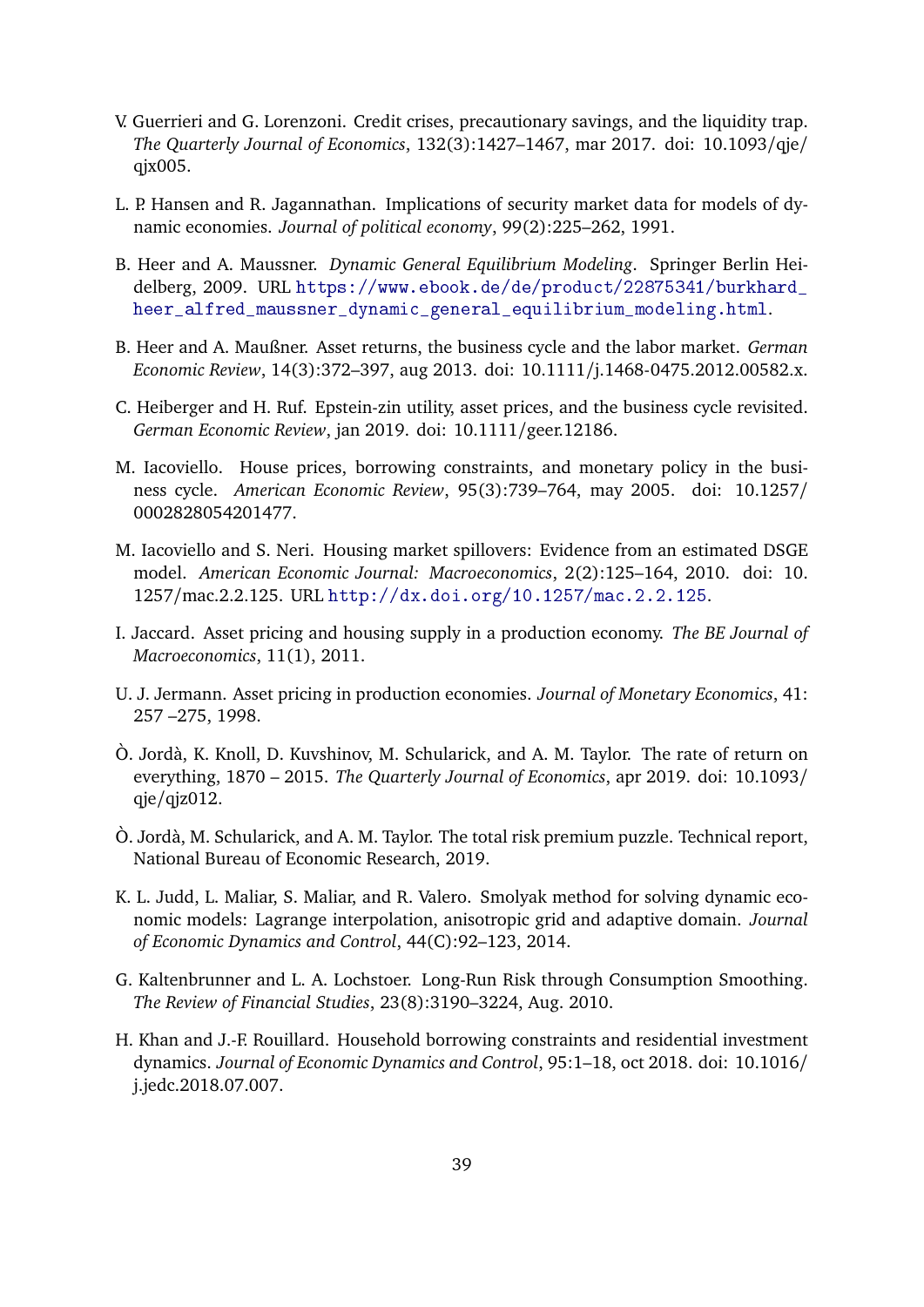- <span id="page-39-8"></span>N. Khorunzhina. Intratemporal nonseparability between housing and nondurable consumption: Evidence from reinvestment in housing stock. *Journal of Monetary Economics*, 117:658–670, jan 2021. doi: 10.1016/j.jmoneco.2020.04.001.
- <span id="page-39-10"></span>K. Knoll, M. Schularick, and T. Steger. No price like home: Global house prices, 1870-2012. *American Economic Review*, 107(2):331–353, feb 2017. doi: 10.1257/aer.20150501. URL <https://doi.org/10.1257%2Faer.20150501>.
- <span id="page-39-13"></span>M. Kuhn, M. Schularick, and U. I. Steins. Income and wealth inequality in america, 1949–2016. *Journal of Political Economy*, 128(9):3469–3519, sep 2020. doi: 10.1086/708815.
- <span id="page-39-11"></span>F. E. Kydland, P. Rupert, and R. Sustek. Housing dynamics over the business cycle. *International Economic Review*, 57(4):1149–1177, 2016. doi: 10.1111/iere.12193. URL <http://dx.doi.org/10.1111/iere.12193>.
- <span id="page-39-12"></span>R. E. Lucas. Asset Prices in an Exchange Economy. *Econometrica*, 46(6):1429–1445, Nov. 1978.
- <span id="page-39-5"></span>H. Lustig and S. van Nieuwerburgh. Housing collateral, consumption insurance, and risk premia: An empirical perspective. *The Journal of Finance*, 60(3):1167–1219, may 2005. doi: 10.1111/j.1540-6261.2005.00759.x.
- <span id="page-39-0"></span>R. Mehra and E. C. Prescott. The equity premium: A puzzle. *Journal of Monetary Economics*, 15(2):145–161, mar 1985. doi: 10.1016/0304-3932(85)90061-3.
- <span id="page-39-7"></span>A. Mian and A. Sufi. What explains the 2007-2009 drop in employment? *Econometrica*, 82(6):2197–2223, nov 2014. doi: 10.3982/ecta10451.
- <span id="page-39-6"></span>A. Mian, K. Rao, and A. Sufi. Household balance sheets, consumption, and the economic slump. *The Quarterly Journal of Economics*, 128(4):1687–1726, sep 2013. doi: 10. 1093/qje/qjt020.
- <span id="page-39-3"></span>Q. H. Nguyen. Revisiting housing and the business cycle. *Journal of Housing Economics*, 41:85–92, sep 2018. doi: 10.1016/j.jhe.2018.05.004.
- <span id="page-39-2"></span>OECD.Stats, 2019. URL <https://stats.oecd.org/Index.aspx?ThemeTreeId=9>.
- <span id="page-39-4"></span>M. Piazzesi, M. Schneider, and S. Tuzel. Housing, consumption and asset pricing. *Journal of Financial Economics*, 83(3):531–569, 2007.
- <span id="page-39-1"></span>T. A. Rietz. The equity risk premium a solution. *Journal of Monetary Economics*, 22(1): 117–131, jul 1988. doi: 10.1016/0304-3932(88)90172-9.
- <span id="page-39-9"></span>H. Rosling, O. Rosling, and A. R. Roennlund. *Factfulness*. Hodder & Stoughton, 2019. ISBN 147363749X. URL [https://www.ebook.de/de/product/35065293/ola\\_](https://www.ebook.de/de/product/35065293/ola_rosling_anna_rosling_roennlund_factfulness.html) rosling anna rosling roennlund factfulness.html.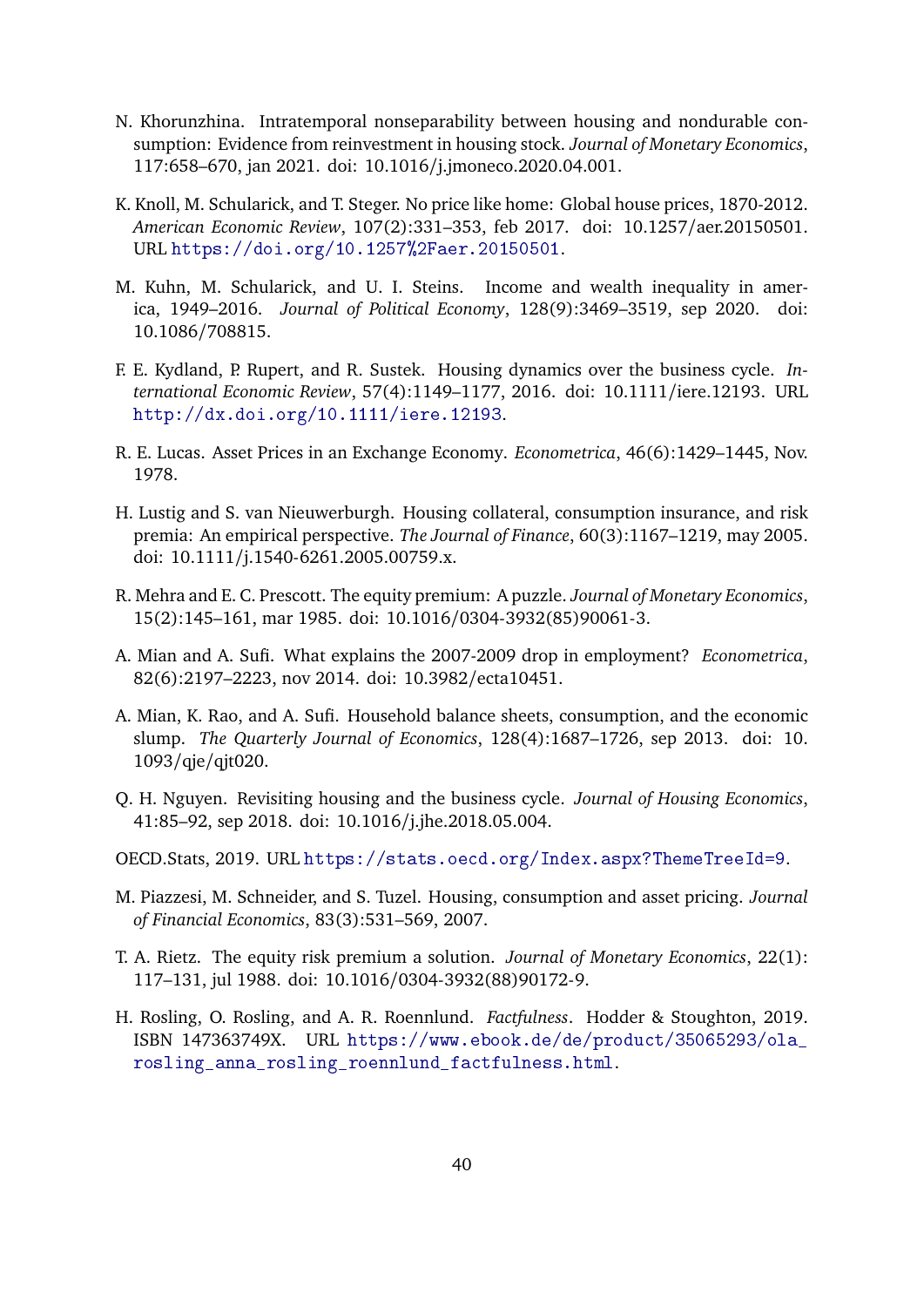- <span id="page-40-3"></span>G. D. Rudebusch and E. T. Swanson. The Bond Premium in a DSGE Model with Long-Run Real and Nominal Risks. *American Economic Journal: Macroeconomics*, 4(1):105–143, Jan. 2012.
- <span id="page-40-2"></span>E. T. Swanson. Risk aversion and the labor margin in dynamic equilibrium models. *American Economic Review*, 102(4):1663–91, June 2012. doi: 10.1257/aer.102.4.1663. URL <http://www.aeaweb.org/articles.php?doi=10.1257/aer.102.4.1663>.
- <span id="page-40-1"></span>H. Uhlig. Explaining asset prices with external habits and wage rigidities in a dsge model. *The American Economic Review, , Papers and Proceedings*, 97(2):239 – 243, 2007.
- <span id="page-40-0"></span>P. Weil. The equity premium puzzle and the risk-free rate puzzle. *Journal of Monetary Economics*, 24(3):401–421, nov 1989. doi: 10.1016/0304-3932(89)90028-7.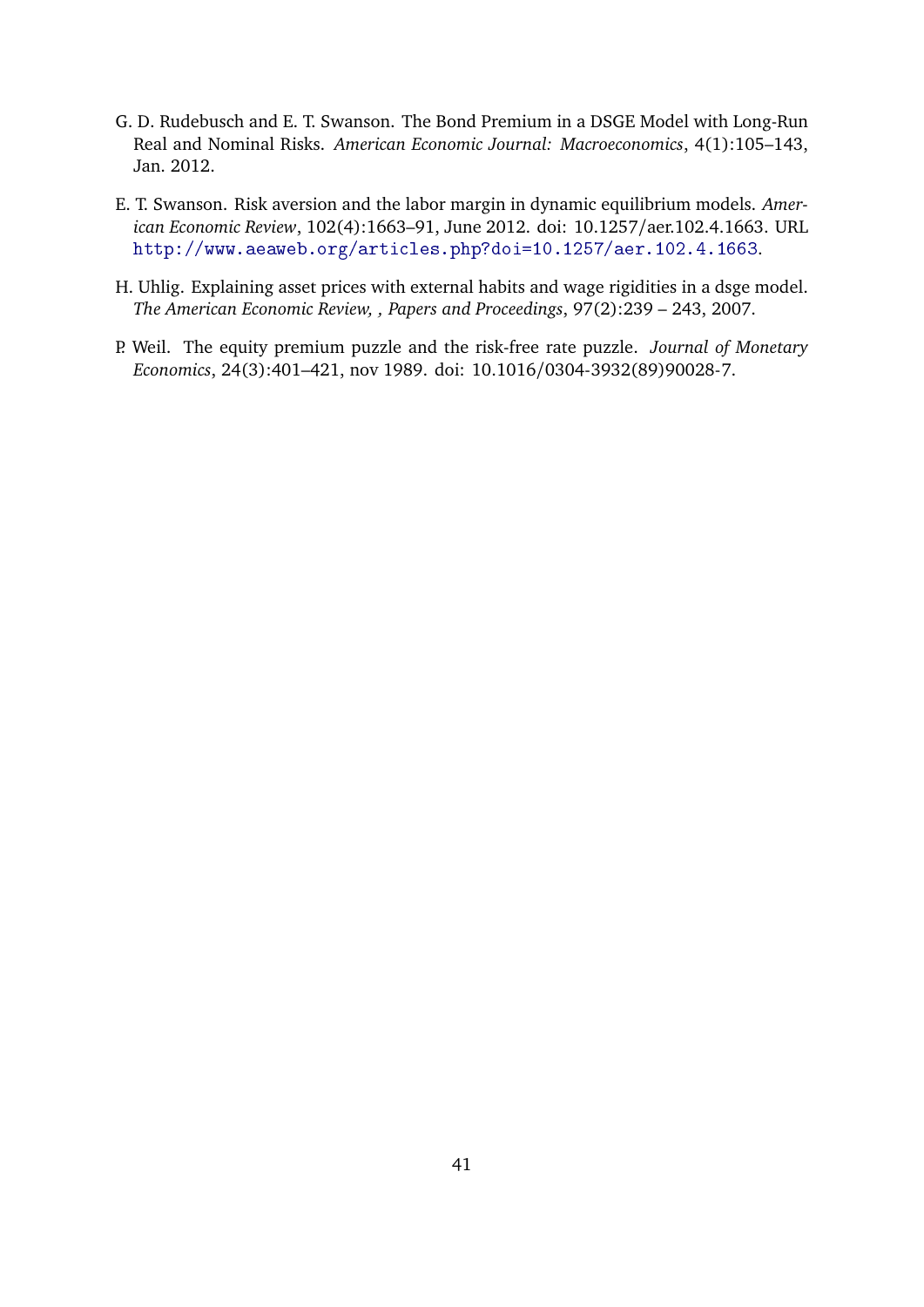# APPENDIX (not for publication)

The return on everything and the business cycle in production economies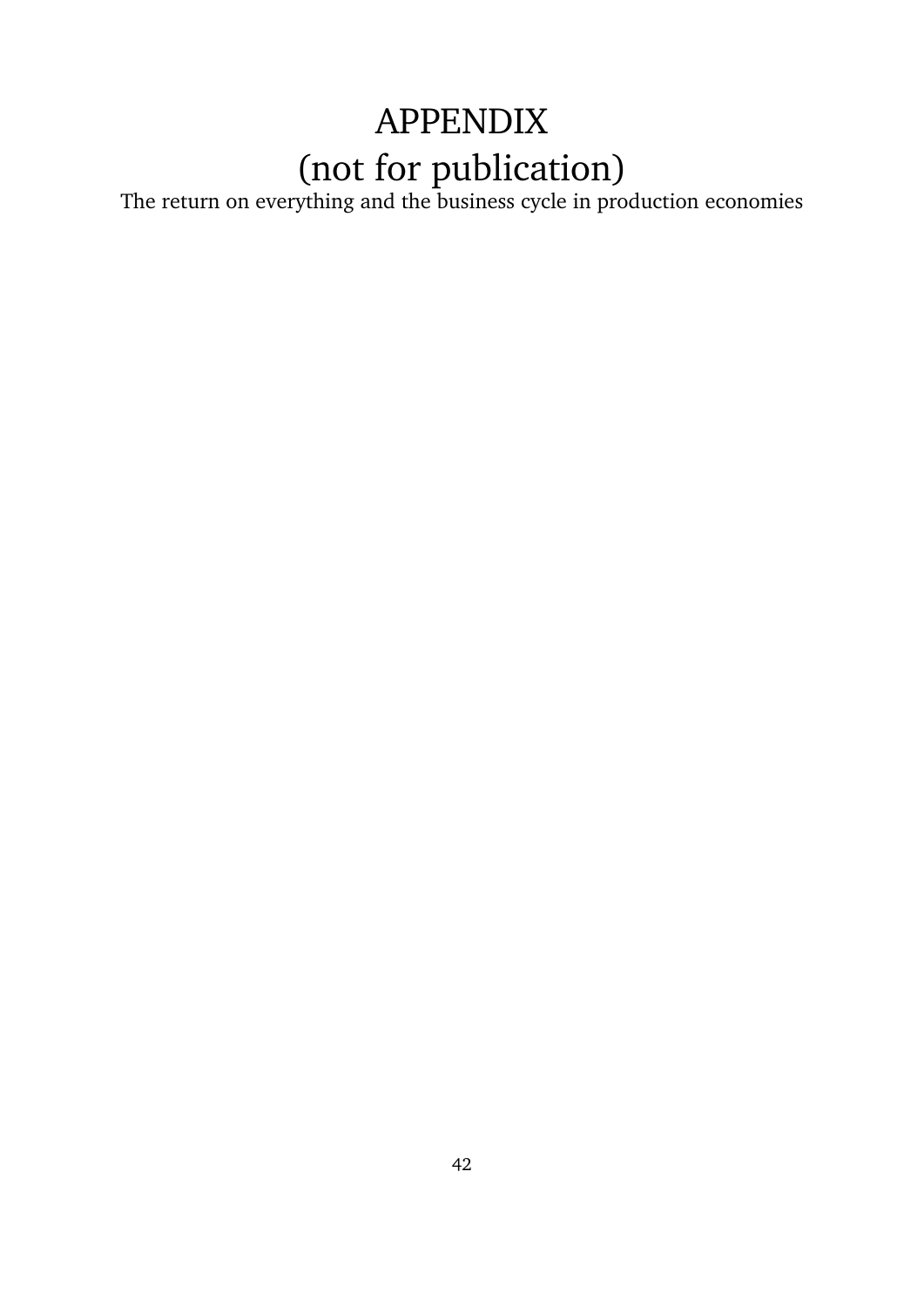# <span id="page-42-0"></span>**A STYLIZED FACTS AND DATA RESOURCES**

#### **A.1 Stylized facts**

In Table [6](#page-43-0) we present return rates for all countries from the JKKST database. We observe the following stylized facts. First, risk premia in all countries are sizeable with equity premia between 1.17 percent in Portugal and 12.91 percent in Finland, and housing premia between 3.47 and 8.39 percent in Germany and Norway, respectively. Second, in all countries except for Italy and Portugal, the return on housing is lower than the return on equity. Third, in all countries listed the volatility of returns and premia on equity exceeds the volatility of returns and premia on housing and the volatility of the risk-free rate is the smallest. Fourth, the Sharp ratio of housing is larger than of equity in all listed countries. Last, there is no systematic nexus between the return on housing and equity.

Table [7](#page-44-0) displays the business cycle statistics for the same countries. Note that for several continental European countries the standard deviation of residential investment exceeds the standard deviation of business investment only slightly or is even smaller. More precisely, this is the case for France, Finland, Germany, Italy, the Netherlands, Norway, Portugal, and Spain. House prices are pro-cyclical with GDP and more volatile than GDP in all countries except for Germany. Business investment and residential investment are positively correlated in all countries but Sweden and Australia, and house prices and residential investment are positively correlated throughout.

# **A.2 Sources**

The data pertaining the rates of return, mortgage etc. are from JKKST. The source of the data pertaining the business cycle statistics and the homeownershiprate is listed below:

- GDP, residential investment, non-residential investment: OECD Economic Outlook Nov 2018; Denmark: Statistics Denmark.
- House prices: OECD Real house price indices, s.a. 16.05.2019 devided by the OECD Economic Outlook Nov 2018 CPI Deflator.
- Population: FRA, USA: OECD Total population PERSA: Persons, seasonally adjusted; UK: Office for National Statistics UK, resident population: mid-year estimates (Qtly data interpolated (by the Office); Otherwise: Yearly, Worldbank, midyear (interpolated (by own calculation)).
- Homeownershiprates: Japan (2007): http://www.stat.go.jp/english/index.html; USA (2007), Australia (2003): https://www.oecd.org/eco/growth/evolution

%20of%20homeownership%20rates.pdf p.212; Otherwise (2010): EUROSTAT "Eurostat - Data Explorer - Distribution of population by tenure status, type of household and income group"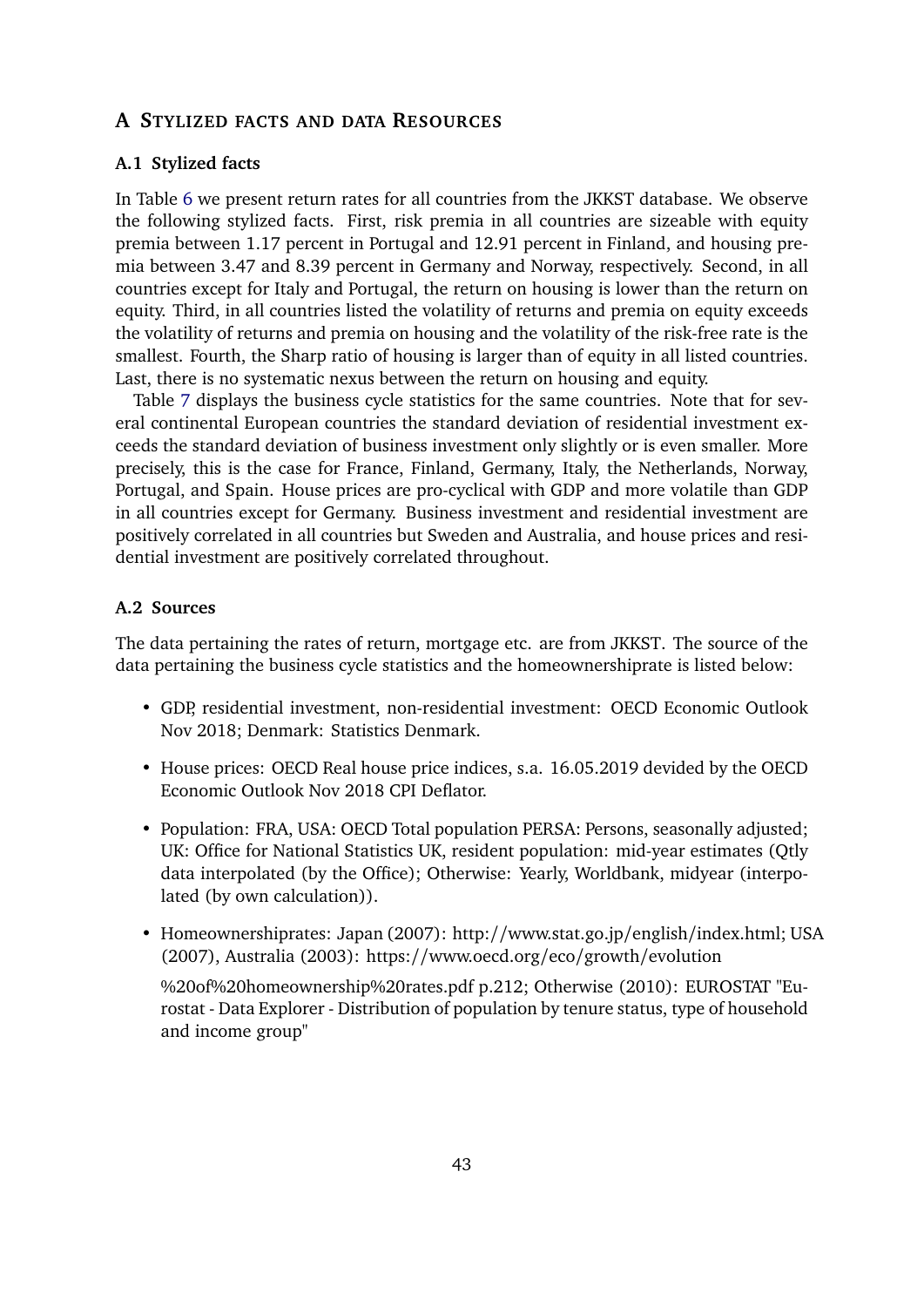<span id="page-43-0"></span>

|                      | $\ensuremath{R_E}\xspace$ | ${\cal R}_H$  | $R_T$         | $R_{\it g}$   | EP           | ${\cal HP}$  | TP           |
|----------------------|---------------------------|---------------|---------------|---------------|--------------|--------------|--------------|
| <b>AUS</b>           | 6.84                      | 7.01          | 7.22          | 2.00          | 4.84         | 5.02         | 5.22         |
| $\operatorname{BEL}$ | 10.29                     | 8.02          | 8.65          | 2.49          | 7.80         | 5.53         | 6.16         |
| <b>DNK</b>           | 13.35                     | 6.6           | 8.69          | 0.72          | 12.63        | 5.88         | 7.96         |
| <b>FIN</b>           | 14.17                     | 8.84          | 11.67         | 1.25          | 12.91        | 7.59         | 10.41        |
| ${\rm FRA}$          | 9.61                      | 5.78          | 6.61          | 2.24          | 7.37         | 3.54         | 4.37         |
| GER                  | 9.04                      | 4.75          | 5.75          | 1.28          | 7.76         | 3.47         | 4.47         |
| <b>ITA</b>           | 4.76                      | 5.62          | 5.89          | 1.55          | 3.21         | 4.07         | 4.34         |
| JPA                  | 5.86                      | 5.54          | 6.19          | 0.98          | 4.88         | 4.56         | 5.21         |
| <b>NLD</b>           | 8.93                      | 7.83          | 8.12          | 1.44          | 7.49         | 6.38         | 6.68         |
| <b>NOR</b>           | 13.03                     | 9.82          | 10.66         | 1.43          | 11.60        | 8.39         | 9.23         |
| PRT                  | 2.92                      | 6.65          | 6.62          | 1.75          | 1.17         | 4.89         | 4.87         |
| <b>ESP</b>           | 7.10                      | 4.43          | 4.89          | 0.69          | 6.40         | 3.74         | 4.20         |
| <b>SWE</b>           | 12.29                     | 8.82          | 10.56         | 0.91          | 11.38        | 7.92         | 9.65         |
| CH                   | 7.23                      | 6.01          | 6.98          | $-0.17$       | 7.40         | 6.19         | 7.16         |
| UK                   | 8.00                      | 7.00          | 7.47          | 1.56          | 6.44         | 5.44         | 5.91         |
| <b>USA</b>           | 7.45                      | 6.01          | 6.84          | 1.57          | 5.88         | 4.45         | 5.27         |
|                      | $\sigma(R_E)$             | $\sigma(R_H)$ | $\sigma(R_T)$ | $\sigma(R_g)$ | $\sigma(EP)$ | $\sigma(HP)$ | $\sigma(TP)$ |
| <b>AUS</b>           | 21.53                     | 5.71          | 6.02          | 3.32          | 21.32        | 6.22         | 6.27         |
| BEL.                 | 22.99                     | 6.04          | 6.37          | 2.84          | 23.08        | 6.61         | 7.02         |
| <b>DNK</b>           | 23.84                     | 7.72          | 8.91          | 1.56          | 24.33        | 7.24         | 8.93         |
| ${\rm FIN}$          | 37.72                     | 9.13          | 21.58         | 4.52          | 36.90        | 9.64         | 21.39        |
| <b>FRA</b>           | 24.11                     | 5.52          | 6.95          | 2.55          | 23.98        | 6.18         | 7.39         |
| <b>GER</b>           | 22.82                     | 3.12          | 5.09          | 1.73          | 23.12        | 4.30         | 5.99         |
| <b>ITA</b>           | 27.98                     | 10.77         | 10.07         | 3.18          | 27.57        | 11.51        | 10.74        |
| JPA                  | 20.15                     | 6.53          | 8.10          | 2.53          | 19.94        | 6.47         | 8.03         |
| <b>NLD</b>           | 22.06                     | 9.14          | 9.40          | 2.91          | 22.13        | 9.68         | 9.91         |
| <b>NOR</b>           | 29.60                     | 8.51          | 9.02          | 2.39          | 29.66        | 9.64         | 10.12        |
| PRT                  | 26.86                     | 7.26          | 7.64          | 2.57          | 26.81        | 7.39         | 7.64         |
| ESP                  | 27.13                     | 8.36          | 8.62          | 4.43          | 25.93        | 8.19         | 8.10         |
| <b>SWE</b>           | 26.03                     | 7.35          | 11.67         | 2.06          | 25.75        | 7.22         | 11.42        |
| CH                   | 21.61                     | 4.59          | 8.01          | 2.29          | 21.41        | 4.94         | 7.97         |
| UK                   | 23.41                     | 9.64          | 8.44          | 3.73          | 24.27        | 8.88         | 8.62         |
| <b>USA</b>           | 16.71                     | 3.78          | 6.90          | 2.31          | 16.47        | 4.41         | 7.00         |
|                      | $SR_E$                    | $SR_H$        | $SR_T$        |               |              |              |              |
| <b>AUS</b>           | 0.23                      | 0.81          | 0.83          |               |              |              |              |
| $\operatorname{BEL}$ | 0.34                      | 0.84          | 0.88          |               |              |              |              |
| <b>DNK</b>           | 0.52                      | 0.81          | 0.89          |               |              |              |              |
| <b>FIN</b>           | 0.35                      | 0.79          | 0.49          |               |              |              |              |
| <b>FRA</b>           | 0.31                      | 0.57          | 0.59          |               |              |              |              |
| <b>GER</b>           | 0.34                      | 0.81          | 0.75          |               |              |              |              |
| <b>ITA</b>           | 0.12                      | 0.35          | 0.4           |               |              |              |              |
| <b>JPA</b>           | 0.24                      | $0.7\,$       | 0.65          |               |              |              |              |
| <b>NLD</b>           | 0.34                      | 0.66          | 0.67          |               |              |              |              |
| <b>NOR</b>           | 0.39                      | 0.87          | 0.91          |               |              |              |              |
| PRT                  | 0.04                      | 0.66          | 0.64          |               |              |              |              |
| ESP                  | 0.25                      | 0.46          | 0.52          |               |              |              |              |
| <b>SWE</b>           | 0.44                      | 1.1           | 0.85          |               |              |              |              |
| CH                   | 0.35                      | 1.25          | 0.9           |               |              |              |              |
| UK                   | 0.27                      | 0.61          | 0.69          |               |              |              |              |
| <b>USA</b>           | 0.36                      | 1.01          | 0.75          |               |              |              |              |
|                      |                           |               |               |               |              |              |              |

**Table 6:** Returns, premiums and second moments

**Notes:** Mean percentage returns on equity  $R_E^{lev}$ , housing  $R_H$ , total risk  $R_T^{lev}$  and government bonds  $R_g$ , as well as the equity premium (*EP*), the housing premium (*H P*), and the total risk premium (*T P*), the corresponding standard deviations  $\sigma(.)$  as well as the Sharpe ratios of equity (*SR<sub>E</sub>*), of housing (*SR<sub>H</sub>*) and of total risk (*SR<sup>T</sup>* ). Asset price statistics are computed for annual data. Source: JKKST, own calculations Periods: Australia 1970-2015, Belgium 1976-2015, Denmark 1995-2015, Finland 1970-2015, France 1980- 2015, Germany 1991-2015, Italy 1970-2015, Japan 1963-2015, the Netherlands 1970-2015, Norway 1978- 2015, Portugal 1988-2015. Spain 1971-2015, Sweden 1970-2015, Switzerland 1970-2015, United Kingdom 1969-2015, USA 1970-2015, data from JKKST, own calculations.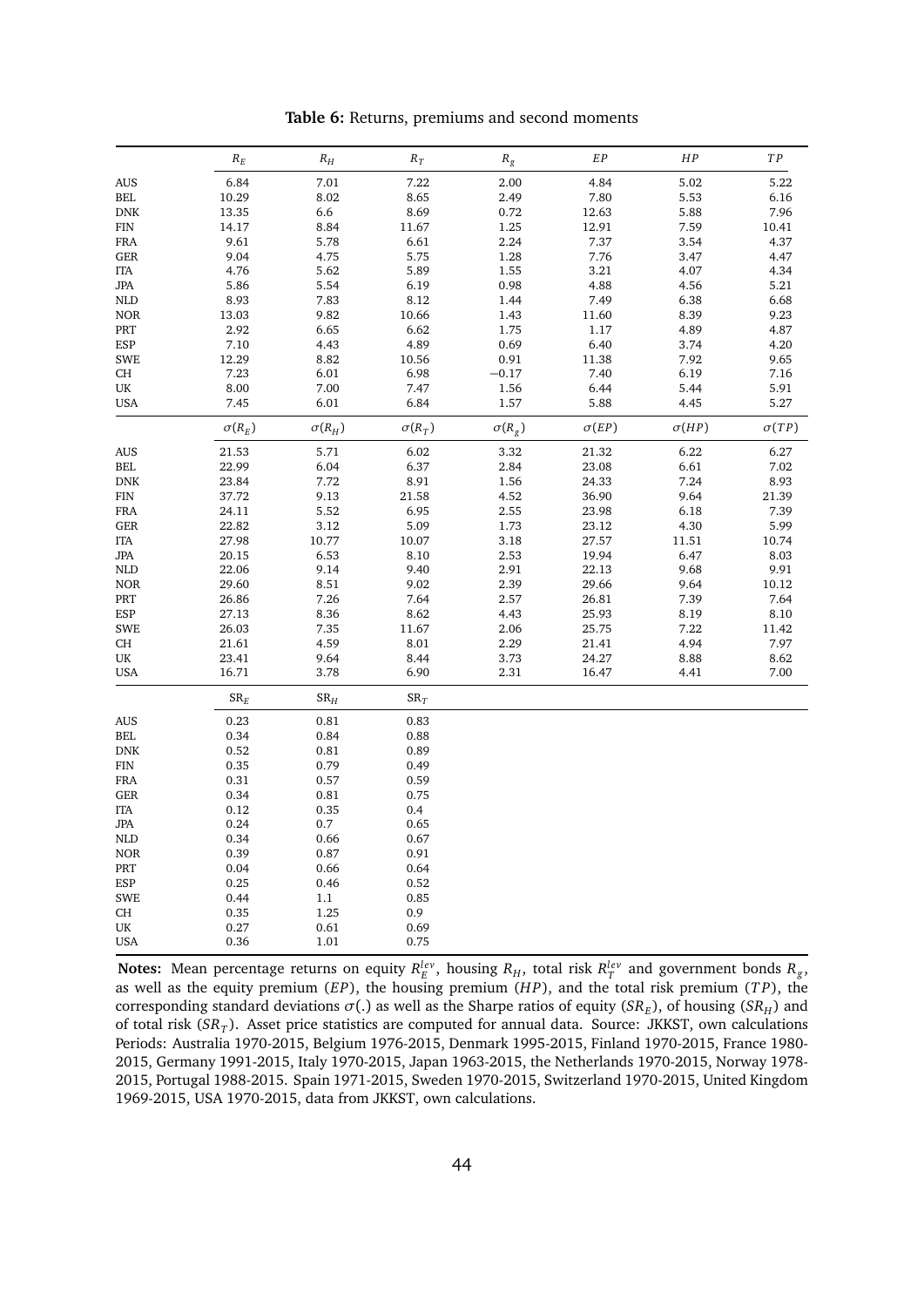<span id="page-44-0"></span>

|            | $\sigma(GDP)$ | $\sigma_{BUSI}$<br>$\sigma_{GDP}$ | $\sigma_{RESI}$<br>$\sigma_{GDP}$ | $\sigma_{P_h}$<br>$\sigma_{GDP}$ | $\rho(P_H, D)$ | $\rho(I,D)$ | $\rho(GDP,D)$ | $\rho(GDP, P_H)$ |
|------------|---------------|-----------------------------------|-----------------------------------|----------------------------------|----------------|-------------|---------------|------------------|
| <b>AUS</b> | 1.24          | 3.77                              | 6.65                              | 3.56                             | 0.55           | $-0.12$     | 0.56          | 0.35             |
| <b>BEL</b> | 1.02          | 4.21                              | 7.19                              | 3.54                             | 0.62           | 0.22        | 0.47          | 0.31             |
| <b>DNK</b> | 1.42          | 3.52                              | 5.95                              | 3.96                             | 0.60           | 0.28        | 0.66          | 0.75             |
| <b>FIN</b> | 2.21          | 2.87                              | 3.15                              | 3.00                             | 0.73           | 0.40        | 0.67          | 0.66             |
| FRA        | 0.95          | 2.75                              | 3.17                              | 3.19                             | 0.65           | 0.64        | 0.81          | 0.48             |
| <b>GER</b> | 1.47          | 2.54                              | 2.20                              | 0.82                             | 0.06           | 0.49        | 0.57          | $-0.16$          |
| <b>ITA</b> | 1.44          | 2.66                              | 1.67                              | 3.73                             | 0.25           | 0.37        | 0.46          | 0.15             |
| <b>JPA</b> | 1.59          | 2.41                              | 3.84                              | 2.70                             | 0.31           | 0.27        | 0.45          | 0.55             |
| <b>NLD</b> | 1.37          | 5.86                              | 5.57                              | 4.08                             | 0.40           | 0.31        | 0.48          | 0.35             |
| <b>NOR</b> | 1.46          | 4.68                              | 4.51                              | 3.72                             | 0.60           | 0.28        | 0.31          | 0.56             |
| PRT        | 1.58          | 3.37                              | 2.58                              | 1.87                             | 0.40           | 0.56        | 0.64          | 0.50             |
| ESP        | 1.33          | 3.48                              | 3.42                              | 4.17                             | 0.43           | 0.69        | 0.77          | 0.61             |
| <b>SWE</b> | 1.51          | 4.46                              | 5.20                              | 2.95                             | 0.42           | $-0.22$     | 0.04          | 0.57             |
| <b>CHE</b> | 1.64          | $\qquad \qquad -$                 |                                   | 2.69                             |                |             |               | 0.61             |
| UK.        | 1.58          | 2.68                              | 5.56                              | 4.85                             | 0.51           | 0.16        | 0.69          | 0.71             |
| <b>USA</b> | 1.52          | 2.91                              | 6.85                              | 2.03                             | 0.67           | 0.07        | 0.72          | 0.64             |

**Table 7:** Empirical business cycle statistics

**Notes:** Business Cycle Moments: Standard deviations *σ*(.) and correlations *ρ*(., .) for GDP, business investments *I*, residential investments *D* and house prices  $P_H$ . Business cycle statistics are computed for logged and hp-filtered (1600) quarterly per-capita data. Periods: Australia 1970-2015, Belgium 1976-2015, Denmark 1995-2015, Finland 1970-2015, France 1980-2015, Germany 1991-2015, Italy 1970-2015, Japan 1963- 2015, the Netherlands 1970-2015, Norway 1978-2015, Portugal 1988-2015. Spain 1971-2015, Sweden 1970-2015, Switzerland 1970-2015, United Kingdom 1969-2015, USA 1970-2015, Data: OECD.stats, own calculations.

# **B MODELS' SYSTEMS OF EQUATION AND SOLUTION**

#### **B.1 External habits**

**General Equilibrium** Summing up, in any period *t* the economy's equilibrium is characterized by the following system of equations

<span id="page-44-1"></span>
$$
Y_t = Z_t K_t^{\alpha} (A_t)^{1-\alpha}, \tag{15a}
$$
\n
$$
Y_t = \alpha \frac{Y_t}{\alpha}
$$
\n
$$
(15b)
$$

$$
r_{K,t} = \alpha \frac{1}{K_t},\tag{15b}
$$

$$
Y_t = C_t + I_t + D_t,
$$
  
\n
$$
\tilde{C}_t = C_t^{\mu_c} (A_{t-1}^{\varphi} H_t)^{\mu_H}
$$
\n(15d)

$$
P_{H,t} = \frac{1}{1 - \varphi} D_t^{\varphi}, \tag{15e}
$$

$$
q_t = \frac{1}{b_2} \left(\frac{I_t}{K_t}\right)^{\kappa},\tag{15f}
$$

$$
K_{t+1} = (1 - \delta_K)K_t + \Phi\left(\frac{I_t}{K_t}\right)K_t,
$$
\n(15g)

$$
H_{t+1} = (1 - \delta_H)H_t + D_t^{1-\varphi},\tag{15h}
$$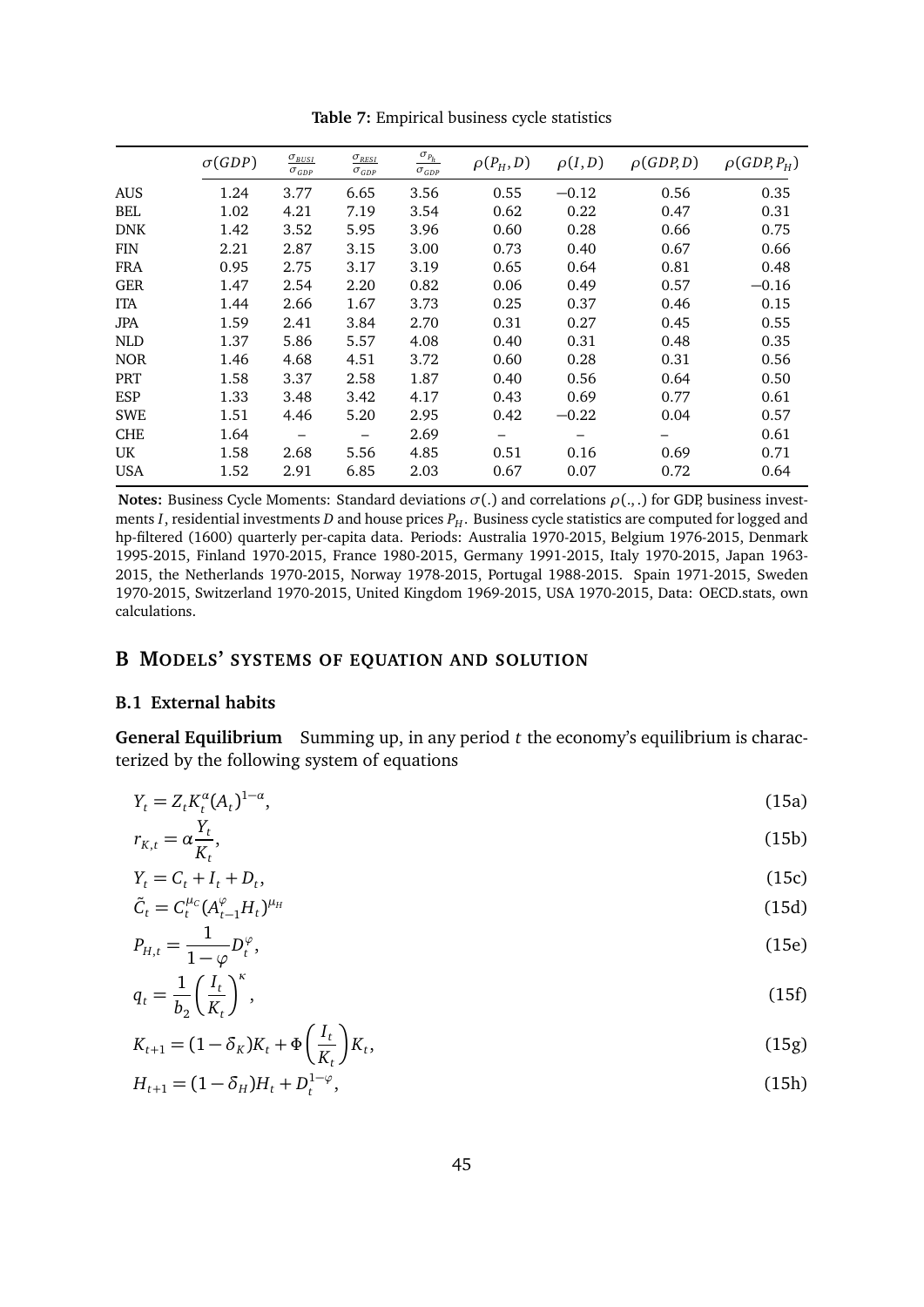$$
\ln\left(\frac{\tilde{C}_{t+1} - \tilde{C}_{h,t+1}}{\tilde{C}_{t+1}}\right) = (1 - \rho_{\tilde{C}})\ln(\bar{S}_{\tilde{C}}) + \rho_{\tilde{C}}\ln\left(\frac{\tilde{C}_t - \tilde{C}_{h,t}}{\tilde{C}_t}\right) + \left(\frac{1}{\bar{S}_{\tilde{C}}} - 1\right)\left(\ln\left(\frac{\tilde{C}_{t+1}}{\tilde{C}_t}\right) - a\right),\tag{15i}
$$

$$
q_{t} = \mathbb{E}_{t} \left[ M_{t,t+1} \left( r_{K,t+1} - \frac{I_{t+1}}{K_{t+1}} + q_{t+1} \left( 1 - \delta_{K} + \Phi \left( \frac{I_{t+1}}{K_{t+1}} \right) \right) \right) \right],
$$
\n(15j)

$$
P_{H,t} = \mathbb{E}_t \left[ M_{t,t+1} \left( \frac{\mu_H}{\mu_C} \frac{C_{t+1}}{H_{t+1}} + P_{H,t+1} (1 - \delta_H) \right) \right],
$$
\n(15k)

given the state variables  $K_t, H_t, \tilde{C}_{ht}, Z_t, A_t$ . The SDF satisfies

$$
M_{t,t+1} = \beta \bigg(\frac{C_{t+1}}{C_t}\bigg)^{\mu_c - 1} \bigg(\frac{H_{t+1}}{H_t}\bigg)^{\mu_H} \bigg(\frac{\tilde{C}_{t+1} - \tilde{C}_{h,t+1}}{\tilde{C}_t - \tilde{C}_{ht}}\bigg)^{-\gamma}.
$$

Moreover, the exogenous variables  $Z_t$  and  $A_t$  are governed by the processes

<span id="page-45-0"></span>
$$
\ln\left(\frac{A_{t+1}}{A_t}\right) = a,\tag{16a}
$$

$$
\ln Z_t = \rho_z \ln Z_{t-1} + \epsilon_{z,t}, \ \epsilon_{z,t} \sim \text{iid} \mathcal{N}(0, \sigma_z^2), \tag{16b}
$$

Finally, we define GDP as the sum of consumption, both investment types and the implicit rent from housing

GDP<sub>t</sub> = Y<sub>t</sub> + r<sub>H,t</sub>H<sub>t</sub>, where 
$$
r_{H,t} := \frac{\mu_H}{\mu_C} \frac{C_t}{H_t}
$$
.

We scale the variables in terms of technology  $A_t$  by  $k_t \coloneqq \frac{K_t}{A_t}$  $\frac{K_t}{A_t}, h_t \coloneqq \frac{H_t}{A_t^{1-t}}$  $\frac{H_t}{A_t^{1-\varphi}}, \, y_t \coloneqq \frac{Y_t}{A_t}$  $\frac{Y_t}{A_t}$ ,  $c_t \coloneqq \frac{C_t}{A_t}$  $\frac{G_t}{A_t}$ ,  $i_t \coloneqq \frac{I_t}{A_t}$  $\frac{I_t}{A_t}$ ,  $d_t \coloneqq \frac{D_t}{A_t}$  $\frac{D_t}{A_t}$ ,  $p_{H,t} \coloneqq \frac{P_{H,t}}{A_{t-1}^{\varphi}}$  $\frac{P_{H,t}}{A_{t-1}^{\varphi}}$ ,  $\tilde{c}_t \coloneqq e^{\mu_H \varphi a} \frac{\tilde{c}_t}{A_t}$ , and  $\tilde{c}_{ht} \coloneqq e^{\mu_H \varphi a} \frac{\tilde{c}_{ht}}{A_t}$ . Hence, the system of equations [\(15\)](#page-44-1) and [16](#page-45-0) can be written equivalently in terms of the scaled variables as

<span id="page-45-1"></span>
$$
y_t = Z_t k_t^a,\tag{17a}
$$
\n
$$
x_t = e^{y_t} \tag{17b}
$$

$$
r_{K,t} = \alpha \frac{Jt}{k_t},\tag{17b}
$$

$$
y_t = c_t + i_t + d_t,
$$
\n
$$
\tilde{c} = c_t^{\mu_c} b_t^{\mu_H}
$$
\n(17d)

$$
\tilde{c}_t = c_t^{\mu_c} h_t^{\mu_H},
$$
\n
$$
p_{H,t} = \frac{1}{1 - \varphi} d_t^{\varphi},
$$
\n(17d)\n(17e)

$$
q_t = \frac{1}{b_2} \left(\frac{i_t}{k_t}\right)^{\kappa},\tag{17f}
$$

$$
e^{a}k_{t+1} = (1 - \delta_K)k_t + \Phi\left(\frac{i_t}{k_t}\right)k_t,
$$
\n(17g)

$$
e^{a(1-\varphi)}h_{t+1} = (1 - \delta_H)h_t + d_t^{1-\varphi}
$$
\n(17h)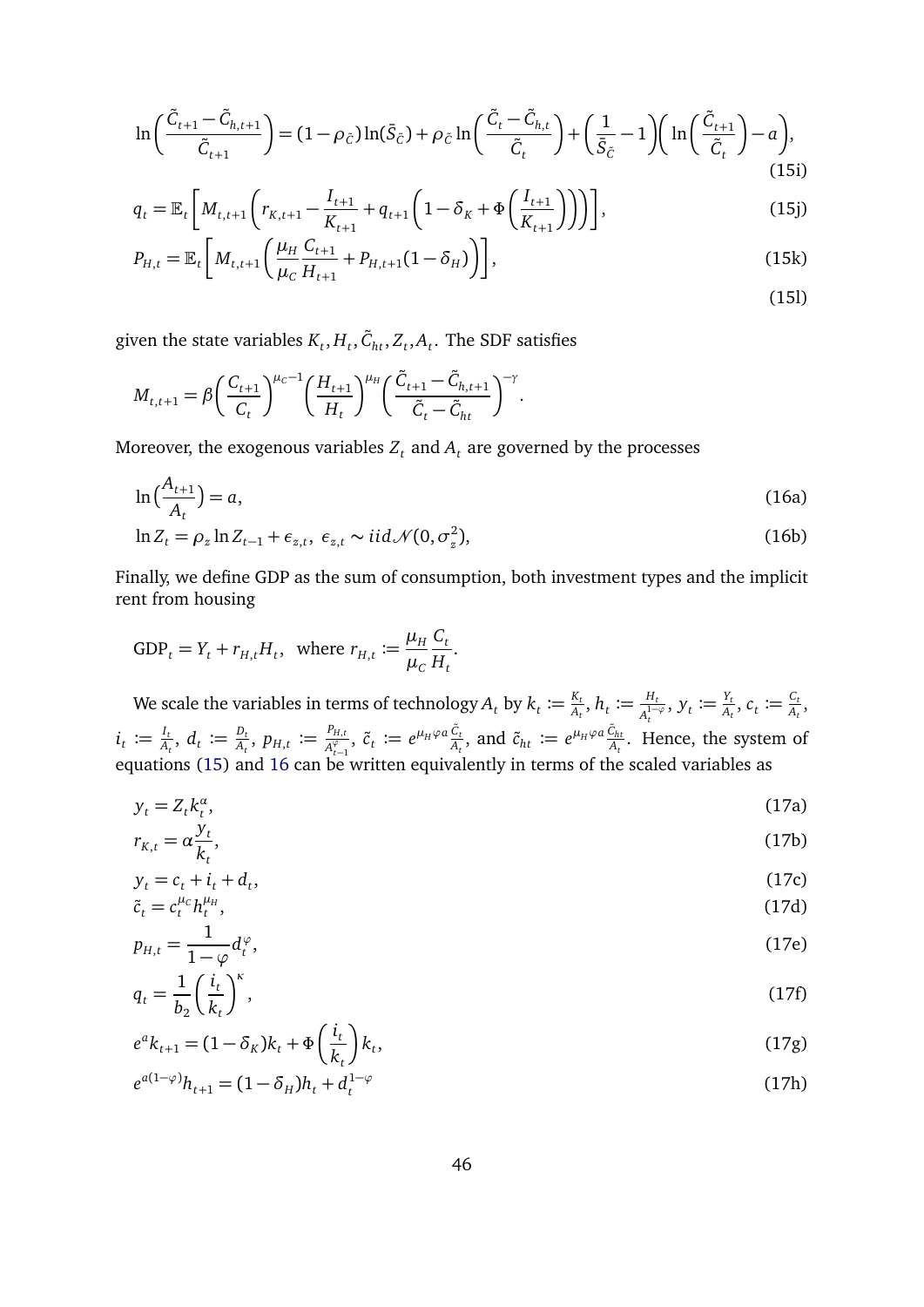<span id="page-46-0"></span>
$$
\ln\left(\frac{\tilde{c}_{t+1} - \tilde{c}_{h,t+1}}{\tilde{c}_{t+1}}\right) = (1 - \rho_{\tilde{c}})\ln(\bar{S}_{\tilde{c}}) + \rho_{\tilde{c}}\ln\left(\frac{\tilde{c}_t - \tilde{c}_{h,t}}{\tilde{c}_t}\right) + \left(\frac{1}{\bar{S}_{\tilde{c}}} - 1\right)\ln\left(\frac{\tilde{c}_{t+1}}{\tilde{c}_t}\right),\tag{17i}
$$

<span id="page-46-1"></span>
$$
q_{t} = \mathbb{E}_{t} \left[ e^{-\gamma a} m_{t,t+1} \left( r_{K,t+1} - \frac{i_{t+1}}{k_{t+1}} + q_{t+1} \left( 1 - \delta_{K} + \Phi \left( \frac{i_{t}}{k_{t}} \right) \right) \right) \right],
$$
 (17j)

<span id="page-46-2"></span>
$$
p_{H,t} = \mathbb{E}_t \left[ e^{(-\gamma + \varphi)a} m_{t,t+1} \left( \frac{\mu_H}{\mu_C} \frac{c_{t+1}}{h_{t+1}} + p_{H,t+1} (1 - \delta_H) \right) \right],
$$
 (17k)

where

$$
m_{t,t+1} = \beta \left(\frac{c_{t+1}}{c_t}\right)^{\mu_c-1} \left(\frac{h_{t+1}}{h_t}\right)^{\mu_H} \left(\frac{\tilde{c}_{t+1} - \tilde{c}_{h,t+1}}{\tilde{c}_t - \tilde{c}_{ht}}\right)^{-\gamma}.
$$

**Solution Method** First, note that given period *t*'s scaled state variables  $k_t$ ,  $h_t$ ,  $Z_t$ , and  $∫$   $\tilde{c}_t$ − $\tilde{c}_{h,t}$  $\tilde{c}_t$ λ and the control variables for residential investment  $d_t$  and consumption  $c_t$ , all other period *t* variables as well as next period's endogenous state variables can be easily computed from equations [\(17a\)](#page-45-1)-[\(17i\)](#page-46-0). We approximate the policy functions for  $c<sub>t</sub>$  and  $d_t$  by linear combinations of Chebyshev polynomials. We compute the coefficients in the linear combinations such way that the Euler equations [\(17j\)](#page-46-1) and [\(17k\)](#page-46-2) are satisfied exactly at a sparse grid of collocation points (see [Judd et al.](#page-38-12) [\(2014\)](#page-38-12) and [Heer and Maussner](#page-38-13) [\(2009\)](#page-38-13) for details). Thereby, the expectations with respect to normally distributed random variables are computed by Gauss-Hermite quadrature.

#### **B.2 Long-run risk**

**General Equilibrium** Summing up, in any period *t* the economy's equilibrium is characterized by the following system of equations

<span id="page-46-3"></span>
$$
Y_t = K_t^{\alpha} (A_t N_t)^{1-\alpha}, \tag{18a}
$$

$$
r_{K,t} = \alpha \frac{r_t}{K_t},\tag{18b}
$$

$$
W_t = (1 - \alpha) \frac{Y_t}{N_t},\tag{18c}
$$

$$
W_t = \frac{\mu_N}{\mu_c} \frac{C_t}{1 - N_t},\tag{18d}
$$

$$
Y_t = C_t + I_t + D_t,
$$
\n
$$
\tilde{C} = C_t^{\mu_C} (A^{\varphi} - H)^{\mu_H} (A - (1 - M))^{\mu_N}
$$
\n(18e)

$$
\tilde{C}_t = C_t^{\mu_c} (A_{t-1}^{\varphi} H_t)^{\mu_H} (A_{t-1} (1 - N_t))^{\mu_N},
$$
\n(18f)

$$
P_{H,t} = \frac{1}{1 - \varphi} D_t^{\varphi},\tag{18g}
$$
\n
$$
a = \frac{1}{1 - \varphi} \int_{0}^{t} \left( \frac{1}{t} \right)^{k} \tag{18h}
$$

$$
q_t = \frac{1}{b_2} \left( \frac{t_t}{K_t} \right) \tag{18h}
$$

$$
K_{t+1} = (1 - \delta_K)K_t + \Phi\left(\frac{I_t}{K_t}\right)K_t,
$$
\n(18i)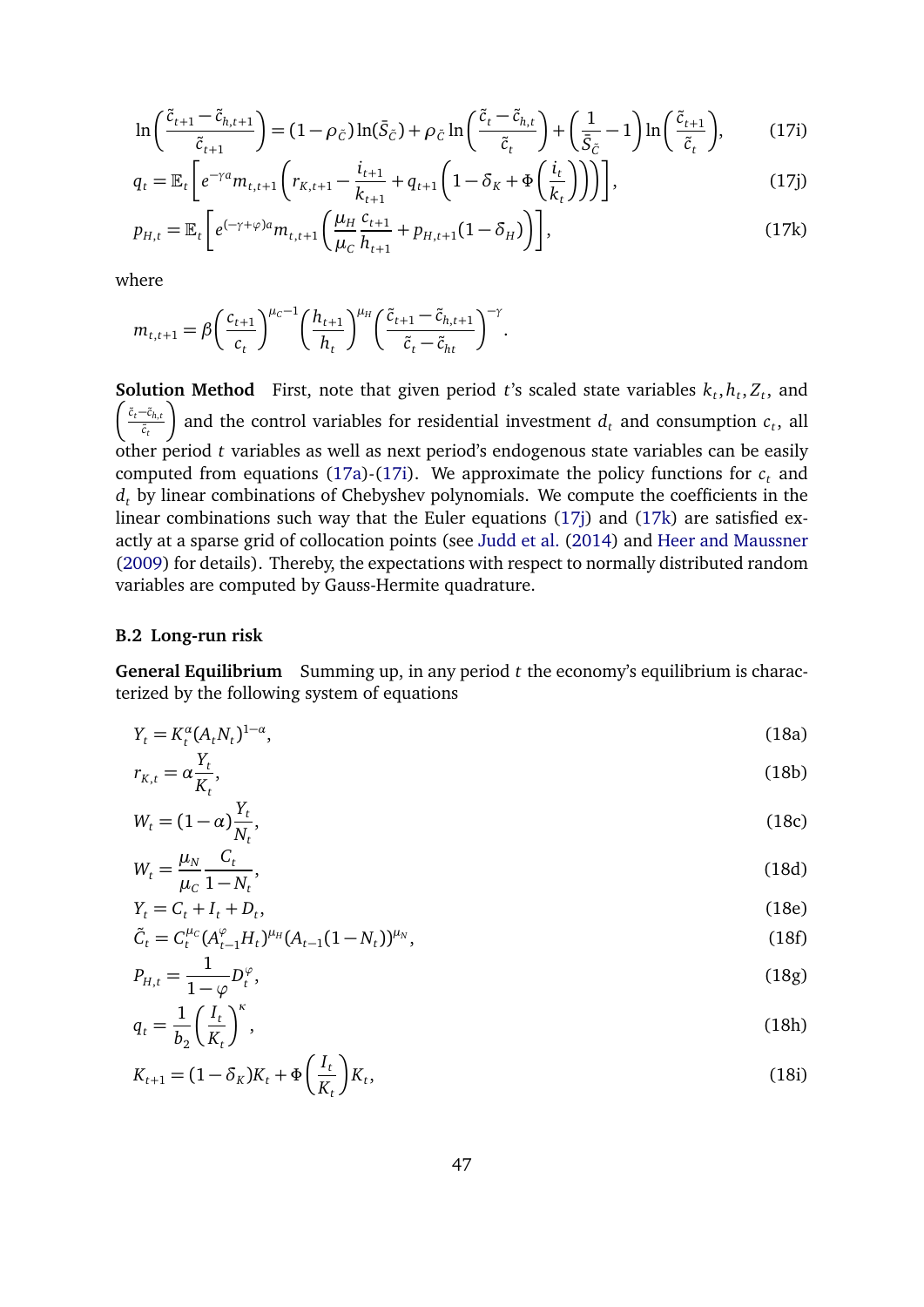$$
H_{t+1} = (1 - \delta_H)H_t + D_t^{1-\varphi}, \tag{18}
$$

$$
q_{t} = \mathbb{E}_{t} \left[ M_{t,t+1} \left( r_{K,t+1} - \frac{I_{t+1}}{K_{t+1}} + q_{t+1} \left( 1 - \delta_{K} + \Phi \left( \frac{I_{t+1}}{K_{t+1}} \right) \right) \right) \right],
$$
\n(18k)

$$
P_{H,t} = \mathbb{E}_t \left[ M_{t,t+1} \left( \frac{\mu_H}{\mu_C} \frac{C_{t+1}}{H_{t+1}} + P_{H,t+1} (1 - \delta_H) \right) \right],
$$
\n(181)

$$
V_t = (1 - \beta)\tilde{C}_t^{1 - \frac{1}{\psi}} + \beta \left(\mathbb{E}_t V_{t+1}^{1 - \theta}\right)^{\frac{1}{1 - \theta}},\tag{18m}
$$

given the state variables  $K_t, H_t, A_t$ . The SDF satisfies

$$
M_{t,t+1} = \beta \left(\frac{\tilde{C}_{t+1}}{\tilde{C}_t}\right)^{1-\frac{1}{\psi}} \frac{C_t}{C_{t+1}} \left(\frac{V_{t+1}}{(\mathbb{E}_t V_{t+1}^{1-\theta})^{1/(1-\theta)}}\right)^{-\theta}
$$

Moreover,  $A_t$  follows the stochastic process

<span id="page-47-0"></span>
$$
\ln\left(\frac{A_{t+1}}{A_t}\right) = a + x_t + \epsilon_{a,t+1},\tag{19a}
$$

$$
x_{t+1} = \rho_x x_t + \epsilon_{x,t+1},\tag{19b}
$$

where

$$
\begin{pmatrix} \epsilon_{a,t+1} \\ \epsilon_{x,t+1} \end{pmatrix} \sim i i d \mathcal{N}(0,\Sigma), \text{ and } \Sigma = \begin{pmatrix} \sigma_a^2 & \rho_{a,x} \sigma_a \sigma_x \\ \rho_{a,x} \sigma_a \sigma_x & \sigma_x^2 \end{pmatrix}.
$$

Finally, we define GDP as the sum of consumption, both investment types and the implicit rent from housing

$$
\text{GDP}_t = Y_t + r_{H,t} H_t, \text{ where } r_{H,t} := \frac{\mu_H}{\mu_C} \frac{C_t}{H_t}.
$$

We scale the variables in terms of technology  $A_{t-1}$  by  $a_t \coloneqq \frac{A_t}{A_{t-1}}$  $\frac{A_t}{A_{t-1}}, k_t^{\star}$  $\boldsymbol{h}_t^{\star} \coloneqq \frac{K_t^{\star}}{A_{t-1}}, h_t^{\star}$  $t^*$  :=  $\frac{H_t^*}{A_-^{1-}}$  $\frac{H_t}{A_{t-1}^{1-\varphi}}$ ,  $k_t \coloneqq \frac{K_t}{A_{t-1}}$  $\frac{K_t}{A_{t-1}},\ h_t\coloneqq\frac{H_t}{A_{t}^{1-1}}$  $\frac{H_t}{A_{t-1}^{1-\varphi}}, \ y_t \coloneqq \frac{Y_t}{A_{t-1}}$  $\frac{Y_t}{A_{t-1}}$ ,  $c_t := \frac{C_t}{A_{t-1}}$  $\frac{C_t}{A_{t-1}}, \; \tilde{c}_{t} \coloneqq \frac{\tilde{c}_{t}}{A_{t-1}}, \; i_t \coloneqq \frac{I_t}{A_{t-1}}$  $\frac{I_t}{A_{t-1}}$ ,  $d_t := \frac{D_t}{A_{t-1}}$  $\frac{D_t}{A_{t-1}}$ ,  $w_t := \frac{W_t}{A_{t-1}}$  $\frac{W_t}{A_{t-1}}$  $p_{H,t} \coloneqq \frac{P_{H,t}}{A^{\varphi}}$  $\frac{P_{H,t}}{A_{t-1}^\varphi}, \; \nu_t \coloneqq \frac{V_t}{A_{t-1}^{(1-1)}}$  $\frac{V_t}{A_{t-1}^{(1-1/\psi)}}$ . Hence, the system of equations [\(18\)](#page-46-3) and [19](#page-47-0) can be written equivalently in terms of the scaled variables as

<span id="page-47-1"></span>
$$
a_t = e^{a + x_t + \epsilon_{a,t}}, \tag{20a}
$$

$$
y_t = k_t^{\alpha} (a_t N_t)^{1-\alpha}, \tag{20b}
$$
\n
$$
y_t = \alpha \frac{y_t}{\alpha}
$$

$$
r_{K,t} = \alpha \frac{\partial^2 t}{\partial K_t},\tag{20c}
$$

$$
w_t = (1 - \alpha) \frac{y_t}{N_t},\tag{20d}
$$

$$
w_t = \frac{\mu_N}{\mu_c} \frac{c_t}{1 - N_t},\tag{20e}
$$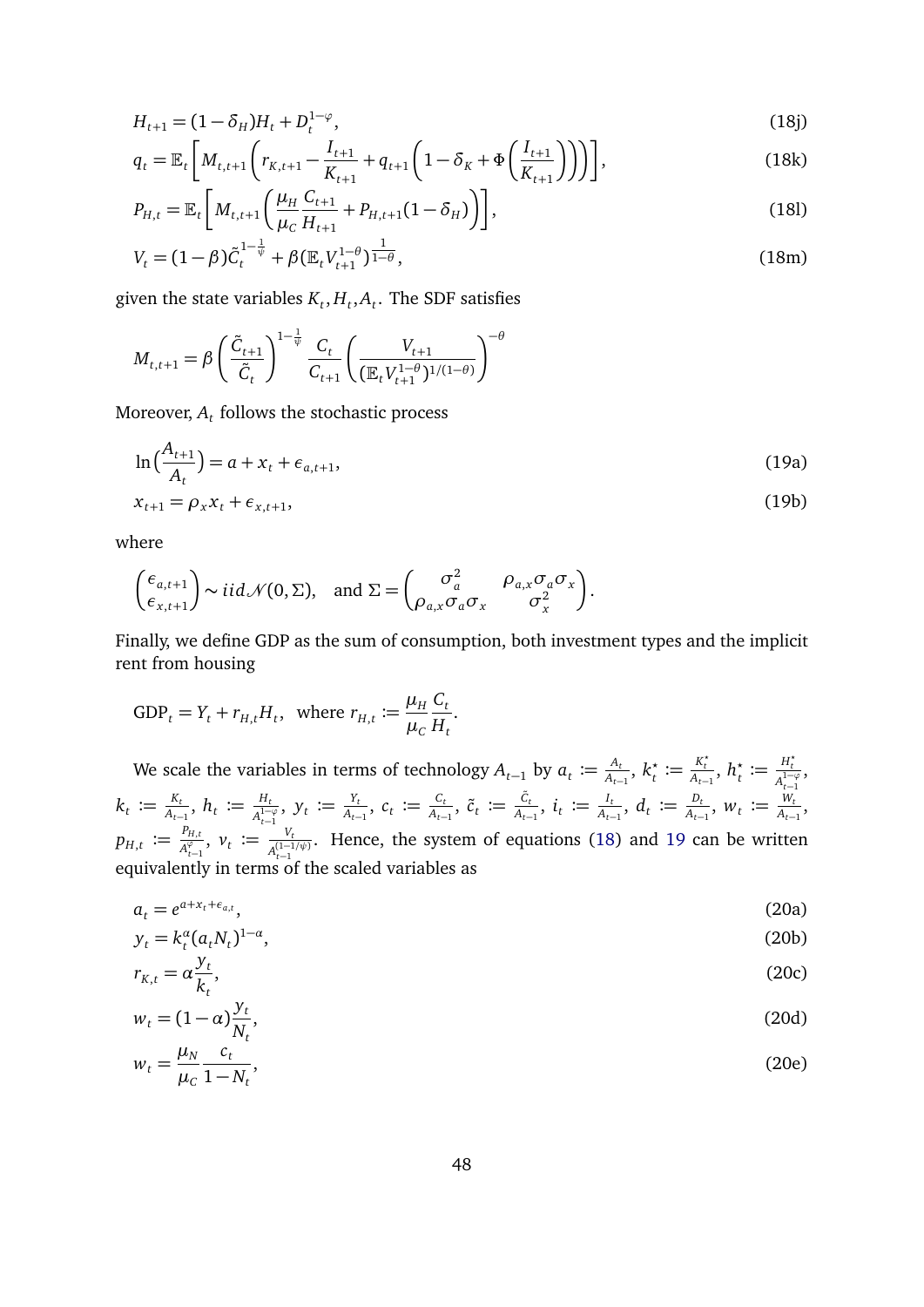$$
y_t = c_t + i_t + d_t,\tag{20f}
$$
\n
$$
\tilde{c} = c^{\mu_c} b^{\mu_H} (1 - M)^{\mu_N} \tag{20g}
$$

$$
\tilde{c}_t = c_t^{\mu_c} h_t^{\mu_H} (1 - N_t)^{\mu_N},\tag{20g}
$$

$$
p_{H,t} = \frac{1}{1 - \varphi} d_t^{\varphi},\tag{20h}
$$

$$
q_t = \frac{1}{b_2} \left(\frac{i_t}{k_t}\right)^{\kappa},\tag{20i}
$$

<span id="page-48-0"></span>
$$
a_t k_{t+1} = (1 - \delta_K)k_t + \Phi\left(\frac{i_t}{k_t}\right)k_t,
$$
\n(20j)

<span id="page-48-1"></span>
$$
a_t^{1-\varphi}h_{t+1} = (1 - \delta_H)h_t + d_t^{1-\varphi}
$$
\n(20k)

$$
q_{t} = \mathbb{E}_{t} \left[ a_{t}^{-\frac{1}{\psi}} m_{t,t+1} \left( r_{K,t+1} - \frac{i_{t+1}}{k_{t+1}} + q_{t+1} \left( 1 - \delta_{K} + \Phi \left( \frac{i_{t}}{k_{t}} \right) \right) \right) \right],
$$
 (201)

<span id="page-48-2"></span>
$$
p_{H,t} = \mathbb{E}_t \left[ a_t^{-\frac{1}{\psi} + \varphi} m_{t,t+1} \left( \frac{\mu_H}{\mu_C} \frac{c_{t+1}}{h_{t+1}} + p_{H,t+1} (1 - \delta_H) \right) \right],
$$
 (20m)

<span id="page-48-3"></span>
$$
v_t = (1 - \beta)\tilde{c}_t^{1 - \frac{1}{\psi}} + a_t^{1 - \frac{1}{\psi}}\beta (\mathbb{E}_t v_{t+1}^{1 - \theta})^{\frac{1}{1 - \theta}},
$$
\n(20n)

where

$$
m_{t,t+1} = \beta \left(\frac{\tilde{c}_{t+1}}{\tilde{c}_t}\right)^{1-\frac{1}{\psi}} \frac{c_t}{c_{t+1}} \left(\frac{\nu_{t+1}}{(\mathbb{E}_t \nu_{t+1}^{1-\theta})^{1/(1-\theta)}}\right)^{-\theta}.
$$

**Solution Method** First, note that given period *t*'s scaled state variables  $k_t$ ,  $h_t$ ,  $a_t$ , and  $x_t$ and the control variables for labor supply  $N_t$ , house prices  $p_{H,t}$  and the value function  $v_t$ , all other period *t* variables as well as next period's endogenous state variables can be easily computed from equations [\(20a\)](#page-47-1)-[\(20k\)](#page-48-0). We approximate the policy functions for  $N_t$ ,  $p_{H,t}$ and the value function  $v_t$  by linear combinations of Chebyshev polynomials. We compute the coefficients in the linear combinations such way that the Euler equations [\(20l\)](#page-48-1) and [\(20m\)](#page-48-2) and the recursive equation [\(20n\)](#page-48-3) for the value function are satisfied exactly at a sparse grid of collocation points (see [Judd et al.](#page-38-12) [\(2014\)](#page-38-12) and [Heer and Maussner](#page-38-13) [\(2009\)](#page-38-13) for details). Thereby, the expectations with respect to normally distributed random variables are computed by Gauss-Hermite quadrature.

#### **B.3 Disaster risk**

**General Equilibrium** Summing up, in any period *t* the economy's equilibrium is characterized by the following system of equations

<span id="page-48-4"></span>
$$
K_t = e^{\omega_t b_t} K_t^*,
$$
  
\n
$$
H_t = e^{(1-\varphi)\omega_t b_t} H_t^*,
$$
  
\n
$$
Y_t = K_t^{\alpha} (A_t N_t)^{1-\alpha},
$$
  
\n
$$
r_{K,t} = \alpha \frac{Y_t}{K_t},
$$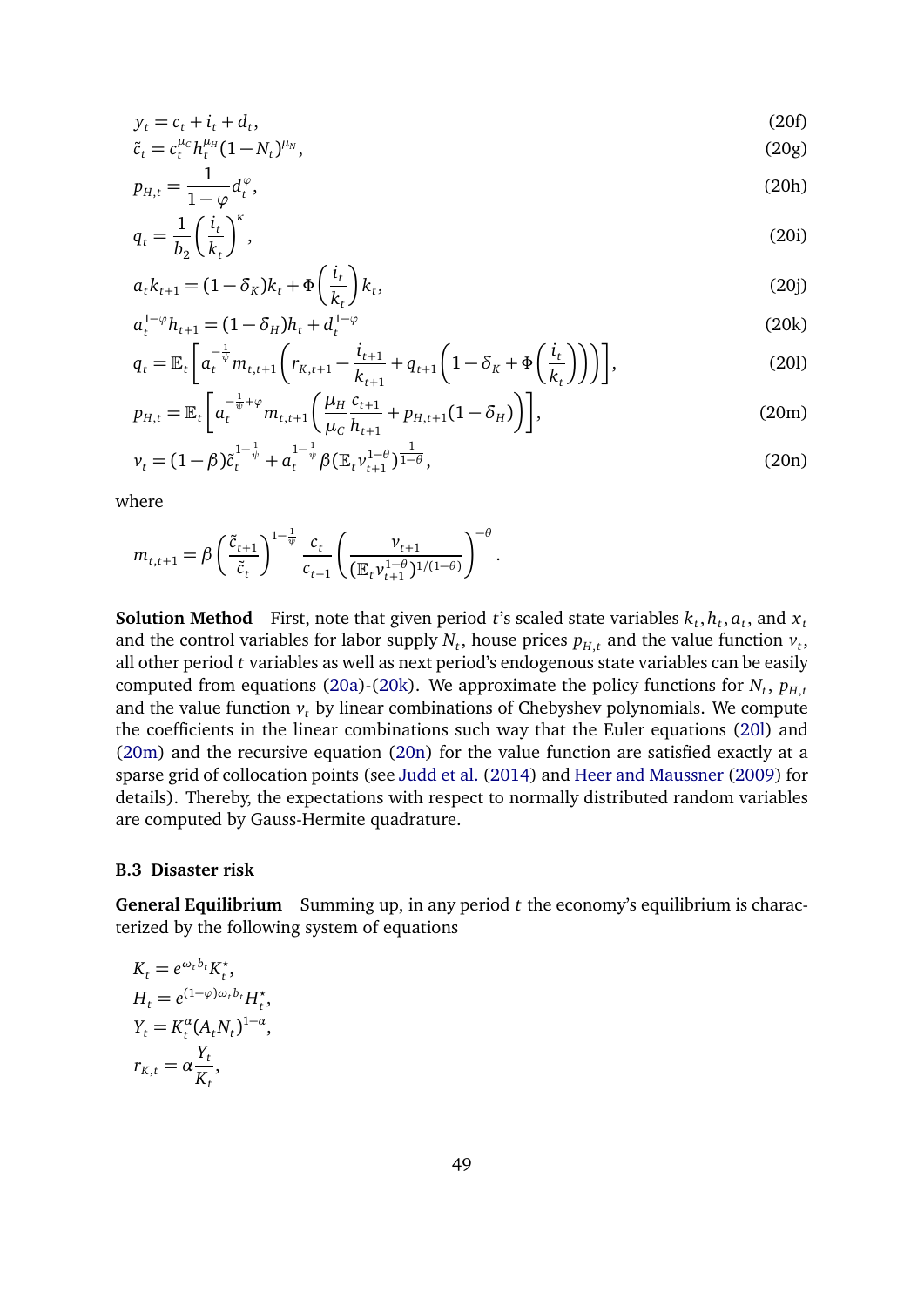$$
W_{t} = (1 - \alpha) \frac{Y_{t}}{N_{t}},
$$
\n
$$
W_{t} = \frac{\mu_{N}}{\mu_{C}} \frac{C_{t}}{1 - N_{t}},
$$
\n
$$
Y_{t} = C_{t} + I_{t} + D_{t},
$$
\n
$$
\tilde{C}_{t} = C_{t}^{\mu_{C}} (A_{t-1}^{\varphi} H_{t})^{\mu_{H}} (A_{t-1} (1 - N_{t}))^{\mu_{N}},
$$
\n
$$
P_{H,t} = \frac{1}{1 - \varphi} D_{t}^{\varphi},
$$
\n
$$
q_{t} = \frac{1}{b_{2}} \left( \frac{I_{t}}{K_{t}} \right)^{\kappa},
$$
\n
$$
K_{t+1}^{*} = (1 - \delta_{K}) K_{t} + \Phi \left( \frac{I_{t}}{K_{t}} \right) K_{t},
$$
\n
$$
H_{t+1}^{*} = (1 - \delta_{H}) H_{t} + D_{t}^{1 - \varphi},
$$
\n
$$
q_{t} = \mathbb{E}_{t} \left[ M_{t, t+1} e^{\omega_{t+1} b_{t+1}} \left( r_{K, t+1} - \frac{I_{t+1}}{K_{t+1}} + q_{t+1} \left( 1 - \delta_{K} + \Phi \left( \frac{I_{t+1}}{K_{t+1}} \right) \right) \right] \right],
$$
\n
$$
P_{H,t} = \mathbb{E}_{t} \left[ M_{t, t+1} e^{(1 - \varphi) \omega_{t+1} b_{t+1}} \left( \frac{\mu_{H}}{\mu_{C}} \frac{C_{t+1}}{H_{t+1}} + P_{H, t+1} (1 - \delta_{H}) \right) \right],
$$
\n
$$
V_{t} = (1 - \beta) \tilde{C}_{t}^{1 - \frac{1}{\psi}} + \beta (\mathbb{E}_{t} V_{t+1}^{1 - \theta})^{\frac{1}{1 - \theta}},
$$

given the state variables  $K_t^*$  $t^*$ ,  $H_t^*$  $t_t^{\star}, z_t, \omega_t, p_t$  and  $b_t$ . The SDF satisfies

$$
M_{t,t+1} = \beta \left( \frac{\tilde{C}_{t+1}}{\tilde{C}_t} \right)^{1-\frac{1}{\psi}} \frac{C_t}{C_{t+1}} \left( \frac{V_{t+1}}{(\mathbb{E}_t V_{t+1}^{1-\theta})^{1/(1-\theta)}} \right)^{-\theta}.
$$

Moreover, the growth rate satisfies

$$
\ln\left(\frac{A_{t+1}}{A_t}\right) = a + x_{t+1} + \omega_{t+1}b_{t+1},
$$

and the exogenous state variables are governed by the (independent) stochastic processes

$$
x_{t+1} = \rho_x x_t + \epsilon_{x,t+1}, \ \epsilon_{x,t} \sim \text{iid } \mathcal{N}(0, \sigma_x^2), \tag{22a}
$$

$$
\ln p_{t+1} = (1 - \rho_p) \ln \bar{p} + \rho_p \ln p_t + \epsilon_{p,t+1}, \ \epsilon_{p,t} \sim \text{iid} \mathcal{N}(0, \sigma_p^2), \tag{22b}
$$

$$
\omega_t := \bar{\omega} e^{\hat{\omega}_t}, \ \hat{\omega}_{t+1} = \rho_\omega \hat{\omega}_t + \epsilon_{\omega, t+1}, \ \epsilon_{\omega, t} \sim \text{iid} \mathcal{N}\left(0, \sigma_\omega^2\right),\tag{22c}
$$

$$
P(b_{t+1} = 1 | b_t = 0) = \min\{p_t, 1\}, \ P(b_{t+1} = 1 | b_t = 1) = \max\{q, \min\{p_t, 1\}\}.
$$
 (22d)

Finally, we define GDP as the sum of consumption, both investment types and the implicit rent from housing

$$
\text{GDP}_t = Y_t + r_{H,t} H_t, \text{ where } r_{H,t} := \frac{\mu_H}{\mu_C} \frac{C_t}{H_t}.
$$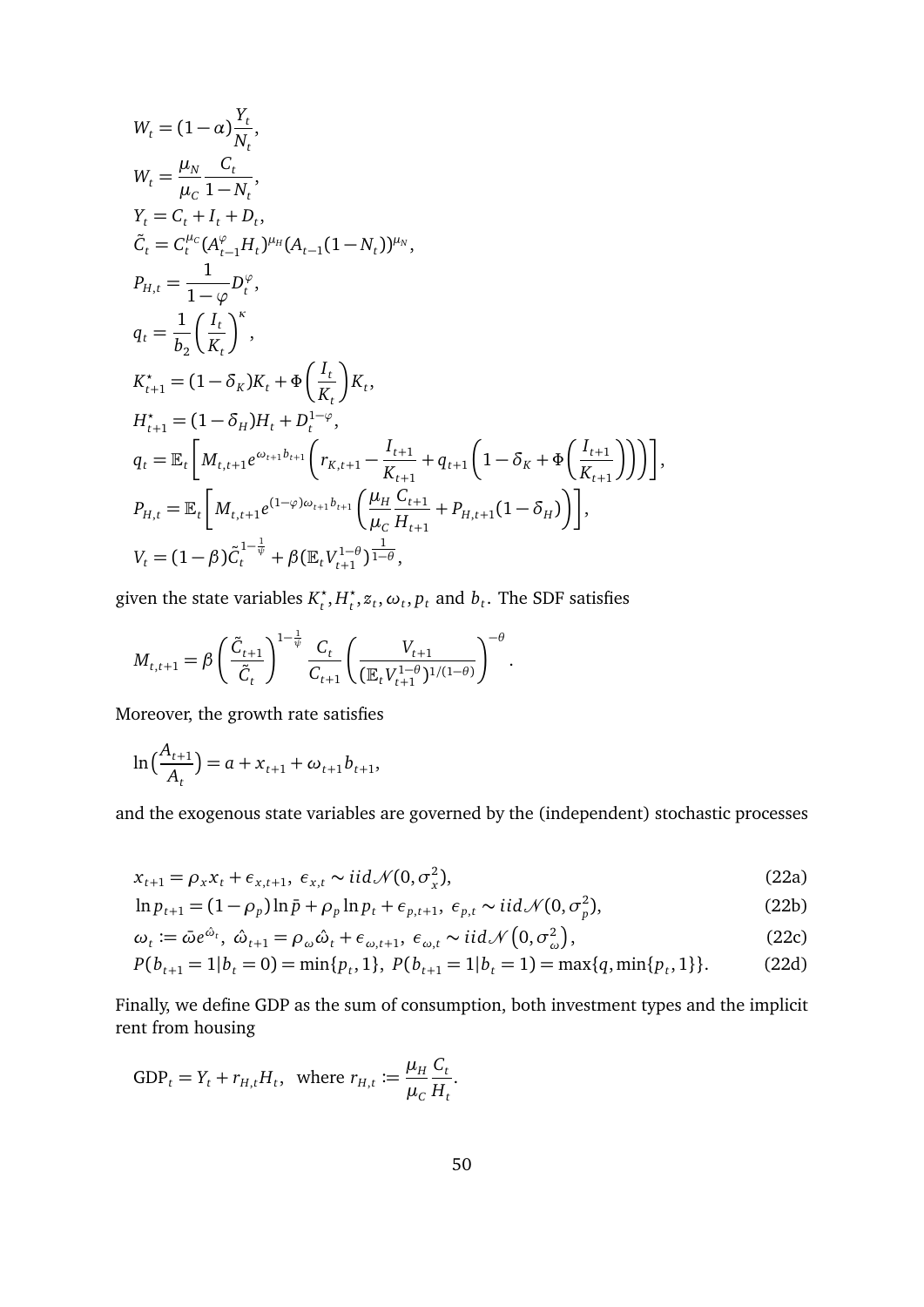We scale the variables in terms of technology  $A_{t-1}$  by  $a_t \coloneqq \frac{A_t}{A_{t-1}}$  $\frac{A_t}{A_{t-1}}, k_t^*$  $\boldsymbol{h}_t^{\star} \coloneqq \frac{K_t^{\star}}{A_{t-1}}, h_t^{\star}$  $t^*$  :=  $\frac{H_t^*}{A_-^{1-}}$  $\frac{H_t}{A_{t-1}^{1-\varphi}}$ ,  $k_t \coloneqq \frac{K_t}{A_{t-1}}$  $\frac{K_t}{A_{t-1}},\ h_t\coloneqq\frac{H_t}{A_{t}^{1-1}}$  $\frac{H_t}{A_{t-1}^{1-\varphi}}, \ y_t \coloneqq \frac{Y_t}{A_{t-1}}$  $\frac{Y_t}{A_{t-1}}$ ,  $c_t := \frac{C_t}{A_{t-1}}$  $\frac{C_t}{A_{t-1}}, \; \tilde{c}_t \; := \frac{\tilde{c}_t}{A_{t-1}} \; i_t \; := \frac{I_t}{A_{t-1}}$  $\frac{I_t}{A_{t-1}}$ ,  $d_t := \frac{D_t}{A_{t-1}}$  $\frac{D_t}{A_{t-1}}$ ,  $w_t := \frac{W_t}{A_{t-1}}$  $\frac{W_t}{A_{t-1}}$ ,  $p_{H,t} \coloneqq \frac{P_{H,t}}{A^{\varphi}}$  $\frac{P_{H,t}}{A_{t-1}^\varphi},\ \mathcal{V}_t\ \coloneqq \frac{V_t}{A_{t-1}^{(1-1)}}$  $\frac{V_t}{A_{t-1}^{(1-1/\psi)}}$ . Hence, the system of equations [\(21\)](#page-48-4) can be written equivalently in terms of the scaled variables as

$$
a_t = e^{a + x_t + \omega_t b_t},\tag{23a}
$$

<span id="page-50-0"></span>
$$
k_t = e^{\omega_t b_t} k_t^*,
$$
  
\n
$$
h_t = e^{(1-\varphi)\omega_t b_t} h_t^*,
$$
\n(23c)

$$
h_t = e^{(1-\varphi)\omega_t b_t} h_t^*,
$$
  
\n
$$
y_t = k_t^a (a_t N_t)^{1-a},
$$
\n(23d)

$$
r_{K,t} = \alpha \frac{y_t}{k_t},\tag{23e}
$$

$$
w_t = (1 - \alpha) \frac{y_t}{N_t},\tag{23f}
$$

$$
w_t = \frac{\mu_N}{\mu_C} \frac{c_t}{1 - N_t},\tag{23g}
$$

$$
y_t = c_t + i_t + d_t,
$$
  
\n
$$
\tilde{c}_t = c_t^{\mu_c} h_t^{\mu_H} (1 - N_t)^{\mu_N},
$$
\n(23h)

$$
p_{H,t} = \frac{1}{1 - \varphi} d_t^{\varphi},\tag{23}
$$

$$
q_t = \frac{1}{b_2} \left(\frac{i_t}{k_t}\right)^{\kappa},\tag{23k}
$$

$$
a_t k_{t+1}^* = (1 - \delta_K)k_t + \Phi\left(\frac{i_t}{k_t}\right)k_t,
$$
\n(23)

$$
a_t^{1-\varphi}h_{t+1}^* = (1 - \delta_H)h_t + d_t^{1-\varphi}
$$
\n
$$
[ -1 \quad (23m)
$$

$$
q_{t} = \mathbb{E}_{t} \left[ a_{t}^{-\frac{1}{\psi}} m_{t,t+1} e^{\omega_{t+1} b_{t+1}} \left( r_{K,t+1} - \frac{i_{t+1}}{k_{t+1}} + q_{t+1} \left( 1 - \delta_{K} + \Phi \left( \frac{i_{t}}{k_{t}} \right) \right) \right) \right],
$$
(23n)

$$
p_{H,t} = \mathbb{E}_t \left[ a_t^{-\frac{1}{\psi} + \varphi} m_{t,t+1} e^{(1-\varphi)\omega_{t+1} b_{t+1}} \left( \frac{\mu_H}{\mu_C} \frac{c_{t+1}}{h_{t+1}} + p_{H,t+1} (1 - \delta_H) \right) \right],
$$
(230)

$$
\nu_t = (1 - \beta)\tilde{c}_t^{1 - \frac{1}{\psi}} + a_t^{(1 - 1/\psi)}\beta (\mathbb{E}_t \nu_{t+1}^{1 - \theta})^{\frac{1}{1 - \theta}},\tag{23p}
$$

<span id="page-50-4"></span><span id="page-50-3"></span><span id="page-50-2"></span><span id="page-50-1"></span>.

where

$$
m_{t,t+1} = \beta \left(\frac{\tilde{c}_{t+1}}{\tilde{c}_t}\right)^{1-\frac{1}{\psi}} \frac{c_t}{c_{t+1}} \left(\frac{\nu_{t+1}}{(\mathbb{E}_t \nu_{t+1}^{1-\theta})^{1/(1-\theta)}}\right)^{-\theta}
$$

**Solution Method** First, note that given period *t*'s scaled state variables *k ?*  $t^*$ ,  $h_t^*$  $t_t^{\star}$ ,  $x_t$ ,  $\omega_t$ ,  $p_t$ and  $b_t$  and the control variables for labor supply  $N_t$ , house prices  $p_{H,t}$  and the value function *v<sup>t</sup>* , all other period *t* variables as well as next period's endogenous state variables can be easily computed from equations [\(23a\)](#page-50-0)-[\(23m\)](#page-50-1). We approximate the policy functions